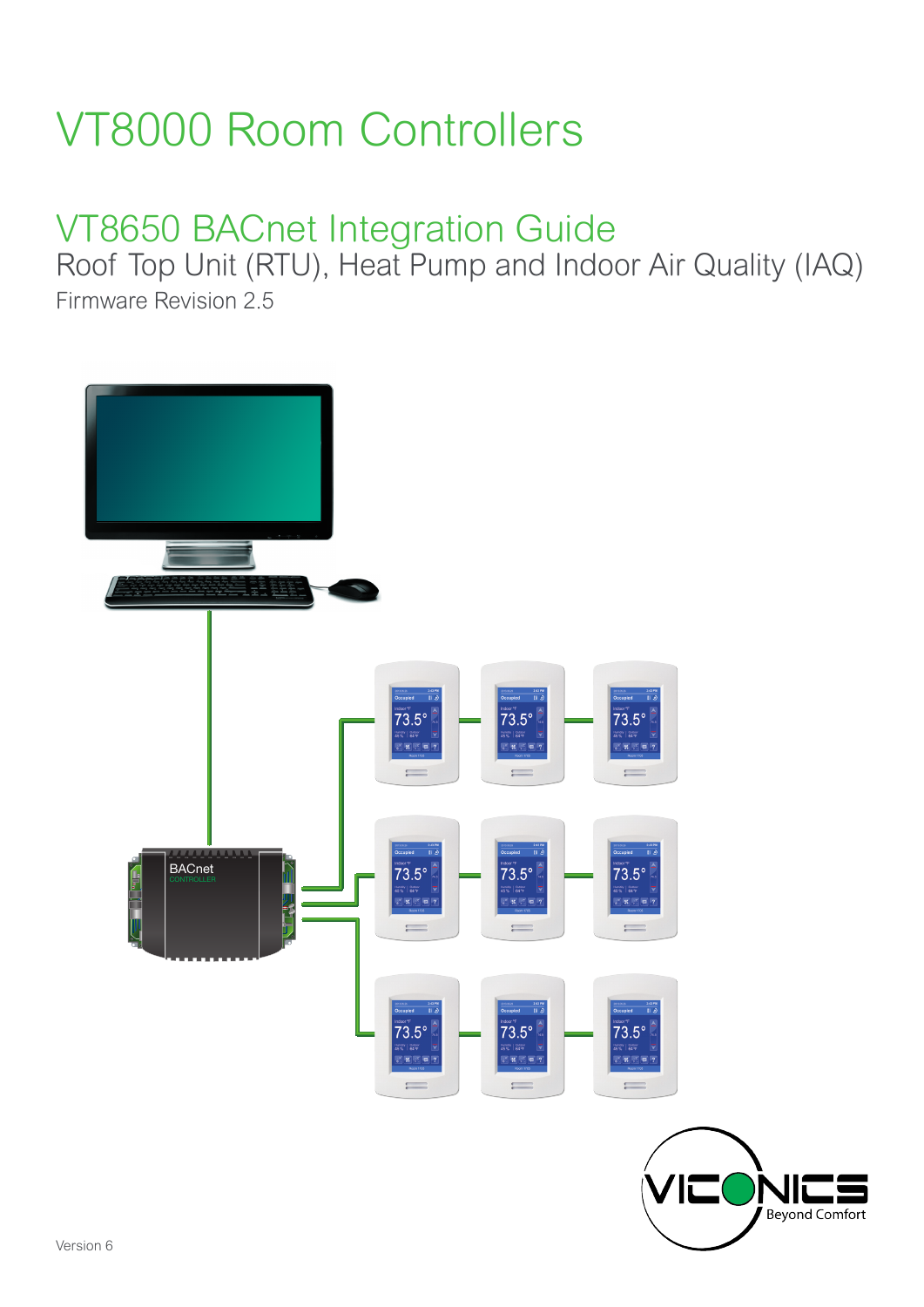# **Table of Contents**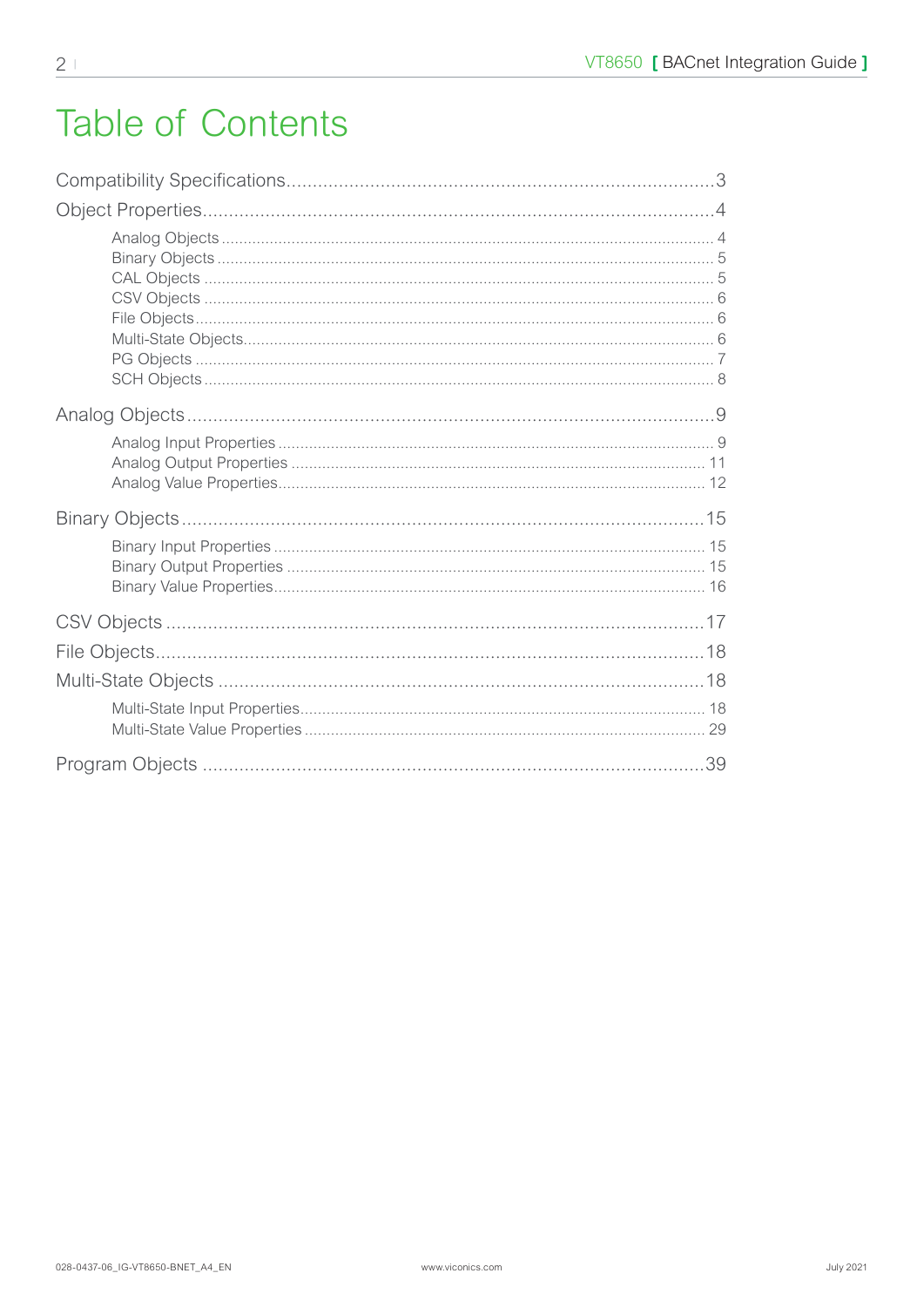# <span id="page-2-0"></span>Compatibility Specifications

**Note:** This document contains BACnet compatibility specifications of the Viconics Technologies VT8650 Room Controllers and follows the BACnet PICS format. Objects common to all three models appear in one table, whereas objects which are model specific appear in separate tables.

**Supported BACnet® Services:** The BACnet® communicating controller meets all requirements for designation as an Application Specific Controller (B-ASC). The BACnet controller supports the following BACnet Interoperability Building Blocks (BIBBs).

Note: The controller does not support segmented requests or responses

| <b>Application Service</b>                           | Designation |
|------------------------------------------------------|-------------|
| Data Sharing-COV-B                                   | DS-COV-B    |
| Data Sharing - Read Property - B                     | DS-RP-B     |
| Data Sharing - Read Property Multiple - B            | DS-RPM-B    |
| Data Sharing - Write Property - B                    | DS-WP-B     |
| Data Sharing - Write Property Multiple Service - B   | DS-WPM-B    |
| Device Management - Time Synchronization - B         | DM-TS-B     |
| Device Management - Device Communication Control - B | DM-DCC-B    |
| Device Management - Dynamic Device Binding - B       | DM-DDB-B    |
| Device Management - Dynamic Object Binding - B       | DM-DOB-B    |
| Scheduling-Internal-B                                | SCHED-I-B   |

| <b>Object Name</b>  | Type and Instance | <b>Object Property</b>                          | <b>Controller Parameter</b>                                                                  |
|---------------------|-------------------|-------------------------------------------------|----------------------------------------------------------------------------------------------|
|                     |                   | Object_Identifier<br>Property 75 (R,W)          | Unique ID number of a device on a network                                                    |
|                     |                   | Object_Name<br>Property 77 (R,W)                | Unique name of a device on a network                                                         |
|                     |                   | Model Name<br>Property 70 (R)                   | Controller model number                                                                      |
|                     |                   | Firmware Revision<br>Property 44 (R)            | Current BACnet <sup>®</sup> firmware revision used by controller                             |
|                     |                   | Protocol Version<br>Property 98 (R)             | Current BACnet <sup>®</sup> firmware protocol version<br>Default is Version 1                |
|                     | Device            | Protocol Revision<br>Property 139 (R)           | Current BACnet® firmware protocol revision<br>Default is Version 2                           |
|                     |                   | Max ADPU Length<br>Property 62 (R)              | Maximum ADPU Length accepted<br>Default is 480                                               |
| VT8650 (all models) |                   | <b>ADPU Timeout</b><br>Property 10 (R)          | ADPU timeout value<br>Default is 3000 ms                                                     |
|                     |                   | Application-Software-Version<br>Property 12 (R) | Controller base application software version<br>Default is based on current released version |
|                     |                   | Max_Master (R,W)                                | Maximum master devices allowed to be part of network.<br>0 to 127, default is 127            |
|                     |                   | Description<br>Property 28 (R,W)                | String of printable characters<br>(Same as "Long Screen Message" CSV2)                       |
|                     |                   | Location<br>Property 58 (R,W)                   | String of printable characters<br>(Same as "Short Screen Message" CSV1)                      |
|                     |                   | Local Date<br>Property 56 (R)                   | Indicates date to best of device knowledge                                                   |
|                     |                   | Local Time<br>Property 57 (R)                   | Indicated time of day best of the device knowledge                                           |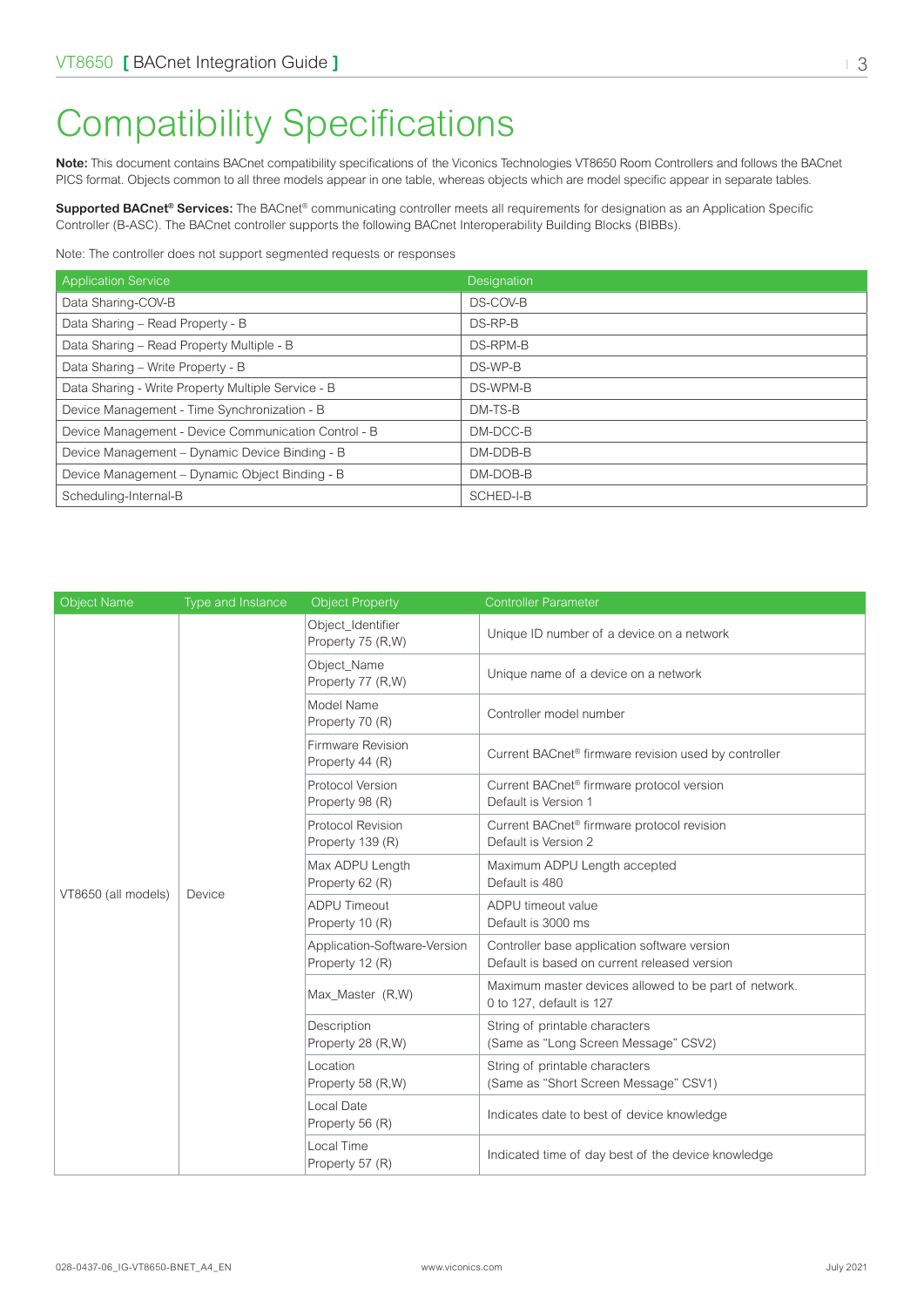# <span id="page-3-0"></span>Object Properties

#### **NOTE for BACnet Priorities:**

- 1-3: Written in eeprom memory, the value cannot be changed at the thermostat and will remain after a power-cycle. To release it, do a "Restore Factory default" or from BACnet at same priority level.
- Usage: System configuration parameters that should not be changed.
- 4-16: Written in ram memory, the values are lost after a power-cycle. Usage: Initialization of LUA4RC scripts. (Do not use priorities 4-16 from a BMS.)
- 17: Relinquish default, the values can be changed at the thermostat and will remain in the thermostat after a power-cycle. Usage: Temperature setpoints, fan-mode, system-mode, etc.

#### Analog Objects

| Object Type Read/Write Settings |                  |                           |                                     |                                                                                                |  |
|---------------------------------|------------------|---------------------------|-------------------------------------|------------------------------------------------------------------------------------------------|--|
| Input AI                        | <b>Output AO</b> | <b>Values AV</b>          | Object Property                     | <b>Controller Parameter</b>                                                                    |  |
| Read Only                       | Read Only        | Read Only                 | Event State<br>Property 36          | Indicates if object has an active event state associated with it                               |  |
| Read Only                       | Read Only        | Read Only                 | Object Identifier<br>Property 75    | Unique ID number of an object on a network                                                     |  |
| Read Only                       | Read Only        | Read Only                 | Object Name<br>Property 77          | Unique name of an object on a network                                                          |  |
| Read Only                       | Read Only        | Read Only                 | Object Type<br>Property 79          | Indicates membership in a particular object type class                                         |  |
| Read / Write                    | Read / Write     | Read / Write              | Out of Service<br>Property 81       | Indicates whether (TRUE/FALSE) the physical input object represents is not in<br>service       |  |
| Read / Write*                   | Read / Write     | Read / Write              | Present Value<br>Property 85        | Contains values of all properties specified                                                    |  |
| N/A                             | Read Only        | Read Only                 | Priority Array<br>Property 87       | Read-only array of prioritized values                                                          |  |
| Read Only                       | Read Only        | Read Only                 | Reliability<br>Property 103         | Indicates if Present Value is "reliable"                                                       |  |
| N/A                             | Read Only        | Read / Write <sup>+</sup> | Relinquish Default<br>Property 104  | Default value used for Present_Value when values in Priority_Array have a<br><b>NULL</b> value |  |
| Read Only                       | Read Only        | Read Only                 | <b>Status Flags</b><br>Property 111 | Represents flags that indicate general health of life safety point object                      |  |
| Read Only                       | Read Only        | Read Only                 | Units<br>Property 177               | Indicates measurement units of Present Value                                                   |  |
| N/A                             | Read / Write     | Read / Write              | <b>Hight Limit</b><br>Property 1101 | Specifies a limit Present_Value must exceed before an event is generated                       |  |
| N/A                             | Read / Write     | Read / Write              | Low Limit<br>Property 1100          | Specifies a limit Present_Value must fall below before an event is generated                   |  |

**N/A =** Not Applicable, property not used for objects of that type

\* The Present\_Value is only writeable when Out\_Of\_Service is TRUE.

† Relinquish default, the values can be changed at the thermostat and will remain in the thermostat after a power-cycle. Usage: Temperature setpoints, fan-mode, system-mode, etc.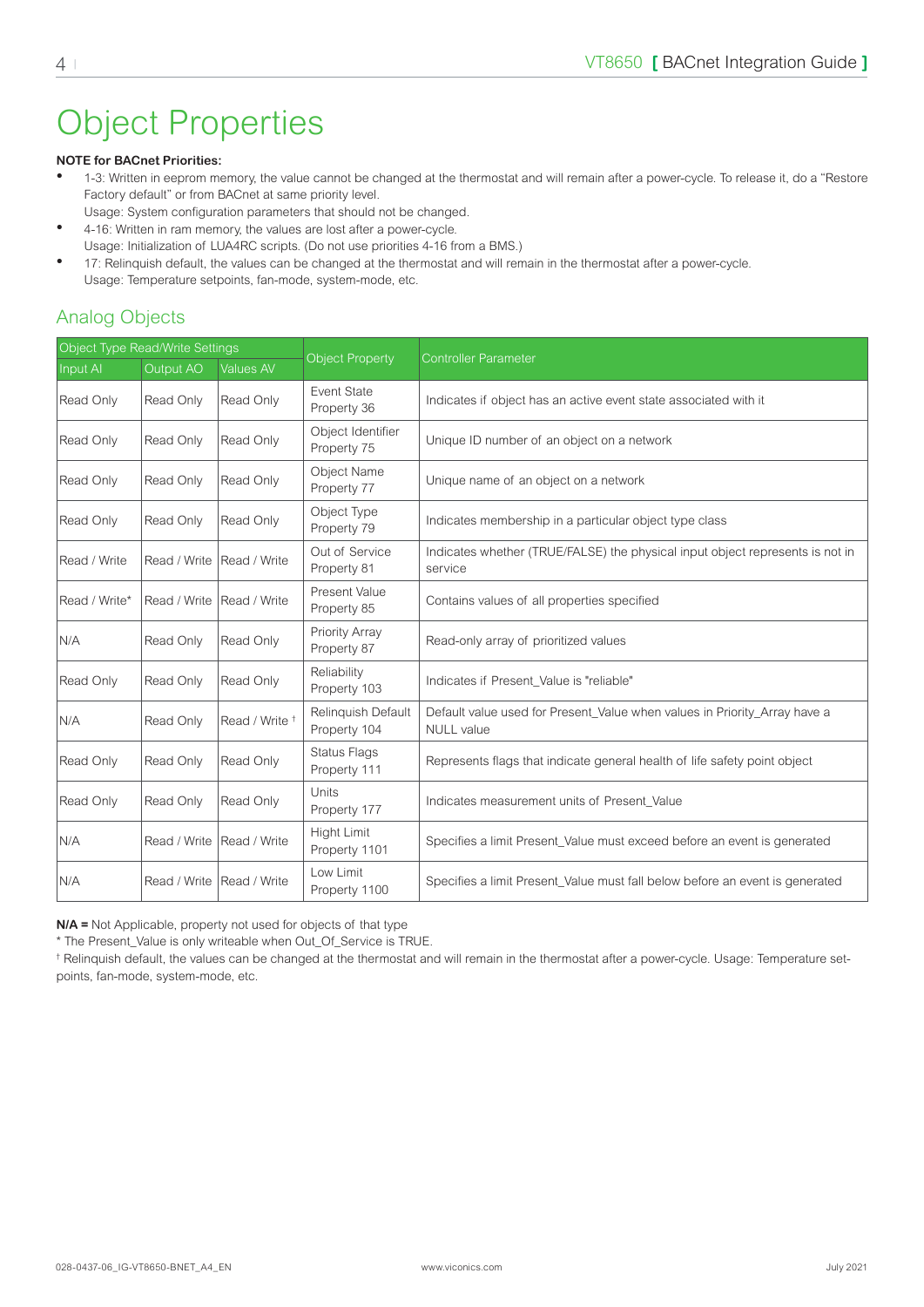#### <span id="page-4-0"></span>Binary Objects

| Object Type Read/Write Settings |              |                  |                                     |                                                                                                      |  |
|---------------------------------|--------------|------------------|-------------------------------------|------------------------------------------------------------------------------------------------------|--|
| Input BI                        | Output BO    | <b>Values BV</b> | <b>Object Property</b>              | <b>Controller Parameter</b>                                                                          |  |
| Read Only                       | Read Only    | Read Only        | <b>Active Text</b><br>Property 4    | Characterizes intended effect of the ACTIVE state of Present Value property                          |  |
| Read Only                       | Read Only    | Read Only        | Event State<br>Property 36          | Indicates if object has an active event state associated with it                                     |  |
| Read Only                       | Read Only    | Read Only        | <b>Inactive Text</b><br>Property 46 | Characterizes intended effect of INACTIVE state of Present Value property                            |  |
| Read Only                       | Read Only    | Read Only        | Object Identifier<br>Property 75    | Unique ID number of an object on a network                                                           |  |
| Read Only                       | Read Only    | Read Only        | <b>Object Name</b><br>Property 77   | Unique name of an object on a network                                                                |  |
| Read Only                       | Read Only    | Read Only        | Object Type<br>Property 79          | Indicates membership in a particular object type class                                               |  |
| Read / Write                    | Read / Write | Read / Write     | Out of Service<br>Property 81       | Indicates whether (TRUE/FALSE) physical input object represents is not in<br>service                 |  |
| Read Only                       | Read Only    | N/A              | Polarity<br>Property 84             | Indicates relationship between physical state of input and Present Value                             |  |
| Read / Write                    | Read / Write | Read / Write     | Present Value<br>Property 85        | Contains values of all properties specified                                                          |  |
| Read Only                       | Read Only    | Read Only        | Priority Array<br>Property 87       | Read-only array of prioritized values                                                                |  |
| N/A                             | Read Only    | Read / Write     | Relinquish Default<br>Property 104  | Default value to be used for Present Value when values in Priority_Array have a<br><b>NULL</b> value |  |
| Read Only                       | Read Only    | Read Only        | <b>Status Flags</b><br>Property 111 | Represents flags that indicate general health of life safety point object                            |  |

**N/A =** Not Applicable, property not used for objects of that type

#### **NOTE for BACnet Priorities:**

- 1-3: Written in eeprom memory, the value cannot be changed at the thermostat and will remain after a power-cycle. To release it, do a "Restore Factory default" or from BACnet at same priority level.
	- Usage: System configuration parameters that should not be changed.
- 4-16: Written in ram memory, the values are lost after a power-cycle.
- Usage: Initialization of LUA4RC scripts. (Do not use priorities 4-16 from a BMS.)
- 17: Relinquish default, the values can be changed at the thermostat and will remain in the thermostat after a power-cycle. Usage: Temperature setpoints, fan-mode, system-mode, etc.

#### CAL Objects

| <b>Read/Write</b> | <b>Object Property</b>           | <b>Controller Parameter</b>                                  |
|-------------------|----------------------------------|--------------------------------------------------------------|
| Read / Write      | Date List<br>Property 23         | List of calender entries.                                    |
| Read Only         | Object Identifier<br>Property 75 | Unique ID number of an object on a network                   |
| Read Only         | Object Name<br>Property 77       | Unique name of an object on a network                        |
| Read Only         | Object Type<br>Property 79       | Indicates membership in a particular object type class       |
| Read Only         | Present Value<br>Property 85     | This property is TRUE when<br>current date matches an entry. |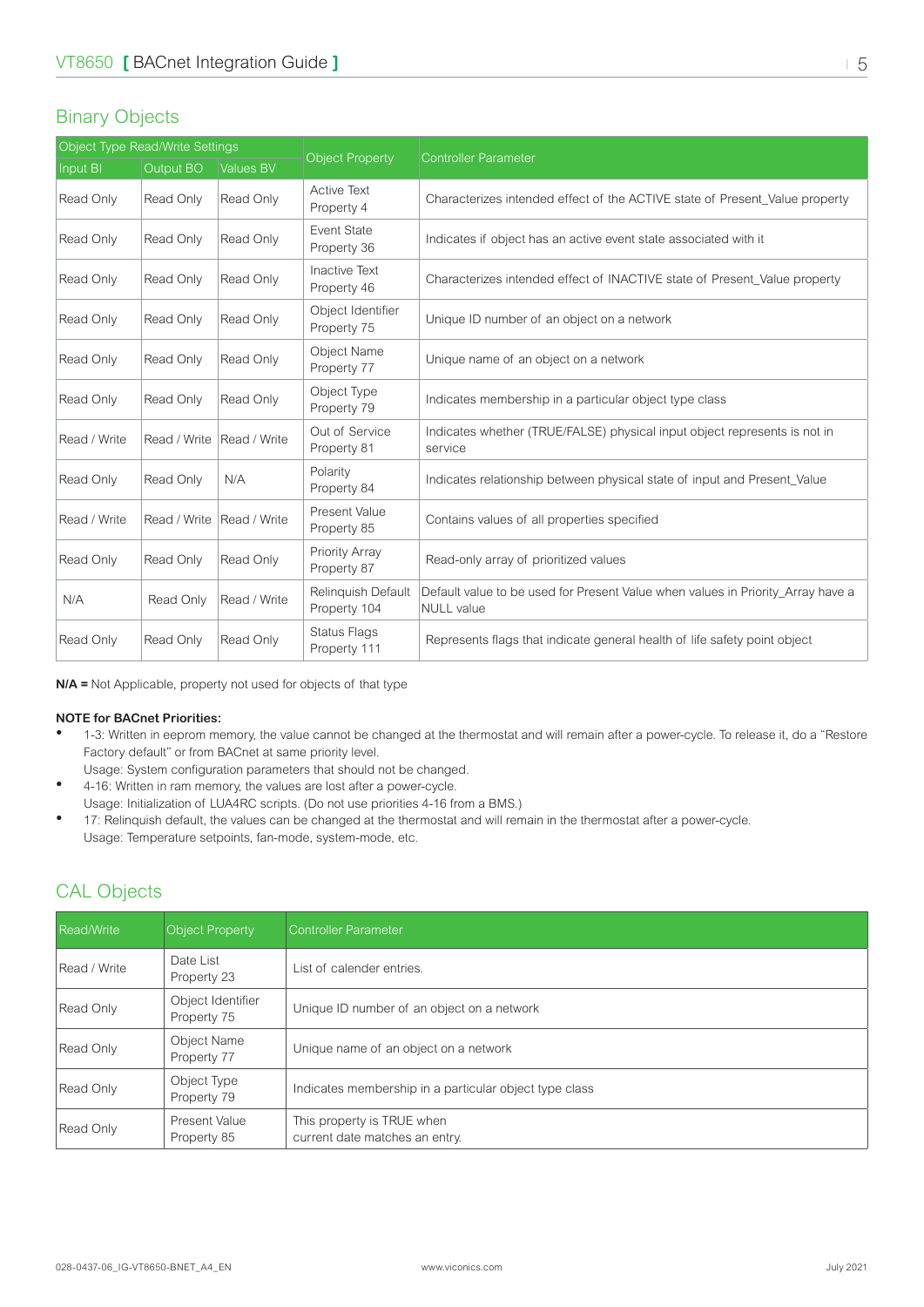### <span id="page-5-0"></span>CSV Objects

| <b>Read/Write</b> | Object Property                  | <b>Controller Parameter</b>                                               |
|-------------------|----------------------------------|---------------------------------------------------------------------------|
| Read Only         | Event State<br>Property 36       | Indicates object has an active event state associated with it             |
| Read Only         | Object Identifier<br>Property 75 | Unique ID number of an object on a network                                |
| Read Only         | Object Name<br>Property 77       | Unique name of an object on a network                                     |
| Read Only         | Object Type<br>Property 79       | Indicates membership in a particular object type class                    |
| Read / Write      | Present Value<br>Property 85     | Contains values of all properties specified                               |
| Read Only         | Status Flags<br>Property 111     | Represents flags that indicate general health of life safety point object |

### File Objects

| Read/Write   | <b>Object Property</b>                  | <b>Controller Parameter</b>                                                                                                                                   |
|--------------|-----------------------------------------|---------------------------------------------------------------------------------------------------------------------------------------------------------------|
| Read Only    | Archive<br>Property 13                  | Set to FALSE when the Modification_Date property changes for any reason.<br>An archiving process to set the value of this property to TRUE when it completes. |
| Read Only    | File Access Method<br>Property 41       | Indicates the type(s) of file access supported for this object.<br>Supported: "1: Stream Access".                                                             |
| Read / Write | File Size<br>Property 42                | Indicates the size of the file data in octets.<br>Writing a value of 0 erases file data contents.                                                             |
| Read Only    | File Type<br>Property 43                | Identifies the intended use of this file                                                                                                                      |
| Read Only    | <b>Modification Date</b><br>Property 71 | Indicates the last time the underlying file data or File_Size of this object was modified                                                                     |
| Read Only    | Object Identifier<br>Property 75        | Unique ID number of an object on a network                                                                                                                    |
| Read Only    | Object Name<br>Property 77              | Unique name of an object on a network                                                                                                                         |
| Read Only    | Object Type<br>Property 79              | File type object                                                                                                                                              |
| Read Only    | Read Only<br>Property 99                | Whether FALSE or TRUE the file data may be changed through the use of the AtomicWriteFile service                                                             |
| Read Only    | Profile Name<br>Property 168            | Name of an object profile to which this object conforms                                                                                                       |

### Multi-State Objects

| Object Type Read/Write Settings |           |                                  |                                                                  |  |
|---------------------------------|-----------|----------------------------------|------------------------------------------------------------------|--|
| Input MSI                       | Values MV | Object Property                  | Controller Parameter                                             |  |
| Read Only                       | Read Only | Event State<br>Property 36       | Indicates if object has an active event state associated with it |  |
| Read Only                       | Read Only | Number of States<br>Property 74  | Defines number of states Present_Value may have                  |  |
| Read Only                       | Read Only | Object Identifier<br>Property 75 | Unique ID number of an object on a network                       |  |
| Read Only                       | Read Only | Object Name<br>Property 77       | Unique name of an object on a network                            |  |
| Read Only                       | Read Only | Object Type<br>Property 79       | Indicates membership in a particular object type class           |  |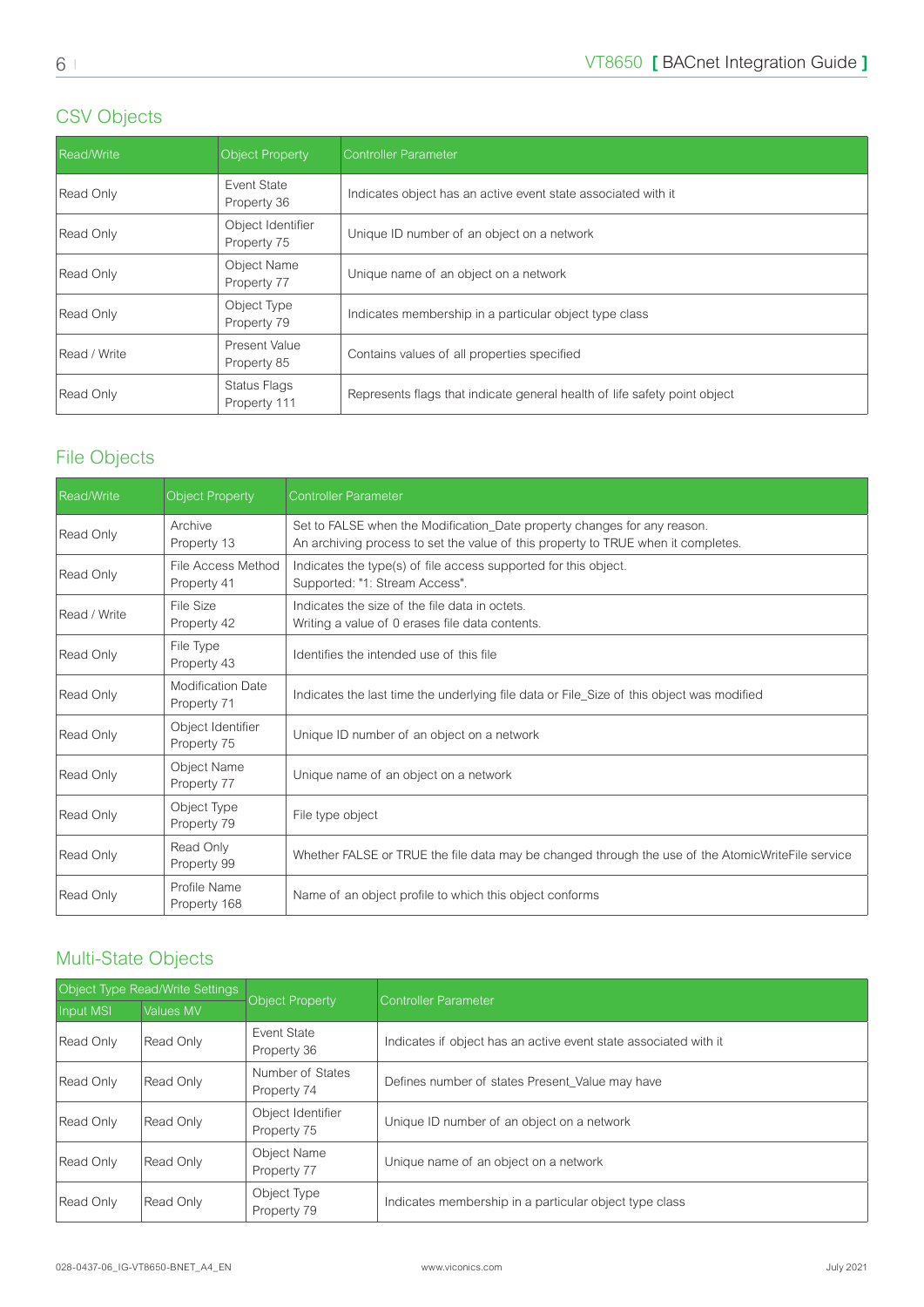<span id="page-6-0"></span>

| Object Type Read/Write Settings |              |                                      |                                                                                      |  |
|---------------------------------|--------------|--------------------------------------|--------------------------------------------------------------------------------------|--|
| <b>Input MSI</b>                | Values MV    | <b>Object Property</b>               | Controller Parameter                                                                 |  |
| Read / Write                    | Read / Write | Out of Service<br>Property 81        | Indicates whether (TRUE/FALSE) physical input object represents is not in service    |  |
| Read / Write*                   | Read / Write | Present Value<br>Property 85         | Contains values of all properties specified                                          |  |
| N/A                             | Read Only    | <b>Priority Array</b><br>Property 87 | Indicates relationship between physical state of input and Present Value             |  |
| N/A                             | Read / Write | Relinguish Default<br>Property 104   | Default value used for Present Value when values in Priority Array have a NULL value |  |
| Read Only                       | Read Only    | State Text<br>Property 110           | Represents descriptions of all possible states of Present Value                      |  |
| Read Only                       | Read Only    | Status Flags<br>Property 111         | Represents flags that indicate general health of life safety point object            |  |

**N/A =** Not Applicable, property not used for objects of that type

\* The Present\_Value is only writeable when Out\_Of\_Service is TRUE.

## PG Objects

| <b>Read/Write</b> | <b>Object Property</b>             | <b>Controller Parameter</b>                                                                                            |
|-------------------|------------------------------------|------------------------------------------------------------------------------------------------------------------------|
| Read Only         | Description<br>Property 28         | String of printable characters whose content is not restricted. Contains up to 480 bytes of<br>the LUA program script. |
| Read Only         | Description Of Halt<br>Property 29 | Describes the reason why a program has been halted Text is also displayed in the HMI<br>debug log                      |
| Read Only         | Instance Of<br>Property 48         | Local name of the application program being executed by this process                                                   |
| Read Only         | Object Identifier<br>Property 75   | Unique ID number of an object on a network                                                                             |
| Read Only         | Object Name<br>Property 77         | Unique name of an object on a network                                                                                  |
| Read Only         | Object Type<br>Property 79         | Indicates membership in a particular object type class                                                                 |
| Read Only         | Out Of Service<br>Property 81      | Indicates whether (TRUE/FALSE) the process this object represents is not in service                                    |
| Write Only        | Program Change<br>Property 90      | Used to request changes to the operating state of the program. Writing to property affects<br>all 10 PG objects        |
| Read Only         | Program State<br>Property 92       | Current logical state of the PG objects executing application programs                                                 |
| Read Only         | Reason For Halt<br>Property 100    | If program halts, this property reflects the reason for halt                                                           |
| Read Only         | Status Flags<br>Property 111       | Represents flags that indicate general health of life safety point object                                              |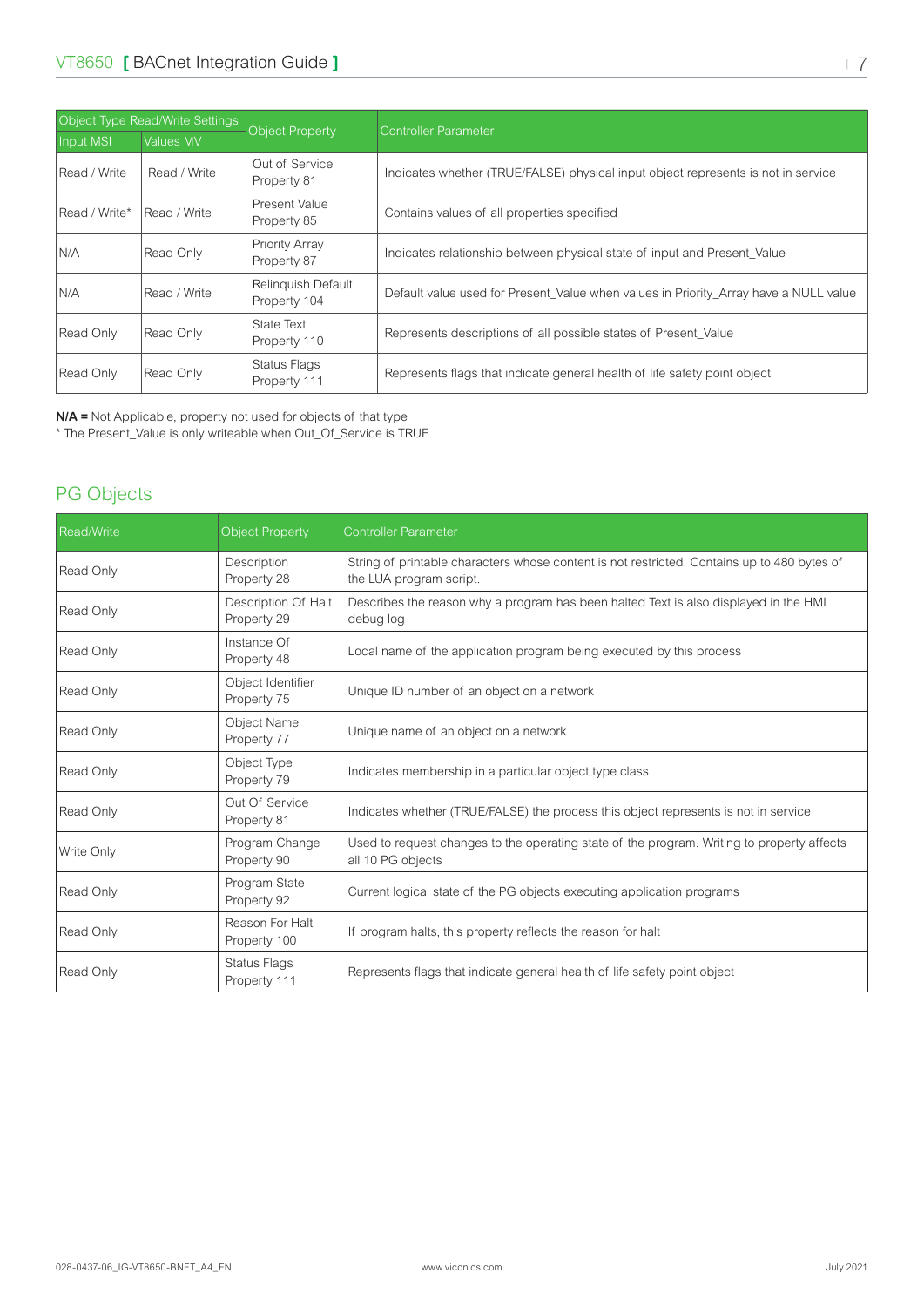### <span id="page-7-0"></span>SCH Objects

| Read/Write   | <b>Object Property</b>                   | <b>Controller Parameter</b>                                                                                                                            |
|--------------|------------------------------------------|--------------------------------------------------------------------------------------------------------------------------------------------------------|
| Read Only    | <b>Effective Period</b><br>Property 32   | Range of dates within which the Schedule object is active. All dates are in range, so always Effective                                                 |
| Read / Write | <b>Exception Schedule</b><br>Property 38 | Sequence of schedule actions that takes precedence over normal behavior on a specific day or days.<br>By default, this property refers to the calendar |
| Read Only    | Object Identifier<br>Property 75         | Unique ID number of an object on a network                                                                                                             |
| Read Only    | <b>Object Name</b><br>Property 77        | Unique name of an object on a network                                                                                                                  |
| Read Only    | Object Type<br>Property 79               | Indicates membership in a particular object type class                                                                                                 |
| Read / Write | Present Value<br>Property 85             | Contains the current value of the schedule (0: unoccupied, 1: occupied).<br>Only writeable when Out Of Service is TRUE.                                |
| Read / Write | Out Of Service<br>Property 81            | Indicates whether (TRUE/FALSE) the internal calculations of the schedule object are used to<br>determine the value of the Present Value property       |
| Read Only    | Reliability<br>Property 103              | Indicates if Present Value is "reliable"                                                                                                               |
| Read Only    | <b>Status Flags</b><br>Property 111      | Represents flags that indicate general health of life safety point object                                                                              |
| Read / Write | Weekly Schedule<br>Property 123          | 7 elements that describe the sequence of schedule actions for each day of the week                                                                     |
| Read Only    | Schedule Default<br>Property 174         | Default value to be used when no other scheduled value is in effect. Always Unoccupied                                                                 |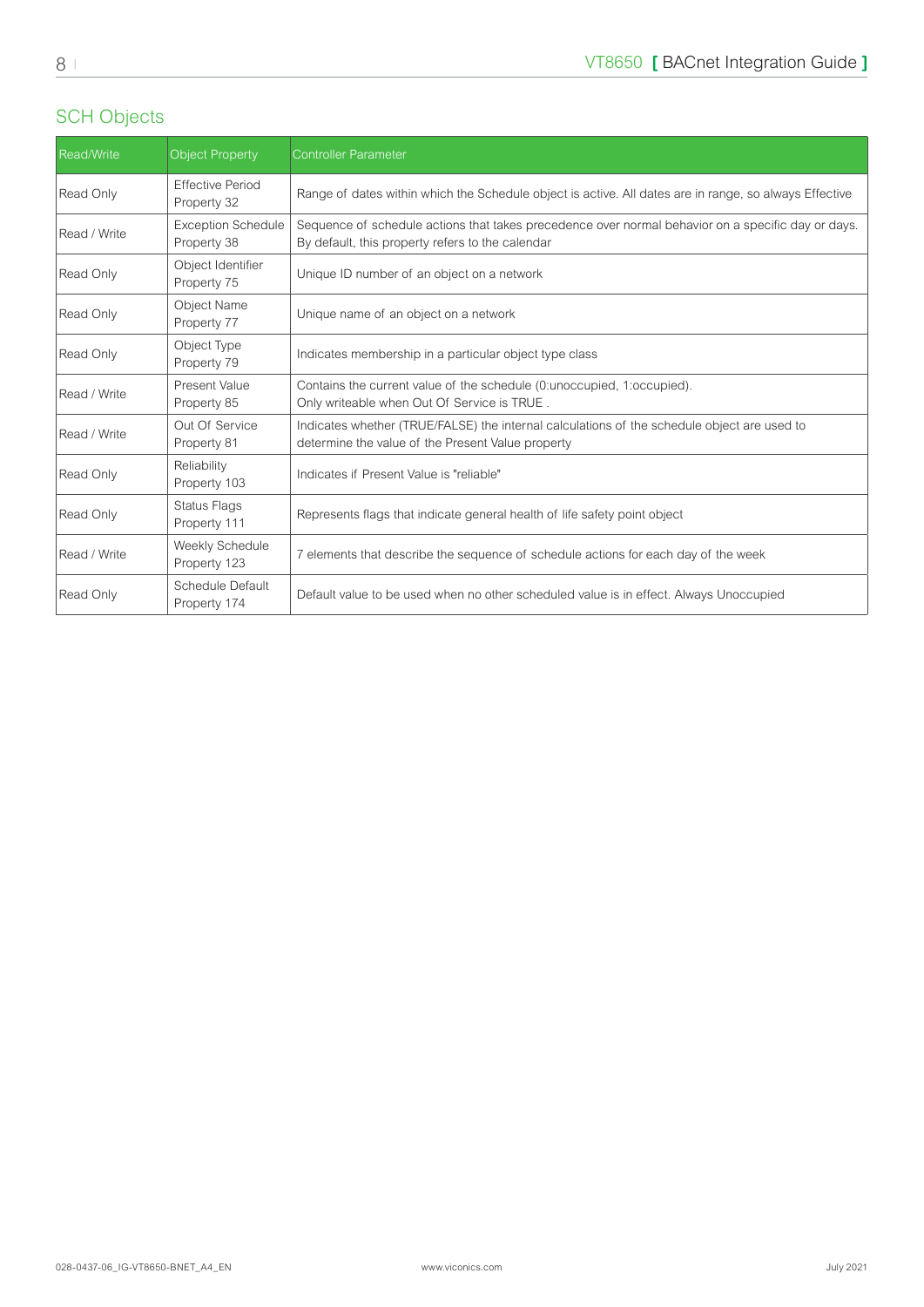# <span id="page-8-0"></span>Analog Objects

### Analog Input Properties

| Analog Input Properties          |                |                                    |                                    |                             |                        |  |  |  |
|----------------------------------|----------------|------------------------------------|------------------------------------|-----------------------------|------------------------|--|--|--|
| Object name                      | Instance       | Default Value                      | Minimum<br>Range Value             | Maximum<br>Range Value      | Description            |  |  |  |
| Light Sensor Level               | $\overline{2}$ | $\overline{0}$                     | $\mathbf{0}$                       | 30000                       | Lux                    |  |  |  |
| Relative Humidity Raw Value      | $\overline{4}$ | $\overline{0}$                     | $\mathbf 0$                        | 1000                        | $\%$                   |  |  |  |
| UI20 Raw Value                   | 5              | $\mathbf{0}$                       | $\mathbf 0$                        | 4095                        | $---$                  |  |  |  |
| UI23 Raw Value                   | $\overline{7}$ | $\mathbf{0}$                       | $\mathbf{0}$                       | 4095                        | $---$                  |  |  |  |
| UI22 Raw Value                   | 8              | $\mathbf{0}$                       | $\mathbf 0$                        | 4095                        | $---$                  |  |  |  |
| UI24 Raw Value                   | $\hbox{9}$     | $\mathbf{0}$                       | $\mathbf{0}$                       | 4095                        | $---$                  |  |  |  |
| UI19 Raw Value                   | 31             | $\mathbf{0}$                       | $\mathbf{0}$                       | 4095                        | $---$                  |  |  |  |
| RH Temperature Raw Value         | 32             | $\mathbf{0}$                       | $-400$                             | 1220                        |                        |  |  |  |
| UI16 Raw Value                   | 33             | $\mathbf{0}$                       | $\mathbf{0}$                       | 4095                        |                        |  |  |  |
| UI17 Raw Value                   | 34             | $\overline{0}$                     | $\overline{0}$                     | 4095                        |                        |  |  |  |
| Wireless Device 1 - Temperature  | 315            | $-40^{\circ}$ F (-40°C)            | $-40^{\circ}$ F (-40°C)            | 185°F (85°C)                | Fahrenheit/<br>Celcius |  |  |  |
| Wireless Device 2 - Temperature  | 316            | $-40^{\circ}$ F (-40 $^{\circ}$ C) | $-40^{\circ}$ F (-40°C)            | 185°F (85°C)                | Fahrenheit/<br>Celcius |  |  |  |
| Wireless Device 3 - Temperature  | 317            | $-40^{\circ}$ F ( $-40^{\circ}$ C) | $-40^{\circ}$ F ( $-40^{\circ}$ C) | 185°F (85°C)                | Fahrenheit/<br>Celcius |  |  |  |
| Wireless Device 4 - Temperature  | 318            | $-40^{\circ}$ F (-40°C)            | $-40^{\circ}$ F ( $-40^{\circ}$ C) | 185°F (85°C)                | Fahrenheit/<br>Celcius |  |  |  |
| Wireless Device 5 - Temperature  | 319            | $-40^{\circ}$ F (-40°C)            | $-40^{\circ}$ F (-40°C)            | 185°F (85°C)                | Fahrenheit/<br>Celcius |  |  |  |
| Wireless Device 6 - Temperature  | 320            | $-40^{\circ}$ F (-40°C)            | $-40^{\circ}$ F (-40°C)            | 185°F (85°C)                | Fahrenheit/<br>Celcius |  |  |  |
| Wireless Device 7 - Temperature  | 321            | $-40^{\circ}$ F (-40 $^{\circ}$ C) | $-40^{\circ}$ F ( $-40^{\circ}$ C) | 185°F (85°C)                | Fahrenheit/<br>Celcius |  |  |  |
| Wireless Device 8 - Temperature  | 322            | $-40^{\circ}$ F (-40 $^{\circ}$ C) | $-40^{\circ}$ F (-40°C)            | 185°F (85°C)                | Fahrenheit/<br>Celcius |  |  |  |
| Wireless Device 9 - Temperature  | 323            | $-40^{\circ}$ F (-40°C)            | $-40^{\circ}$ F (-40°C)            | 185°F (85°C)                | Fahrenheit/<br>Celcius |  |  |  |
| Wireless Device 10 - Temperature | 324            | $-40^{\circ}$ F (-40°C)            | $-40^{\circ}$ F (-40°C)            | 185°F (85°C)                | Fahrenheit/<br>Celcius |  |  |  |
| <b>Effective Setpoint</b>        | 329            | $0^{\circ}$ F (-18 $^{\circ}$ C)   | 40°F (4°C)                         | 100°F (38°C)                | Fahrenheit/<br>Celsius |  |  |  |
| Paired ZigBee Devices            | 330            | $\mathbf{0}$                       | $\overline{0}$                     | 20                          |                        |  |  |  |
| Therm. Raw Value                 | 340            | $\mathbf{0}$                       | $-400$                             | 1220                        |                        |  |  |  |
| SH Therm, Raw Value              | 341            | $\mathbf{0}$                       | $-400$                             | 1220                        |                        |  |  |  |
| Wi-Fi Network Signal Strength    | 342            | $\mathbf{0}$                       | $\circ$                            | 100                         | Percent                |  |  |  |
| Wi-Fi Module Boot Count          | 343            | $\mathbf{0}$                       | $\mathbf 0$                        | 32767                       |                        |  |  |  |
| Wireless Device 11 - Temperature | 355            | $-40^{\circ}$ F (-40°C)            | $-40^{\circ}$ F( $-40^{\circ}$ C)  | 185°F(85°C)                 | Fahrenheit/<br>Celsius |  |  |  |
| Wireless Device 12 - Temperature | 356            | $-40^{\circ}$ F (-40°C)            | $-40^{\circ}F(-40^{\circ}C)$       | 185°F(85°C)                 | Fahrenheit/<br>Celsius |  |  |  |
| Wireless Device 13 - Temperature | 357            | $-40^{\circ}$ F (-40°C)            | $-40^{\circ}$ F( $-40^{\circ}$ C)  | $185^{\circ}F(85^{\circ}C)$ | Fahrenheit/<br>Celsius |  |  |  |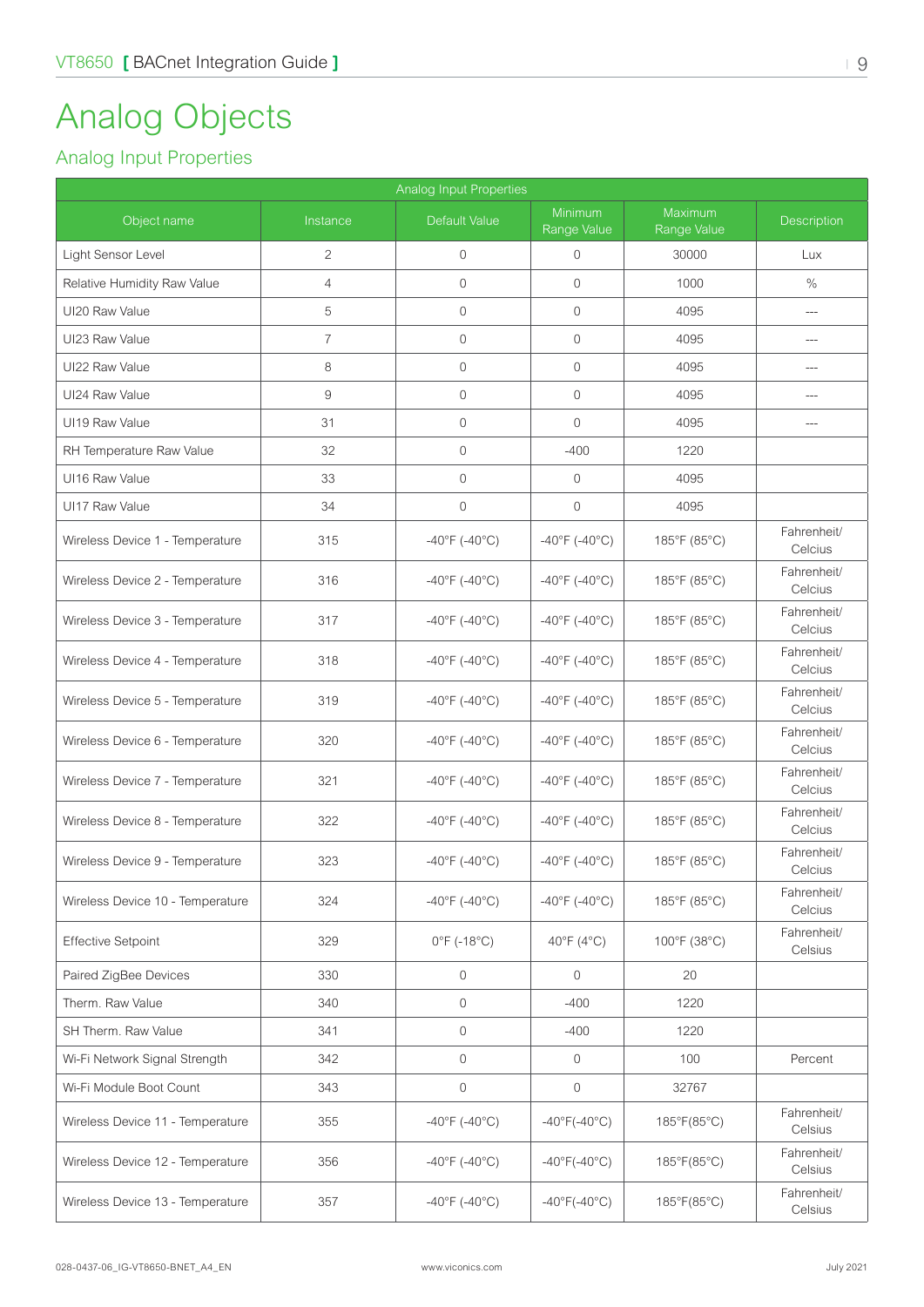| <b>Analog Input Properties</b>   |          |                                    |                                   |                        |                              |  |  |
|----------------------------------|----------|------------------------------------|-----------------------------------|------------------------|------------------------------|--|--|
| Object name                      | Instance | Default Value                      | Minimum<br>Range Value            | Maximum<br>Range Value | <b>Description</b>           |  |  |
| Wireless Device 14 - Temperature | 358      | $-40^{\circ}$ F (-40°C)            | $-40^{\circ}F(-40^{\circ}C)$      | 185°F(85°C)            | Fahrenheit/<br>Celsius       |  |  |
| Wireless Device 15 - Temperature | 359      | $-40^{\circ}$ F (-40°C)            | $-40^{\circ}F(-40^{\circ}C)$      | 185°F(85°C)            | Fahrenheit/<br>Celsius       |  |  |
| Wireless Device 16 - Temperature | 360      | $-40^{\circ}$ F (-40°C)            | $-40^{\circ}F(-40^{\circ}C)$      | 185°F(85°C)            | Fahrenheit/<br>Celsius       |  |  |
| Wireless Device 17 - Temperature | 361      | $-40^{\circ}$ F (-40°C)            | $-40^{\circ}$ F( $-40^{\circ}$ C) | 185°F(85°C)            | Fahrenheit/<br>Celsius       |  |  |
| Wireless Device 18 - Temperature | 362      | $-40^{\circ}$ F (-40°C)            | $-40^{\circ}F(-40^{\circ}C)$      | 185°F(85°C)            | Fahrenheit/<br>Celsius       |  |  |
| Wireless Device 19 - Temperature | 363      | $-40^{\circ}$ F (-40 $^{\circ}$ C) | $-40^{\circ}F(-40^{\circ}C)$      | 185°F(85°C)            | Fahrenheit/<br>Celsius       |  |  |
| Wireless Device 20 - Temperature | 364      | $-40^{\circ}$ F (-40°C)            | $-40^{\circ}$ F( $-40^{\circ}$ C) | 185°F(85°C)            | Fahrenheit/<br>Celsius       |  |  |
| Wireless Device 1 - Humidity     | 365      | $\mathbf 0$                        | $\overline{0}$                    | 100                    | Percent Relative<br>Humidity |  |  |
| Wireless Device 2 - Humidity     | 366      | $\overline{0}$                     | 0                                 | 100                    | Percent Relative<br>Humidity |  |  |
| Wireless Device 3 - Humidity     | 367      | $\mathbf 0$                        | 0                                 | 100                    | Percent Relative<br>Humidity |  |  |
| Wireless Device 4 - Humidity     | 368      | $\mathbf 0$                        | $\mathbf{0}$                      | 100                    | Percent Relative<br>Humidity |  |  |
| Wireless Device 5 - Humidity     | 369      | $\mathbf{0}$                       | $\overline{0}$                    | 100                    | Percent Relative<br>Humidity |  |  |
| Wireless Device 6 - Humidity     | 370      | $\overline{0}$                     | 0                                 | 100                    | Percent Relative<br>Humidity |  |  |
| Wireless Device 7 - Humidity     | 371      | $\mathbf 0$                        | $\mathbf 0$                       | 100                    | Percent Relative<br>Humidity |  |  |
| Wireless Device 8 - Humidity     | 372      | $\mathbf 0$                        | $\mathbf 0$                       | 100                    | Percent Relative<br>Humidity |  |  |
| Wireless Device 9 - Humidity     | 373      | $\mathbf 0$                        | 0                                 | 100                    | Percent Relative<br>Humidity |  |  |
| Wireless Device 10 - Humidity    | 374      | $\mathbf 0$                        | $\overline{0}$                    | 100                    | Percent Relative<br>Humidity |  |  |
| Wireless Device 11 - Humidity    | 375      | $\mathbf{0}$                       | 0                                 | 100                    | Percent Relative<br>Humidity |  |  |
| Wireless Device 12 - Humidity    | 376      | $\overline{0}$                     | 0                                 | 100                    | Percent Relative<br>Humidity |  |  |
| Wireless Device 13 - Humidity    | 377      | $\mathbf 0$                        | $\overline{0}$                    | 100                    | Percent Relative<br>Humidity |  |  |
| Wireless Device 14 - Humidity    | 378      | $\mathbf 0$                        | $\overline{0}$                    | 100                    | Percent Relative<br>Humidity |  |  |
| Wireless Device 15 - Humidity    | 379      | $\mathbf{0}$                       | $\overline{0}$                    | 100                    | Percent Relative<br>Humidity |  |  |
| Wireless Device 16 - Humidity    | 380      | $\overline{0}$                     | 0                                 | 100                    | Percent Relative<br>Humidity |  |  |
| Wireless Device 17 - Humidity    | 381      | $\mathbf{0}$                       | $\mathbf{0}$                      | 100                    | Percent Relative<br>Humidity |  |  |
| Wireless Device 18 - Humidity    | 382      | $\mathbf{0}$                       | 0                                 | 100                    | Percent Relative<br>Humidity |  |  |
| Wireless Device 19 - Humidity    | 383      | $\mathbf 0$                        | 0                                 | 100                    | Percent Relative<br>Humidity |  |  |
| Wireless Device 20 - Humidity    | 384      | 0                                  | 0                                 | 100                    | Percent Relative<br>Humidity |  |  |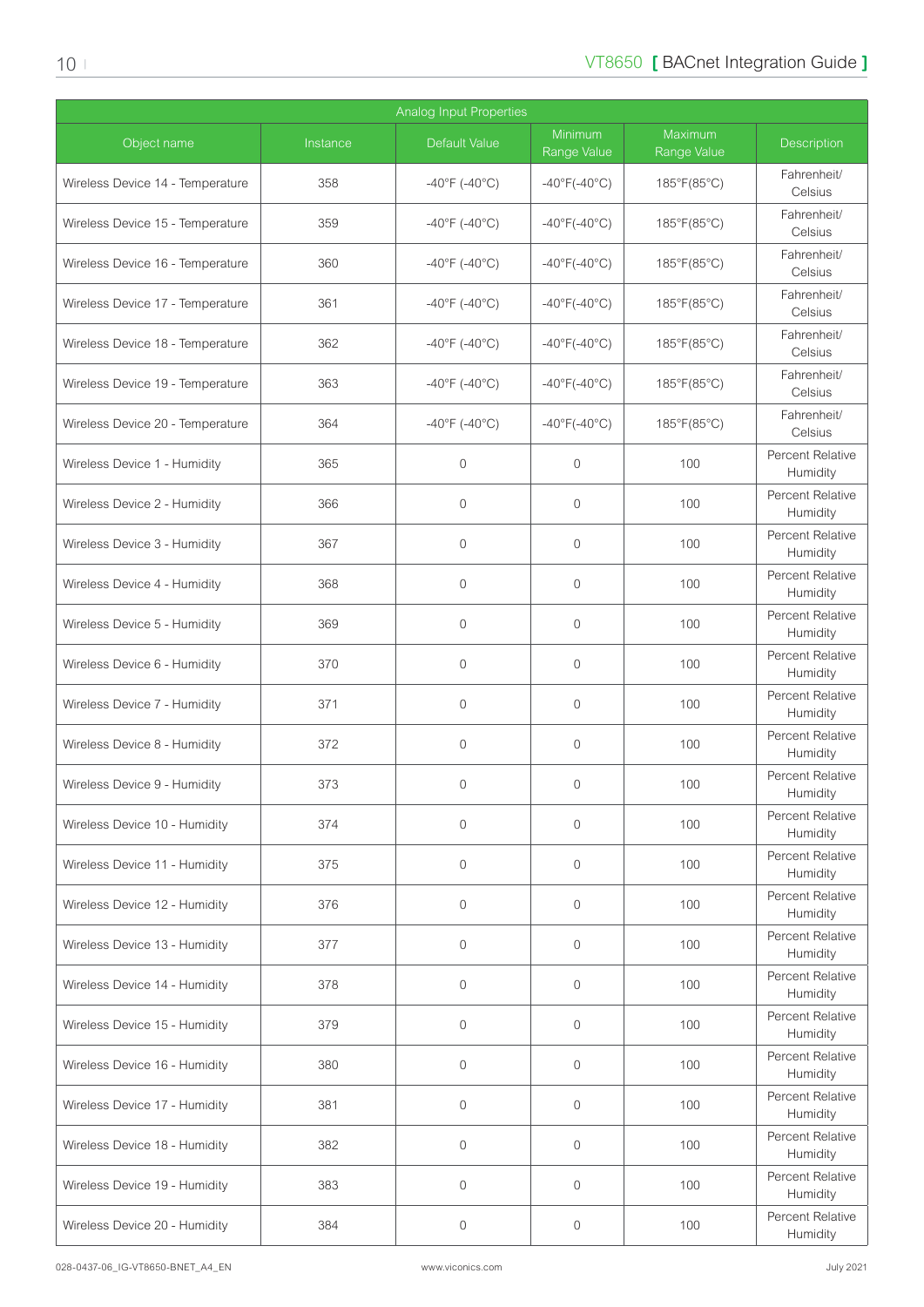#### <span id="page-10-0"></span>VT8650 **[ BACnet Integration Guide ]**  $\blacksquare$

| Analog Input Properties  |          |                      |                        |                        |                    |  |  |
|--------------------------|----------|----------------------|------------------------|------------------------|--------------------|--|--|
| Object name              | Instance | <b>Default Value</b> | Minimum<br>Range Value | Maximum<br>Range Value | <b>Description</b> |  |  |
| Wireless Device 1 - CO2  | 385      | $\overline{0}$       | $\mathbf{0}$           | 5000                   | Parts per Million  |  |  |
| Wireless Device 2 - CO2  | 386      | $\Omega$             | $\Omega$               | 5000                   | Parts per Million  |  |  |
| Wireless Device 3 - CO2  | 387      | $\mathbf{0}$         | $\mathbf{0}$           | 5000                   | Parts per Million  |  |  |
| Wireless Device 4 - CO2  | 388      | $\Omega$             | $\Omega$               | 5000                   | Parts per Million  |  |  |
| Wireless Device 5 - CO2  | 389      | $\Omega$             | $\overline{0}$         | 5000                   | Parts per Million  |  |  |
| Wireless Device 6 - CO2  | 390      | $\Omega$             | $\Omega$               | 5000                   | Parts per Million  |  |  |
| Wireless Device 7 - CO2  | 391      | $\overline{0}$       | $\mathbf{0}$           | 5000                   | Parts per Million  |  |  |
| Wireless Device 8 - CO2  | 392      | $\Omega$             | $\mathbf{0}$           | 5000                   | Parts per Million  |  |  |
| Wireless Device 9 - CO2  | 393      | $\mathbf{0}$         | $\mathbf{0}$           | 5000                   | Parts per Million  |  |  |
| Wireless Device 10 - CO2 | 394      | $\Omega$             | $\overline{0}$         | 5000                   | Parts per Million  |  |  |
| Wireless Device 11 - CO2 | 395      | $\mathbf{0}$         | $\mathbf{0}$           | 5000                   | Parts per Million  |  |  |
| Wireless Device 12 - CO2 | 396      | $\Omega$             | $\Omega$               | 5000                   | Parts per Million  |  |  |
| Wireless Device 13 - CO2 | 397      | $\mathbf{0}$         | $\mathbf 0$            | 5000                   | Parts per Million  |  |  |
| Wireless Device 14 - CO2 | 398      | $\Omega$             | $\mathbf{0}$           | 5000                   | Parts per Million  |  |  |
| Wireless Device 15 - CO2 | 399      | $\Omega$             | $\Omega$               | 5000                   | Parts per Million  |  |  |
| Wireless Device 16 - CO2 | 400      | $\Omega$             | $\overline{0}$         | 5000                   | Parts per Million  |  |  |
| Wireless Device 17 - CO2 | 401      | $\mathbf{0}$         | $\overline{0}$         | 5000                   | Parts per Million  |  |  |
| Wireless Device 18 - CO2 | 402      | $\Omega$             | $\Omega$               | 5000                   | Parts per Million  |  |  |
| Wireless Device 19 - CO2 | 403      | $\mathbf{0}$         | $\mathbf 0$            | 5000                   | Parts per Million  |  |  |
| Wireless Device 20 - CO2 | 404      | $\Omega$             | $\overline{0}$         | 5000                   | Parts per Million  |  |  |

### Analog Output Properties

| <b>Analog Output Properties</b> |          |               |                               |                               |                    |  |  |  |
|---------------------------------|----------|---------------|-------------------------------|-------------------------------|--------------------|--|--|--|
| Object name                     | Instance | Default Value | <b>Minimum</b><br>Range Value | <b>Maximum</b><br>Range Value | <b>Description</b> |  |  |  |
| PI Heating Demand               | 21       | $\Omega$      |                               | 100                           | $\%$               |  |  |  |
| PI Cooling Demand               | 22       | $\Omega$      | $\Omega$                      | 100                           | $\frac{0}{0}$      |  |  |  |
| Economizer Demand               | 23       | $\Omega$      | $\Omega$                      | 100                           | $\%$               |  |  |  |
| Analog Output Heat Demand       | 24       | $\Omega$      | $\Omega$                      | 100                           | $\%$               |  |  |  |
| UO11 Analog Output              | 123      | $\Omega$      | $\Omega$                      | 10                            | Voltage            |  |  |  |
| UO12 Analog Output              | 124      | $\Omega$      | 0                             | 10                            | Voltage            |  |  |  |
| UO9 Analog Output               | 125      | $\Omega$      | $\Omega$                      | 10                            | Voltage            |  |  |  |
| UO10 Analog Output              | 126      | $\Omega$      | 0                             | 10                            | Voltage            |  |  |  |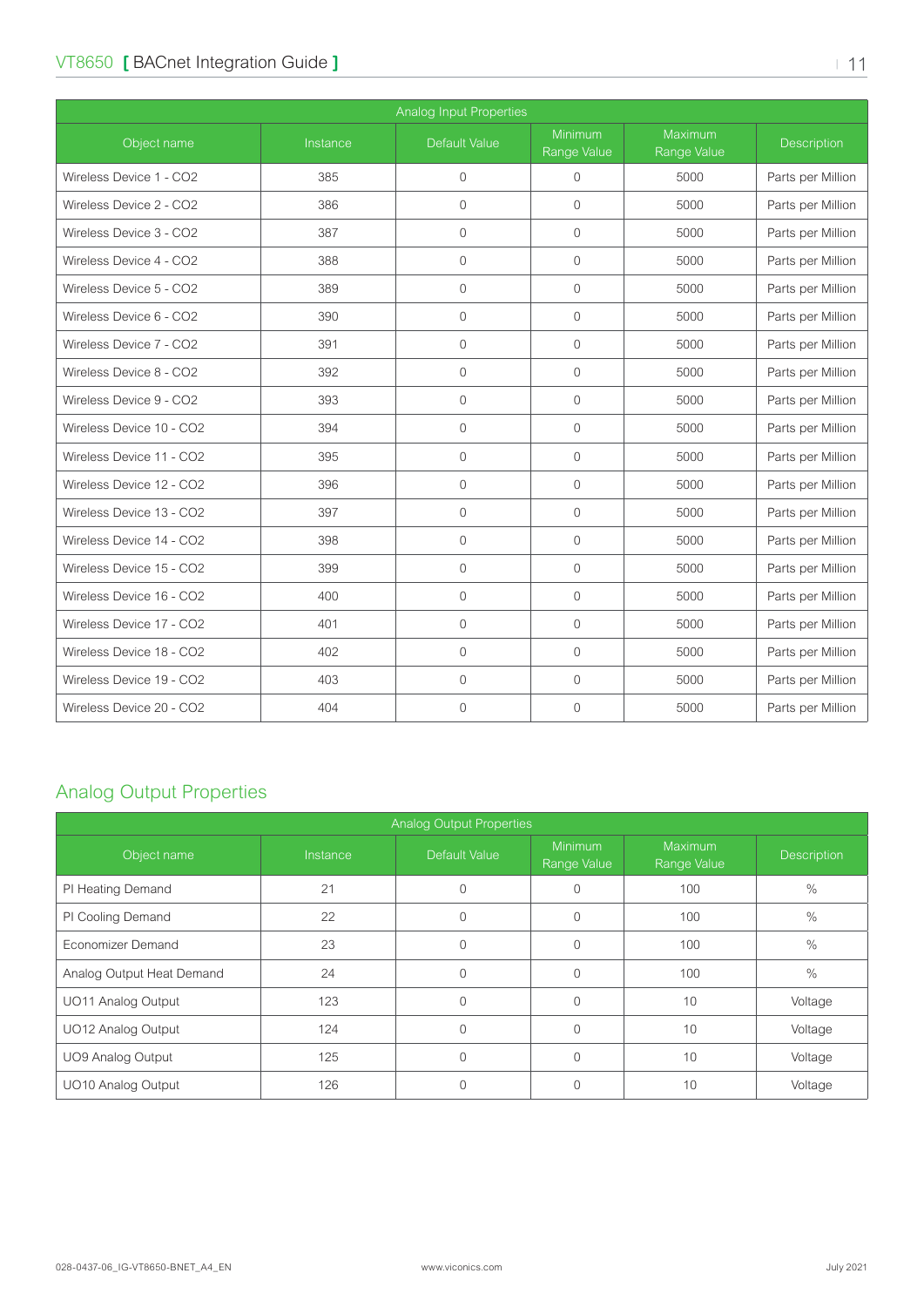# <span id="page-11-0"></span>Analog Value Properties

| Analog Value Properties              |                |                     |                                   |                        |                           |  |  |  |
|--------------------------------------|----------------|---------------------|-----------------------------------|------------------------|---------------------------|--|--|--|
| Object name                          | Instance       | Default Value       | Minimum<br>Range Value            | Maximum<br>Range Value | <b>Description</b>        |  |  |  |
| User HMI                             | $\overline{c}$ | $\overline{0}$      | $\mathbf 0$                       | 12                     | Show/Hide<br>screen icons |  |  |  |
| Low Backlight                        | 3              | 60                  | $\mathbf 0$                       | 100                    | $\%$                      |  |  |  |
| Night Backlight                      | $\overline{4}$ | 5                   | $\mathbf 0$                       | 100                    | $\%$                      |  |  |  |
| Calibrate Room Temperature<br>Sensor | $\overline{7}$ | $\mathbf{0}$        | $-5^{\circ}$ F (-20 $^{\circ}$ C) | 5°F (10°C)             | Fahrenheit/<br>Celcius    |  |  |  |
| Calibrate Humidity Sensor            | 8              | $\mathbf 0$         | $-15$                             | 15                     | $\%$                      |  |  |  |
| <b>COM Address</b>                   | 10             | 254                 | $\mathbf 0$                       | 254                    | COM address               |  |  |  |
| <b>BACnet Stack Poll Rate</b>        | 16             | $\overline{4}$      | $\mathbf{1}$                      | 5                      |                           |  |  |  |
| Discharge Low Limit                  | 20             | 45°F (7°C)          | 35°F (2°C)                        | 65°F (18°C)            | Fahrenheit/<br>Celcius    |  |  |  |
| Minimum Fresh Air                    | 21             | $\mathbf{0}$        | $\mathbf{0}$                      | 20000                  | ft <sup>3</sup> /min      |  |  |  |
| Maximum Fresh Air                    | 22             | $\mathbf{0}$        | $\mathbf{0}$                      | 20000                  | ft <sup>3</sup> /min      |  |  |  |
| Minimum CO <sub>2</sub>              | 23             | 800                 | $\mathbf{0}$                      | 5000                   | ppm                       |  |  |  |
| Maximum CO2                          | 24             | 1200                | $\mathbf{0}$                      | 5000                   | ppm                       |  |  |  |
| Lua Parameter A (AV25)               | 25             | $\mathbf{0}$        | $-32768$                          | 32767                  | $\cdots$                  |  |  |  |
| Lua Parameter B (AV26)               | 26             | $\mathbf 0$         | $-32768$                          | 32767                  | ----                      |  |  |  |
| Lua Parameter C (AV27)               | 27             | $\mathbf 0$         | $-32768$                          | 32767                  | ----                      |  |  |  |
| Lua Parameter D (AV28)               | 28             | $\mathbf{0}$        | $-32768$                          | 32767                  | $---$                     |  |  |  |
| Lua Parameter E (AV29)               | 29             | $\mathbf 0$         | $-32768$                          | 32767                  | $---$                     |  |  |  |
| Lua Parameter F (AV30)               | 30             | $\mathbf 0$         | $-32768$                          | 32767                  | $---$                     |  |  |  |
| Occupied Heat Setpoint               | 39             | 72°F (22°C)         | 40°F (4.5°C)                      | 90°F (32°C)            | Fahrenheit/<br>Celcius    |  |  |  |
| Occupied Cool Setpoint               | 40             | 75°F (24°C)         | 54°F (12°C)                       | 100°F (38°C)           | Fahrenheit/<br>Celcius    |  |  |  |
| Standby Heat Setpoint                | 41             | 69°F (21°C)         | 40°F (4.5°C)                      | 90°F (32°C)            | Fahrenheit/<br>Celcius    |  |  |  |
| <b>Standby Cool Setpoint</b>         | 42             | 78°F (21°C)         | 54°F (26°C)                       | 100°F (38°C)           | Fahrenheit/<br>Celcius    |  |  |  |
| Unoccupied Heat Setpoint             | 43             | 62°F (17°C)         | 40°F (4.5°C)                      | 90°F (32°C)            | Fahrenheit/<br>Celcius    |  |  |  |
| Unoccupied Cool Setpoint             | 44             | 80°F (27°C)         | 54°F (26°C)                       | 100°F (38°C)           | Fahrenheit/<br>Celcius    |  |  |  |
| Default Heating Setpoint             | 45             | 72°F (22°C)         | 65°F (18°C)                       | 80°F (27°C)            | Fahrenheit/<br>Celcius    |  |  |  |
| Standby Temperature Differential     | 46             | 34°F (1.5°C)        | 33°F (0.5°C)                      | 37°F (2.5°C)           | Fahrenheit/<br>Celcius    |  |  |  |
| Main Password                        | 56             | $\boldsymbol{0}$    | $\mathsf{O}\xspace$               | 9999                   | Installer<br>password     |  |  |  |
| User Password                        | 57             | $\mathsf{O}\xspace$ | $\boldsymbol{0}$                  | 9999                   | User<br>password          |  |  |  |
| <b>Heating Setpoint Limit</b>        | 58             | 90°F (32°C)         | 40°F (4.5°C)                      | 90°F (32°C)            | Fahrenheit/<br>Celcius    |  |  |  |
| Cooling Setpoint Limit               | 59             | 54°F (26°C)         | 54°F (26°C)                       | 100°F (38°C)           | Fahrenheit/<br>Celcius    |  |  |  |
| Temporary Occupancy Time             | 62             | 2                   | 0                                 | 24                     | Hours                     |  |  |  |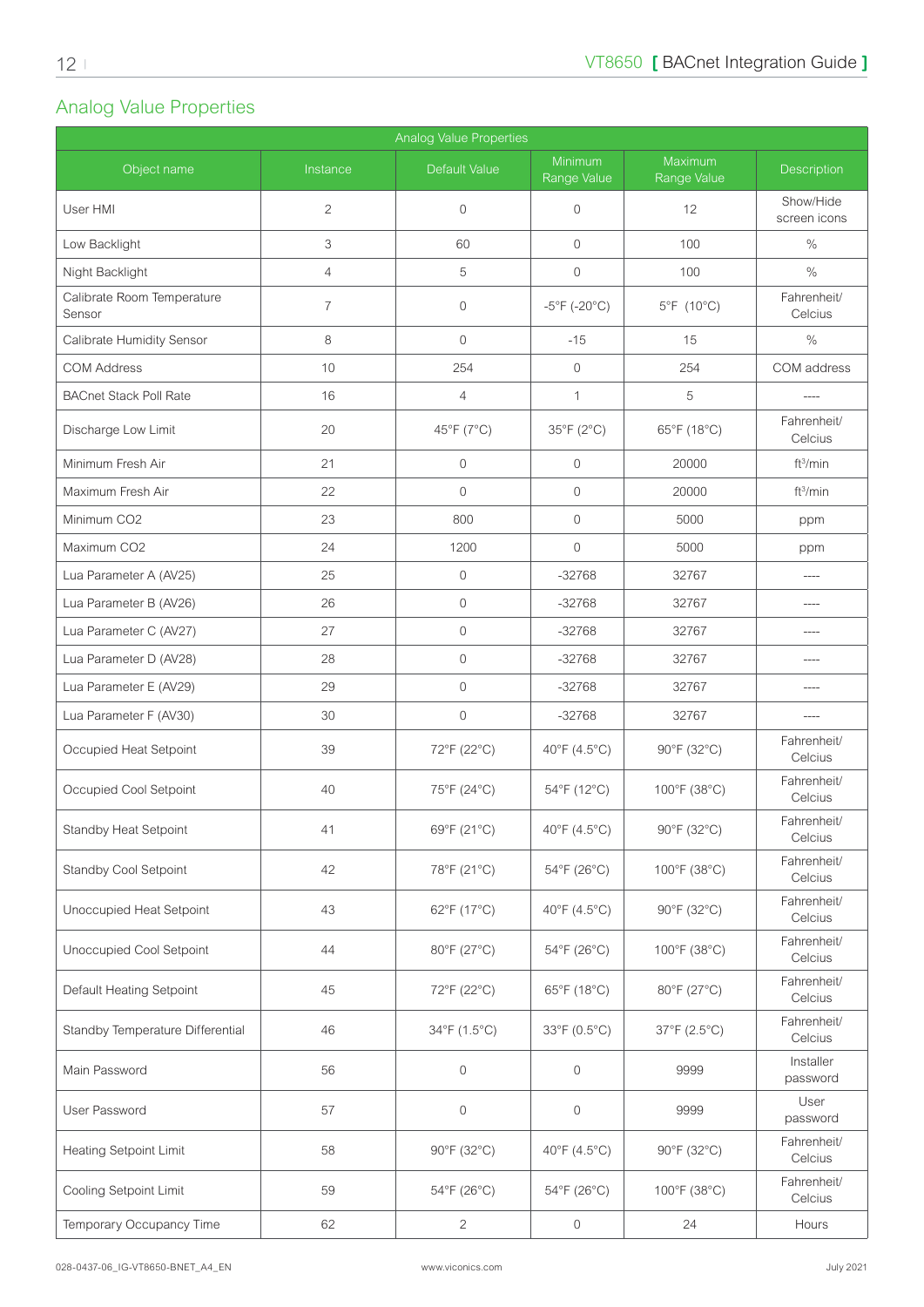| <b>Analog Value Properties</b>                  |          |                                  |                                    |                        |                         |  |  |
|-------------------------------------------------|----------|----------------------------------|------------------------------------|------------------------|-------------------------|--|--|
| Object name                                     | Instance | <b>Default Value</b>             | Minimum<br>Range Value             | Maximum<br>Range Value | <b>Description</b>      |  |  |
| Minimum Deadband                                | 63       | 35°F (1.5°C)                     | 34°F (1.11°C)                      | 37°F (2.5°C)           | Fahrenheit/<br>Celcius  |  |  |
| Proportional Band                               | 65       | 3                                | 3                                  | 10                     |                         |  |  |
| Standby Time                                    | 67       | 0.5                              | 0.5                                | 24                     | Hours                   |  |  |
| Unoccupied Time                                 | 68       | $\mathbf 0$                      | $\overline{0}$                     | 24                     | Hours                   |  |  |
| Dehumidification Setpoint                       | 71       | 50                               | 30                                 | 95                     | %RH                     |  |  |
| Dehumidification Hysteresis                     | 72       | 5                                | $\overline{2}$                     | 20                     | %RH                     |  |  |
| Calibrate Outside Temperature<br>Sensor         | 74       | 32°F (0°C)                       | 28°F (-2.5°C)                      | 37°F (2.5°C)           | Fahrenheit/<br>Celcius  |  |  |
| Number of Cooling Stages                        | 75       | $\overline{2}$                   | 1                                  | $\overline{2}$         | Stages                  |  |  |
| Power-up Delay                                  | 76       | 10                               | 10                                 | 120                    | Seconds                 |  |  |
| Economizer Minimum Position                     | 78       | $\mathbf 0$                      | $\mathbf 0$                        | 100                    | $\%$                    |  |  |
| Economizer Maximum Position                     | 81       | $\mathbf 0$                      | $\mathbf 0$                        | 100                    | $\frac{0}{0}$           |  |  |
| High balance point                              | 82       | 90°F (32°C)                      | 34°F (1°C)                         | 90°F (32°C)            | Fahrenheit/<br>Celcius  |  |  |
| Low balance point                               | 83       | $-11^{\circ}F(-24^{\circ}C)$     | $-40^{\circ}$ F (-40°C)            | 30°F (-1°C)            | Fahrenheit/<br>Celcius  |  |  |
| Heating CPH                                     | 84       | $\overline{4}$                   | 3                                  | 8                      | Cycles/Hour             |  |  |
| Cooling CPH                                     | 85       | $\overline{4}$                   | 3                                  | $\overline{4}$         | Cycles/Hour             |  |  |
| Anti Short Cycle Time                           | 86       | $\overline{2}$                   | $\mathbf 0$                        | 5                      | <b>Minutes</b>          |  |  |
| Number of Heating Stages                        | 87       | $\overline{c}$                   | $\mathbf 0$                        | $\overline{2}$         | Stages                  |  |  |
| <b>Heating Demand Limit</b>                     | 88       | $\mathbf 0$                      | $\mathbf 0$                        | 100                    | $\%$                    |  |  |
| <b>Cooling Demand Limit</b>                     | 89       | $\mathbf 0$                      | $\mathbf 0$                        | 100                    | $\%$                    |  |  |
| Heating Lockout from Outside Air<br>Temperature | 91       | 120°F (49°C)                     | $-15^{\circ}$ F (-26°C)            | 120°F (49°C)           | Fahrenheit/<br>Celcius  |  |  |
| Keyboard Value                                  | 92       | $\mathbf 0$                      | $\mathbf{0}$                       | 35                     | ----                    |  |  |
| Cooling Lockout                                 | 93       | $-40^{\circ}$ F (-40°C)          | $-40^{\circ}$ F (-40°C)            | 95°F (35°C)            | Fahrenheit/<br>Celcius  |  |  |
| Supply Air Setpoint                             | 94       | 55°F (13°C)                      | 50°F (10°C)                        | 90°F (32°C)            | Fahrenheit/<br>Celcius  |  |  |
| Changeover Setpoint                             | 95       | 55°F (13°C)                      | 14°F (10°C)                        | 70°F (21°C)            | Fahrenheit/<br>Celcius  |  |  |
| Fresh Air Range Upper Limit                     | 96       | $\mathsf{O}\xspace$              | $\mathsf{O}\xspace$                | 20,000                 | Ft <sup>3</sup> /Minute |  |  |
| Minimum Supply Heat                             | 97       | 64°F (18°C)                      | 50°F (10°C)                        | 72°F (22°C)            | Fahrenheit/<br>Celcius  |  |  |
| Supply Heat Lockout                             | 98       | $32^{\circ}F(0^{\circ}C)$        | $-15^{\circ}$ F (-26 $^{\circ}$ C) | 120°F (49°C)           | Fahrenheit/<br>Celcius  |  |  |
| Discharge High Limit                            | 99       | 120°F (49°C)                     | 70°F (21°C)                        | 150°F (65.5°C)         | Fahrenheit/<br>Celcius  |  |  |
| Room Temperature                                | 100      | $0^{\circ}$ F (-18 $^{\circ}$ C) | $-40^{\circ}$ F (-40°C)            | 122°F (50°C)           | Fahrenheit/<br>Celcius  |  |  |
| Outdoor Temperature                             | 101      | $0^{\circ}$ F (-18 $^{\circ}$ C) | $-40^{\circ}$ F ( $-40^{\circ}$ C) | 180°F (82°C)           | Fahrenheit/<br>Celcius  |  |  |
| UI22 Supply Temperature                         | 102      | $0^{\circ}$ F (-18°C)            | $-40^{\circ}$ F (-40°C)            | 180°F (82°C)           | Fahrenheit/<br>Celcius  |  |  |
| Room Humidity                                   | 103      | $\boldsymbol{0}$                 | 0                                  | 100                    | %RH                     |  |  |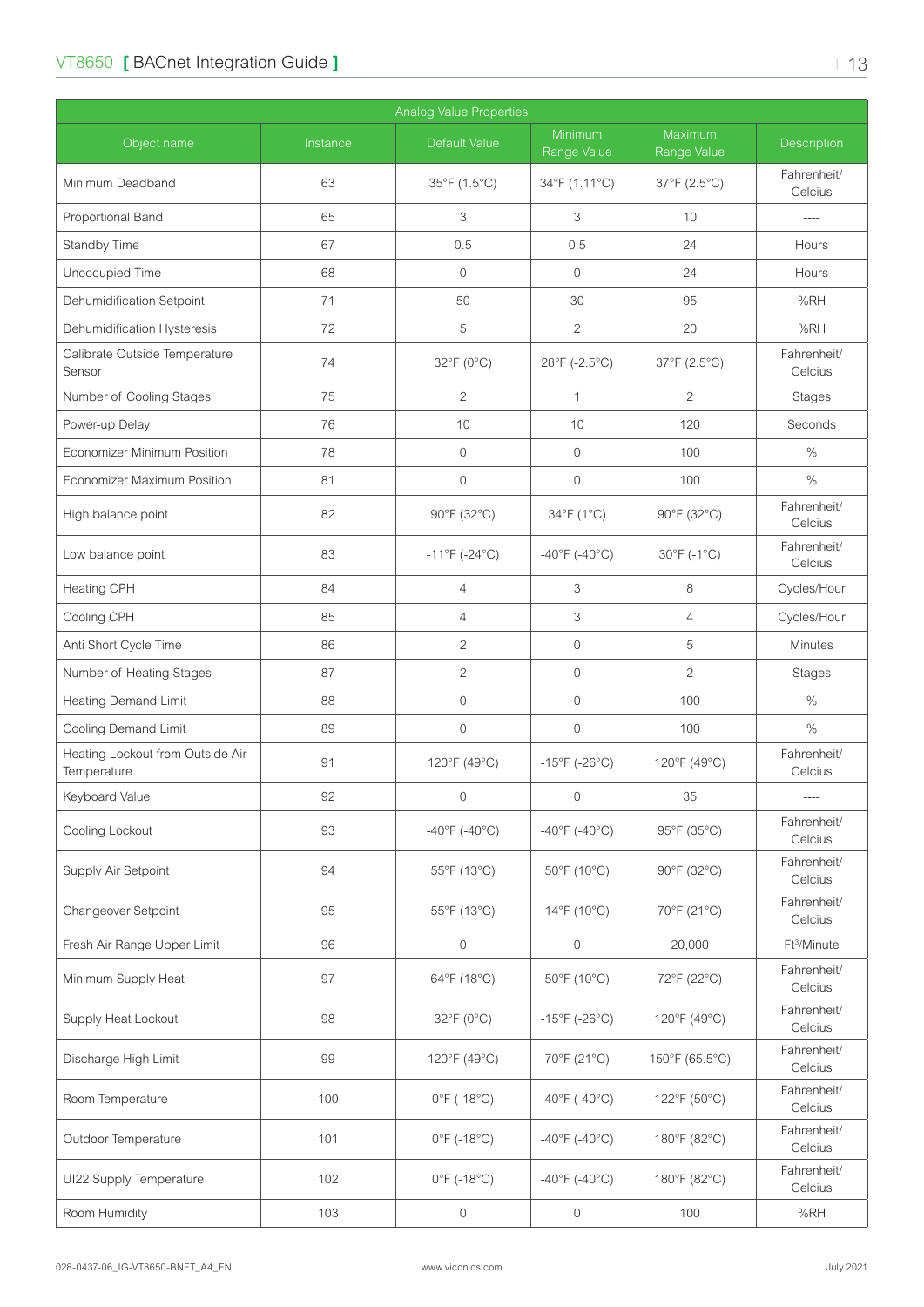| <b>Analog Value Properties</b>        |          |                                  |                                 |                                 |                        |  |  |
|---------------------------------------|----------|----------------------------------|---------------------------------|---------------------------------|------------------------|--|--|
| Object name                           | Instance | <b>Default Value</b>             | Minimum<br>Range Value          | Maximum<br>Range Value          | Description            |  |  |
| UI19 Temperature                      | 104      | $0^{\circ}$ F (-18 $^{\circ}$ C) | $-40^{\circ}$ F (-40°C)         | 180°F (82°C)                    | Fahrenheit/<br>Celcius |  |  |
| UI20 Remote Temperature               | 105      | $0^{\circ}$ F (-18 $^{\circ}$ C) | $-40^{\circ}$ F (-40°C)         | 180°F (82°C)                    | Fahrenheit/<br>Celcius |  |  |
| CO <sub>2</sub> Level                 | 106      | $\mathbf{0}$                     | $\overline{0}$                  | 5000                            | ppm                    |  |  |
| Airflow Level                         | 107      | $\mathbf{0}$                     | $\mathbf{0}$                    | 20,000                          | ft <sup>3</sup> /min   |  |  |
| UI19 Analog Input                     | 108      | $\mathbf{0}$                     | $\mathbf{0}$                    | 10                              | Voltage                |  |  |
| UI24 Temperature                      | 109      | $0^{\circ}$ F (-18 $^{\circ}$ C) | $-40^{\circ}$ F (-40°C)         | 180°F (82°C)                    | Fahrenheit/<br>Celcius |  |  |
| UI16 Analog Input                     | 111      | $\overline{0}$                   | $\mathbf{0}$                    | 10                              | Voltage                |  |  |
| UI17 Analog Input                     | 112      | $\mathbf{0}$                     | $\mathbf{0}$                    | 10                              | Voltage                |  |  |
| UI20 Analog Input                     | 113      | $\mathbf{0}$                     | $\mathbf{0}$                    | 10                              | Voltage                |  |  |
| UI22 Analog Input                     | 114      | $\mathbf{0}$                     | $\mathbf{0}$                    | 10                              | Voltage                |  |  |
| UI23 Analog Input                     | 115      | $\mathbf{0}$                     | $\mathbf{0}$                    | 10                              | Voltage                |  |  |
| UI24 Analog Input                     | 116      | $\mathbf{0}$                     | $\mathbf{0}$                    | 10                              | Voltage                |  |  |
| UI16 Temperature                      | 117      | $0^{\circ}$ F (-18 $^{\circ}$ C) | $-40^{\circ}$ F (-40°C)         | 180°F (82°C)                    | Fahrenheit/<br>Celcius |  |  |
| UI17 Temperature                      | 118      | $0^{\circ}$ F (-18 $^{\circ}$ C) | $-40^{\circ}$ F (-40°C)         | 180°F (82°C)                    | Fahrenheit/<br>Celcius |  |  |
| UI20 Temperature                      | 120      | $0^{\circ}$ F (-18 $^{\circ}$ C) | $-40^{\circ}$ F (-40°C)         | 180°F (82°C)                    | Fahrenheit/<br>Celcius |  |  |
| UI22 Temperature                      | 121      | $0^{\circ}$ F (-18 $^{\circ}$ C) | $-40^{\circ}$ F (-40°C)         | 180°F (82°C)                    | Fahrenheit/<br>Celcius |  |  |
| UI23 Temperature                      | 122      | $0^{\circ}$ F (-18 $^{\circ}$ C) | $-40^{\circ}$ F (-40°C)         | 180°F (82°C)                    | Fahrenheit/<br>Celcius |  |  |
| UI19 Lua                              | 202      | $\mathbf 0$                      | $-32768$                        | 32767                           | $---$                  |  |  |
| UI20 Lua                              | 203      | $\mathbf 0$                      | $-32768$                        | 32767                           |                        |  |  |
| UI22 Lua                              | 204      | $\mathbf 0$                      | $-32768$                        | 32767                           |                        |  |  |
| UI23 Lua                              | 205      | $\mathbf 0$                      | $-32768$                        | 32767                           |                        |  |  |
| UI24 Lua                              | 206      | $\mathbf{0}$                     | $-32768$                        | 32767                           |                        |  |  |
| Ambient Low Temperature<br>Threshold  | 209      | $40^{\circ}F(4^{\circ}C)$        | $32^{\circ}F(0^{\circ}C)$       | $50^{\circ}$ F(10 $^{\circ}$ C) | Fahrenheit/<br>Celcius |  |  |
| Temperature Alarm Hysteresis          | 210      | $2^{\circ}F(-17^{\circ}C)$       | $0^{\circ}$ F(-18 $^{\circ}$ C) | $10^{\circ}$ F(-12°C)           | Fahrenheit/<br>Celcius |  |  |
| Load Shedding Offset                  | 211      | $4^{\circ}$ F(-16 $^{\circ}$ C)  | $4^{\circ}$ F(-16 $^{\circ}$ C) | $10^{\circ}$ F(-12°C)           | Fahrenheit/<br>Celcius |  |  |
| Lua Parameter G (AV225)               | 225      | $\mathbf{0}$                     | $-32768$                        | 32767                           | ----                   |  |  |
| Lua Parameter H (AV226)               | 226      | $\mathbf 0$                      | $-32768$                        | 32767                           | ----                   |  |  |
| Lua Parameter I (AV227)               | 227      | $\mathbf 0$                      | $-32768$                        | 32767                           | ----                   |  |  |
| Lua Parameter J (AV228)               | 228      | $\mathbf 0$                      | $-32768$                        | 32767                           | $\cdots$               |  |  |
| Lua Parameter K (AV229)               | 229      | $\mathbf 0$                      | $-32768$                        | 32767                           | ----                   |  |  |
| Lua Parameter L (AV230)               | 230      | $\mathbf 0$                      | $-32768$                        | 32767                           |                        |  |  |
| Standby Screen Delay                  | 270      | 150                              | 5                               | 300                             | Seconds                |  |  |
| Ambient High Temperature<br>Threshold | 275      | 86°F (30°C)                      | 32°F (0°C)                      | 122°F (50°C)                    | Fahrenheit/<br>Celcius |  |  |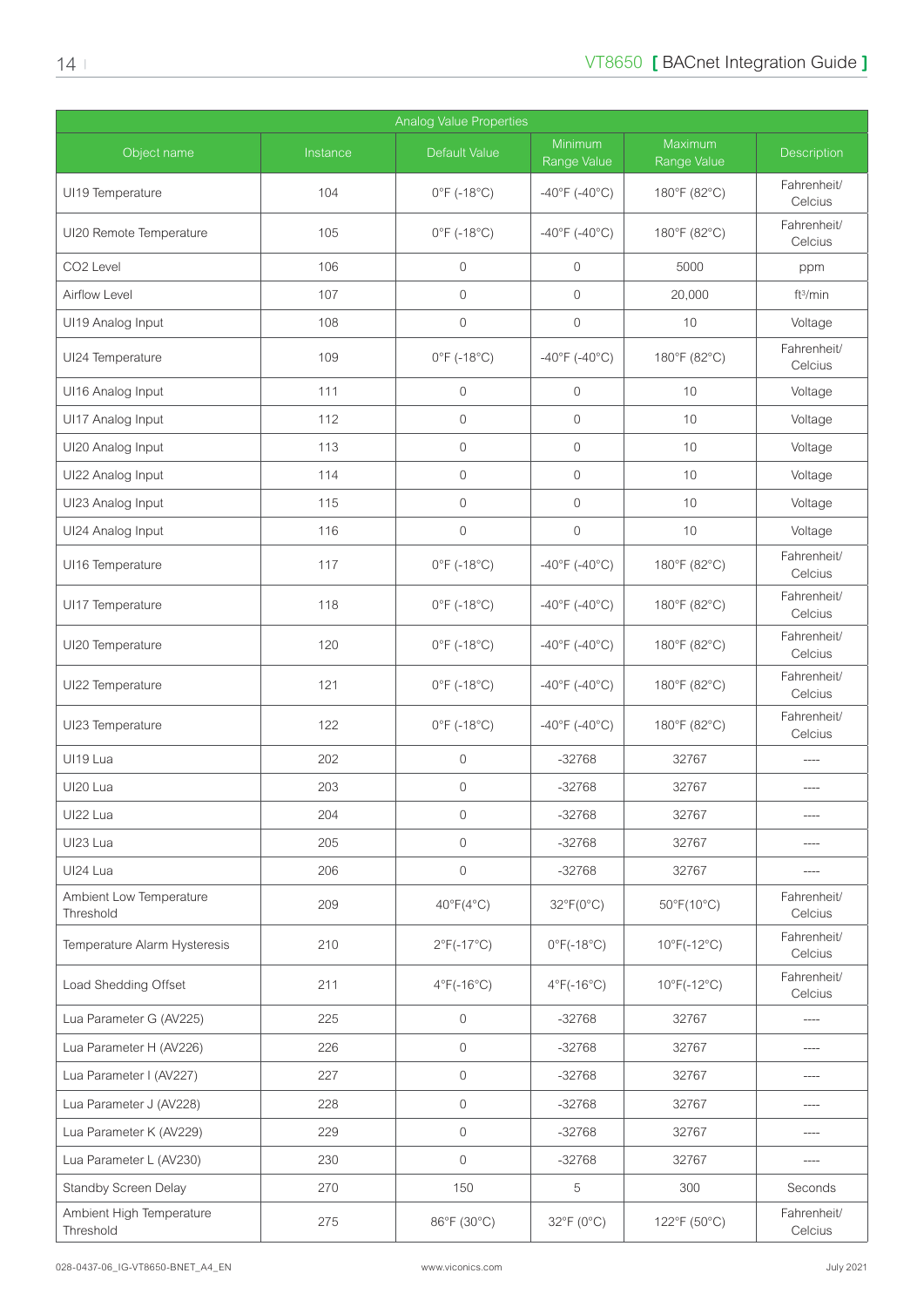<span id="page-14-0"></span>

| Analog Value Properties                     |          |                                  |                                    |                                  |                        |  |  |  |  |
|---------------------------------------------|----------|----------------------------------|------------------------------------|----------------------------------|------------------------|--|--|--|--|
| Object name                                 | Instance | Default Value                    | Minimum<br>Range Value             | Maximum<br>Range Value           | <b>Description</b>     |  |  |  |  |
| Refrigeration High Temperature<br>Threshold | 276      | $40^{\circ}F(4^{\circ}C)$        | $32^{\circ}F(0^{\circ}C)$          | $60^{\circ}$ F (16 $^{\circ}$ C) | Fahrenheit/<br>Celcius |  |  |  |  |
| Refrigeration Low Temperature<br>Threshold  | 277      | $32^{\circ}F(0^{\circ}C)$        | $32^{\circ}F(0^{\circ}C)$          | 50°F (10°C)                      | Fahrenheit/<br>Celcius |  |  |  |  |
| Freezer High Temperature<br>Threshold       | 278      | $0^{\circ}$ F (-18 $^{\circ}$ C) | $-40^{\circ}$ F ( $-40^{\circ}$ C) | $32^{\circ}F(0^{\circ}C)$        | Fahrenheit/<br>Celcius |  |  |  |  |

# Binary Objects

### Binary Input Properties

| <b>Binary Input Properties</b> |          |                |                        |                               |                                        |  |  |
|--------------------------------|----------|----------------|------------------------|-------------------------------|----------------------------------------|--|--|
| Object name                    | Instance | Default Value  | Minimum<br>Range Value | <b>Maximum</b><br>Range Value | <b>Description</b>                     |  |  |
| UI16 Binary Input              | 29       | $\overline{0}$ | $\Omega$               |                               | $0 =$ Activated<br>$1 = Not$ Activated |  |  |
| UI17 Binary Input              | 30       | $\Omega$       | $\Omega$               |                               | $0 =$ Activated<br>$1 = Not$ Activated |  |  |
| UI19 Binary Input              | 91       | $\Omega$       | $\Omega$               |                               | $0 =$ Activated<br>$1 = Not$ Activated |  |  |
| UI20 Binary Input              | 94       | $\Omega$       | $\Omega$               |                               | $0 =$ Activated<br>$1 = Not$ Activated |  |  |
| UI22 Binary Input              | 95       | $\Omega$       | $\Omega$               |                               | $0 =$ Activated<br>$1 = Not$ Activated |  |  |
| UI23 Binary Input              | 96       | $\Omega$       | $\Omega$               |                               | $0 =$ Activated<br>$1 = Not$ Activated |  |  |
| UI24 Binary Input              | 97       | $\Omega$       | $\Omega$               |                               | $0 =$ Activated<br>$1 = Not$ Activated |  |  |

### Binary Output Properties

| <b>Binary Output Properties</b> |          |                      |                               |                               |                              |  |  |  |
|---------------------------------|----------|----------------------|-------------------------------|-------------------------------|------------------------------|--|--|--|
| Object name                     | Instance | <b>Default Value</b> | <b>Minimum</b><br>Range Value | <b>Maximum</b><br>Range Value | Description                  |  |  |  |
| G Fan Status                    | 25       | $\Omega$             | $\Omega$                      |                               | $0 = \text{Off}$<br>$1 = On$ |  |  |  |
| Y1 Status                       | 26       | $\overline{0}$       | $\mathbf{0}$                  | 1                             | $0 = \text{Off}$<br>$1 = On$ |  |  |  |
| Y2 Status                       | 27       | $\Omega$             | $\Omega$                      | 1                             | $0 = \bigcirc$<br>$1 = On$   |  |  |  |
| W1 Status                       | 28       | $\overline{0}$       | $\Omega$                      | 1                             | $0 = \text{Off}$<br>$1 = On$ |  |  |  |
| W2/OB Status                    | 29       | $\mathbf{0}$         | $\mathbf{0}$                  | 1                             | $0 = \text{Off}$<br>$1 = On$ |  |  |  |
| UO10 Binary Output              | 94       | $\overline{0}$       | $\Omega$                      | 1                             | $0 = \text{Off}$<br>$1 = On$ |  |  |  |
| BO1 Auxiliary Binary Output     | 98       | $\Omega$             | $\Omega$                      | 1                             | $0 = \bigcirc$<br>$1 = On$   |  |  |  |
| UO11 Binary Output              | 101      | $\overline{0}$       | $\Omega$                      | 1                             | $0 = \text{Off}$<br>$1 = On$ |  |  |  |
| UO12 Binary Output              | 102      | $\overline{0}$       | $\mathbf{0}$                  | 1                             | $0 = \bigcirc$<br>$1 = On$   |  |  |  |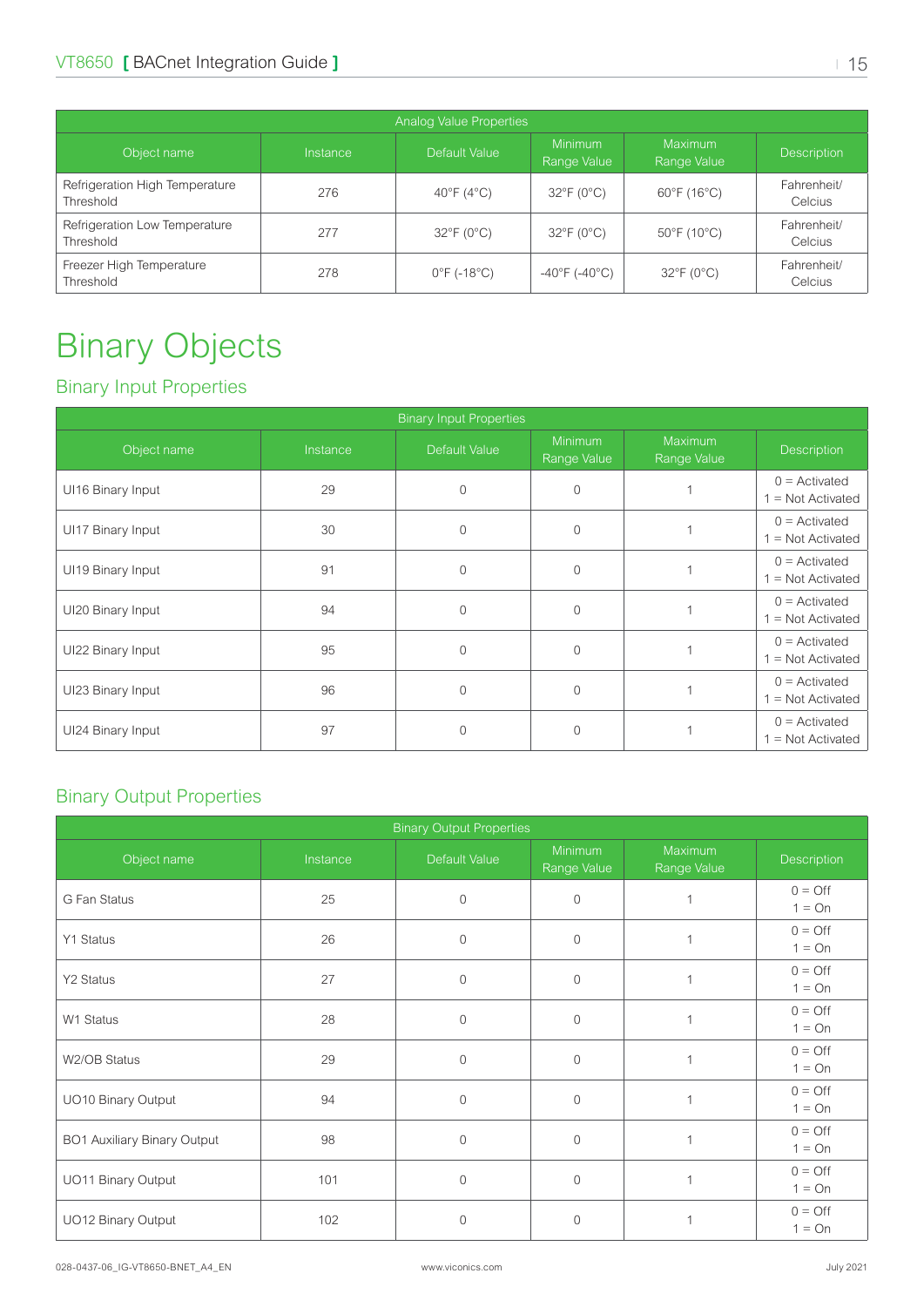### <span id="page-15-0"></span>Binary Value Properties

| <b>Binary Value Properties</b> |                |               |                        |                        |                                   |  |  |
|--------------------------------|----------------|---------------|------------------------|------------------------|-----------------------------------|--|--|
| Object name                    | Instance       | Default Value | Minimum<br>Range Value | Maximum<br>Range Value | Description                       |  |  |
| Door Contact Status            | $\mathbf{1}$   | $\mathbf 0$   | $\overline{0}$         | 1                      | $0 = Closed$<br>$1 = Open$        |  |  |
| Door Contact Installed         | $\mathbf{2}$   | $\mathbf{0}$  | $\mathbf{0}$           | $\mathbf{1}$           | $0 = No$<br>$1 = Yes$             |  |  |
| Window Contact Status          | 3              | $\mathbf{0}$  | $\mathbf 0$            | $\mathbf{1}$           | $0 = Closed$<br>$1 = Open$        |  |  |
| Window Contact Installed       | $\overline{4}$ | $\mathbf 0$   | $\overline{0}$         | $\mathbf{1}$           | $0 = No$<br>$1 = Yes$             |  |  |
| Low Battery Alarm              | 5              | $\mathbf 0$   | $\mathbf 0$            | $\mathbf{1}$           | $0 = \bigcirc$<br>$1 = On$        |  |  |
| Force High Backlight           | 6              | $\mathbf 0$   | $\mathbf 0$            | $\mathbf{1}$           | $0 = \bigcirc$<br>$1 = On$        |  |  |
| Display Long Screen Message    | $\overline{7}$ | $\mathbf{0}$  | $\mathbf{0}$           | $\mathbf{1}$           | $0 = \bigcirc$<br>$1 = On$        |  |  |
| Clock Alarm                    | 8              | $\mathbf{0}$  | $\mathbf{0}$           | $\mathbf{1}$           | $0 = \text{Off}$<br>$1 = On$      |  |  |
| <b>Exception Status</b>        | 10             | $\mathbf{0}$  | $\overline{0}$         | $\mathbf{1}$           | $0 = \bigcirc$<br>$1 = On$        |  |  |
| PIR Local Motion               | 32             | $\mathbf{0}$  | $\mathbf 0$            | $\mathbf{1}$           | $0 = No$ motion<br>$1 = Motion$   |  |  |
| Window Alarm                   | 35             | $\mathbf{0}$  | $\mathbf 0$            | $\mathbf 1$            | $0 = \bigcirc$<br>$1 = On$        |  |  |
| Filter Alarm                   | 36             | $\mathbf 0$   | $\mathbf 0$            | $\mathbf{1}$           | $0 = \bigcirc$<br>$1 = On$        |  |  |
| Service Alarm                  | 37             | $\mathbf{0}$  | $\mathbf 0$            | $\mathbf{1}$           | $0 = \text{Off}$<br>$1 = On$      |  |  |
| <b>Dehumidification Status</b> | 38             | $\mathbf{0}$  | $\overline{0}$         | $\mathbf 1$            | $0 = \bigcirc$<br>$1 = On$        |  |  |
| Fan Lock Alarm                 | 39             | $\mathbf 0$   | $\mathbf 0$            | $\mathbf 1$            | $0 = \bigcirc$<br>$1 = On$        |  |  |
| Smart Recovery Status          | 40             | $\mathbf 0$   | $\mathbf 0$            | $\mathbf 1$            | $0 = \bigcirc$<br>$1 = On$        |  |  |
| CO2 Alarm                      | 41             | $\mathbf 0$   | $\mathbf 0$            | $\mathbf{1}$           | $0 = \bigcirc$<br>$1 = On$        |  |  |
| Low Fresh Air Alarm            | 42             | $\mathbf 0$   | $\mathbf 0$            | $\mathbf{1}$           | $0 = \bigcirc$<br>$1 = On$        |  |  |
| Frost Protection Alarm         | 43             | $\mathbf 0$   | $\mathbf 0$            | $\mathbf{1}$           | $0 = \bigcirc$<br>$1 = On$        |  |  |
| Water Leak                     | 44             | $\mathbf 0$   | $\mathbf 0$            | $\mathbf{1}$           | $0 = \bigcirc$<br>$1 = On$        |  |  |
| Water Leak Sensor Installed    | 45             | $\mathbf 0$   | $\overline{0}$         | $\mathbf{1}$           | $0 = No$<br>$1 = Yes$             |  |  |
| Water leak sensor status       | 46             | $\mathbf 0$   | $\mathbf 0$            | $\mathbf{1}$           | $0 = \text{Normal}$<br>$1 =$ Leak |  |  |
| Low Temperature                | 47             | $\mathbf 0$   | $\overline{0}$         | $\mathbf{1}$           | $0 = \bigcirc$<br>$1 = On$        |  |  |
| Load Shedding Demand           | 48             | $\mathbf 0$   | $\circ$                | $\mathbf{1}$           | $0 = \bigcirc$<br>$1 = On$        |  |  |
| Load Shedding Status           | 49             | $\mathbf 0$   | $\mathbf 0$            | $\mathbf{1}$           | $0 = \bigcirc$<br>$1 = On$        |  |  |
| Load Shedding Override         | 50             | $\mathbb O$   | 0                      | $\mathbf{1}$           | $0 = \bigcirc$<br>$1 = On$        |  |  |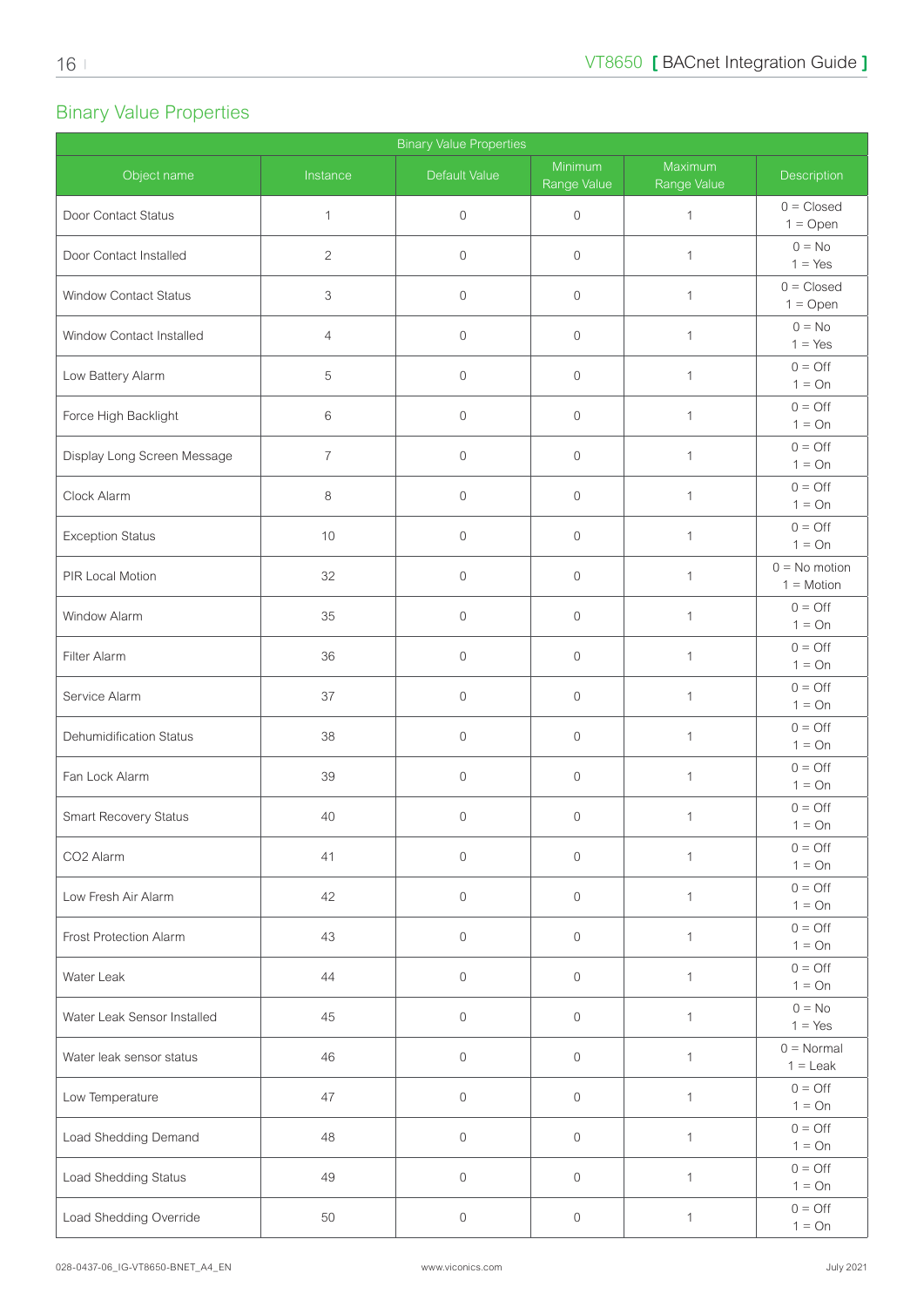<span id="page-16-0"></span>

| <b>Binary Value Properties</b> |                 |               |                               |                               |                                 |  |  |  |
|--------------------------------|-----------------|---------------|-------------------------------|-------------------------------|---------------------------------|--|--|--|
| Object name                    | <b>Instance</b> | Default Value | <b>Minimum</b><br>Range Value | <b>Maximum</b><br>Range Value | <b>Description</b>              |  |  |  |
| High Temperature               | 53              |               |                               |                               |                                 |  |  |  |
| ZigBee PIR Sensor Installed    | 200             |               |                               |                               | $0 = \text{Off}$<br>$1 = On$    |  |  |  |
| ZigBee Sensor Motion           | 201             |               | $\Omega$                      |                               | $0 = No$ motion<br>$1 = Motion$ |  |  |  |

# CSV Objects

| <b>CSV Properties</b>           |                |                  |                        |                        |             |  |
|---------------------------------|----------------|------------------|------------------------|------------------------|-------------|--|
| Object name                     | Instance       | Default Value    | Minimum<br>Range Value | Maximum<br>Range Value | Description |  |
| Short Screen Message Text       | $\mathbf{1}$   | $\mathbf 0$      | $\mathbf 0$            | 64                     | $---$       |  |
| Long Screen Message Text        | $\overline{c}$ | $\mathbf 0$      | $\mathbf 0$            | 480                    | ----        |  |
| <b>External Memory Revision</b> | 3              | $\mathbf 0$      | $\mathbf 0$            | 17                     | ----        |  |
| Wi-Fi Device Name               | $\overline{4}$ | $\mathbf 0$      | $\mathbf 0$            | 63                     | ----        |  |
| Wi-Fi Firmware Version          | 5              | $\mathbf 0$      | $\mathbf 0$            | 63                     | ----        |  |
| <b>MAC Address</b>              | 6              | $\mathbf 0$      | $\mathbf 0$            | 18                     | ----        |  |
| Wi-Fi Network SSID              | $\overline{7}$ | $\mathbf 0$      | $\mathbf 0$            | 33                     | ----        |  |
| Wi-Fi Network IP Address        | 8              | $\mathbf 0$      | $\mathbf 0$            | 46                     |             |  |
| ZigBee Firmware Revision        | 9              | $\mathbf 0$      | $\mathbf 0$            | 32                     |             |  |
| Zigbee IEEE Address             | $10$           | $\mathbf 0$      | $\mathbf 0$            | 18                     |             |  |
| Wireless Device 1 - Address     | 11             | $\mathbf 0$      | $\mathbf 0$            | 18                     | ----        |  |
| Wireless Device 2 - Address     | 12             | $\mathbf 0$      | $\mathbf 0$            | 18                     |             |  |
| Wireless Device 3 - Address     | 13             | $\mathbf 0$      | $\mathbf 0$            | 18                     | ----        |  |
| Wireless Device 4 - Address     | 14             | $\mathbf 0$      | $\mathbf 0$            | 18                     | ----        |  |
| Wireless Device 5 - Address     | 15             | $\mathbf 0$      | $\mathbf 0$            | 18                     | ----        |  |
| Wireless Device 6 - Address     | 16             | $\mathbf 0$      | $\mathbf 0$            | 18                     | ----        |  |
| Wireless Device 7 - Address     | 17             | $\mathbf 0$      | $\mathbf 0$            | 18                     | ----        |  |
| Wireless Device 8 - Address     | 18             | $\mathbf 0$      | $\mathbf 0$            | 18                     | ----        |  |
| Wireless Device 9 - Address     | 19             | $\mathbf 0$      | $\mathbf 0$            | 18                     | ----        |  |
| Wireless Device 10 - Address    | 20             | $\mathbf 0$      | $\mathbf 0$            | 18                     |             |  |
| Wireless Device 11 - Address    | 21             | $\mathbf 0$      | $\mathbf 0$            | 18                     |             |  |
| Wireless Device 12 - Address    | 22             | $\mathbf 0$      | $\mathbf 0$            | 18                     |             |  |
| Wireless Device 13 - Address    | 23             | 0                | 0                      | 18                     |             |  |
| Wireless Device 14 - Address    | 24             | $\mathbf 0$      | $\overline{0}$         | 18                     | ----        |  |
| Wireless Device 15 - Address    | 25             | $\mathbf 0$      | $\mathbf 0$            | 18                     | ----        |  |
| Wireless Device 16 - Address    | 26             | $\mathbf 0$      | $\circ$                | 18                     | ----        |  |
| Wireless Device 17 - Address    | 27             | $\boldsymbol{0}$ | $\boldsymbol{0}$       | 18                     | ----        |  |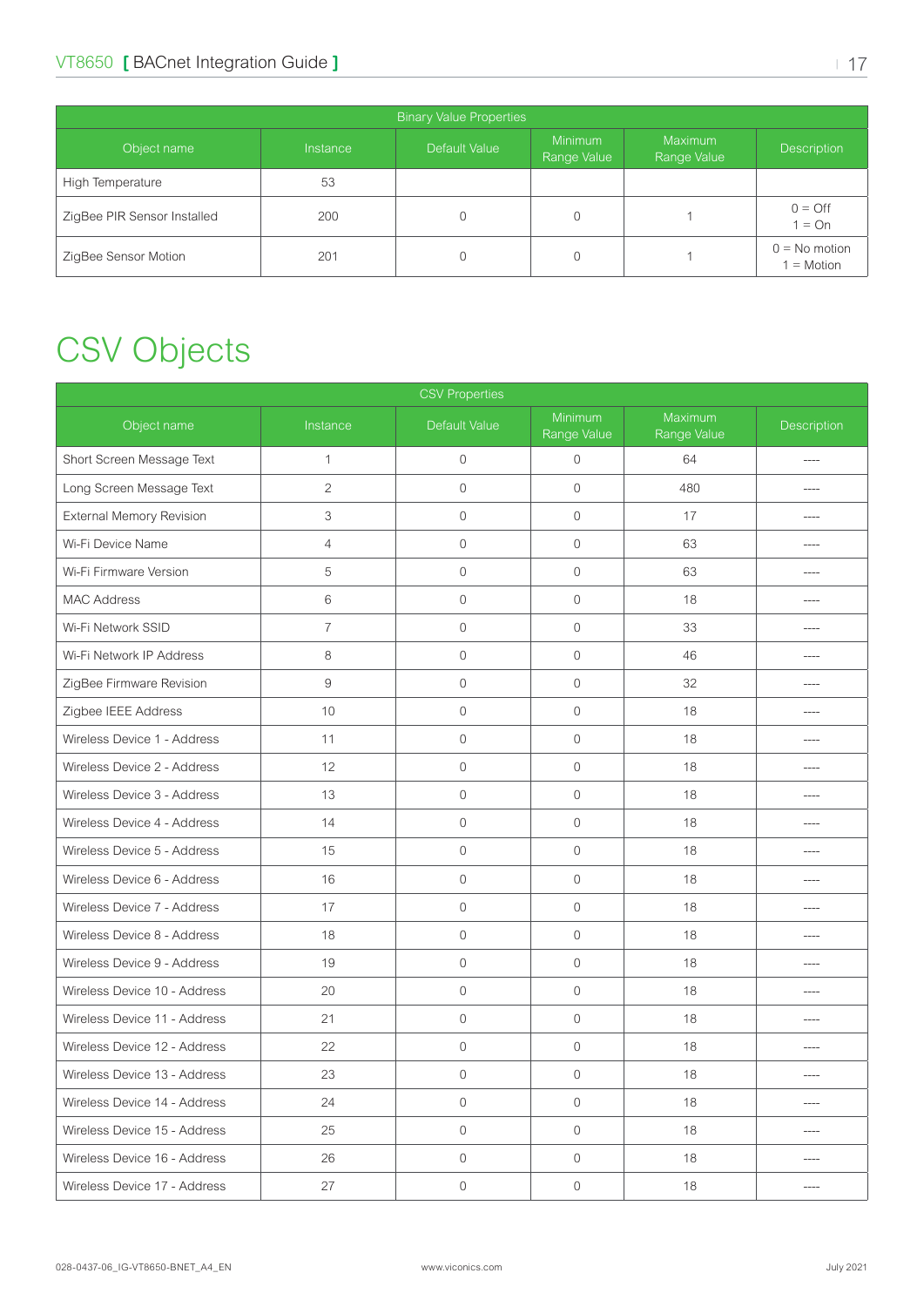<span id="page-17-0"></span>

| <b>CSV Properties</b>        |          |               |                               |                        |                    |  |  |
|------------------------------|----------|---------------|-------------------------------|------------------------|--------------------|--|--|
| Object name                  | Instance | Default Value | <b>Minimum</b><br>Range Value | Maximum<br>Range Value | <b>Description</b> |  |  |
| Wireless Device 18 - Address | 28       |               |                               | 18                     | ____               |  |  |
| Wireless Device 19 - Address | 29       |               |                               | 18                     | ----               |  |  |
| Wireless Device 20 - Address | 30       |               |                               | 18                     |                    |  |  |

# <span id="page-17-1"></span>File Objects

| <b>File Object Properties</b> |          |                                                                                                                                                                                                     |  |  |  |  |
|-------------------------------|----------|-----------------------------------------------------------------------------------------------------------------------------------------------------------------------------------------------------|--|--|--|--|
| Object name                   | Instance | <b>Description</b>                                                                                                                                                                                  |  |  |  |  |
| Custom Lua File               |          | Read/write access to the LUA4RC script.<br>The script can be written via this object, or via USB.<br>Note: "Program Objects" on page 39 can be used to monitor and control the<br>script execution. |  |  |  |  |

# Multi-State Objects

### Multi-State Input Properties

| Multi-State Input Properties    |          |               |                        |                        |                                                                                                   |  |
|---------------------------------|----------|---------------|------------------------|------------------------|---------------------------------------------------------------------------------------------------|--|
| Object name                     | Instance | Default Value | Minimum<br>Range Value | Maximum<br>Range Value | Description                                                                                       |  |
| ZigBee Network Status           | 2        | $\mathbf{1}$  | $\mathbf{1}$           | 5                      | $1 = Not det.$<br>$2 = Pwr on$<br>$3 = No NWK$<br>$4 =$ Joined<br>$5 =$ Online                    |  |
| <b>Effective Occupancy</b>      | 33       | $\mathbf{1}$  | 1                      | $\overline{4}$         | $1 = Occupied$<br>$2 =$ Unoccupied<br>$3 =$ Override<br>$4 =$ Standby                             |  |
| Wireless Device 1 - Sensor Type | 180      | $\mathbf{1}$  | 1                      | 8                      | $1 =$ None<br>2=Unknown<br>3=Motion<br>4=Contact<br>5=Water<br>6=Temp.<br>7=Temp./RH<br>$8 = CO2$ |  |
| Wireless Device 2 - Sensor Type | 181      | 1             | $\mathbf 1$            | 8                      | $1 =$ None<br>2=Unknown<br>3=Motion<br>4=Contact<br>5=Water<br>6=Temp.<br>7=Temp./RH<br>$8 = CO2$ |  |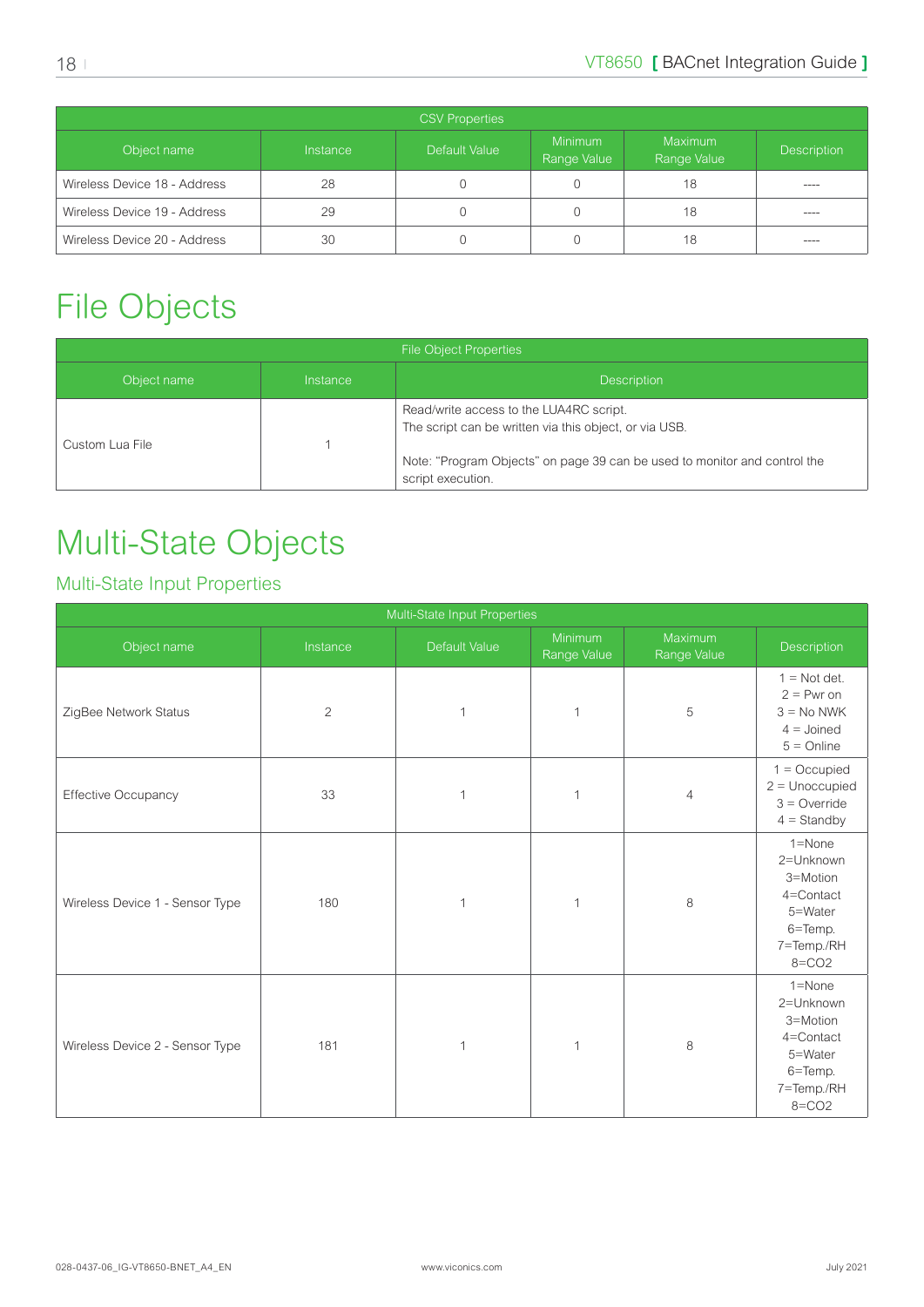| Multi-State Input Properties    |          |               |                        |                        |                                                                                                      |  |
|---------------------------------|----------|---------------|------------------------|------------------------|------------------------------------------------------------------------------------------------------|--|
| Object name                     | Instance | Default Value | Minimum<br>Range Value | Maximum<br>Range Value | Description                                                                                          |  |
| Wireless Device 3 - Sensor Type | 182      | $\mathbf{1}$  | $\mathbf{1}$           | $\,8\,$                | 1=None<br>2=Unknown<br>3=Motion<br>4=Contact<br>5=Water<br>6=Temp.<br>7=Temp./RH<br>$8 = CO2$        |  |
| Wireless Device 4 - Sensor Type | 183      | $\mathbf{1}$  | $\mathbf 1$            | $\,8\,$                | 1=None<br>2=Unknown<br>3=Motion<br>4=Contact<br>5=Water<br>6=Temp.<br>7=Temp./RH<br>$8 = CO2$        |  |
| Wireless Device 5 - Sensor Type | 184      | $\mathbf{1}$  | $\mathbf 1$            | $\,8\,$                | 1=None<br>2=Unknown<br>3=Motion<br>4=Contact<br>5=Water<br>6=Temp.<br>7=Temp./RH<br>$8 = CO2$        |  |
| Wireless Device 6 - Sensor Type | 185      | $\mathbf{1}$  | $\mathbf 1$            | $\,8\,$                | 1=None<br>2=Unknown<br>3=Motion<br>4=Contact<br>5=Water<br>6=Temp.<br>7=Temp./RH<br>$8 = CO2$        |  |
| Wireless Device 7 - Sensor Type | 186      | $\mathbf{1}$  | $\mathbf{1}$           | $\,8\,$                | $1 =$ None<br>2=Unknown<br>3=Motion<br>$4$ =Contact<br>5=Water<br>6=Temp.<br>7=Temp./RH<br>$8 = CO2$ |  |
| Wireless Device 8 - Sensor Type | 187      | $\mathbf{1}$  | $\mathbf{1}$           | $\,8\,$                | $1 =$ None<br>2=Unknown<br>3=Motion<br>4=Contact<br>5=Water<br>6=Temp.<br>7=Temp./RH<br>$8 = CO2$    |  |
| Wireless Device 9 - Sensor Type | 188      | $\mathbf{1}$  | $\mathbf{1}$           | $\,8\,$                | $1 =$ None<br>2=Unknown<br>3=Motion<br>4=Contact<br>5=Water<br>6=Temp.<br>7=Temp./RH<br>$8 = CO2$    |  |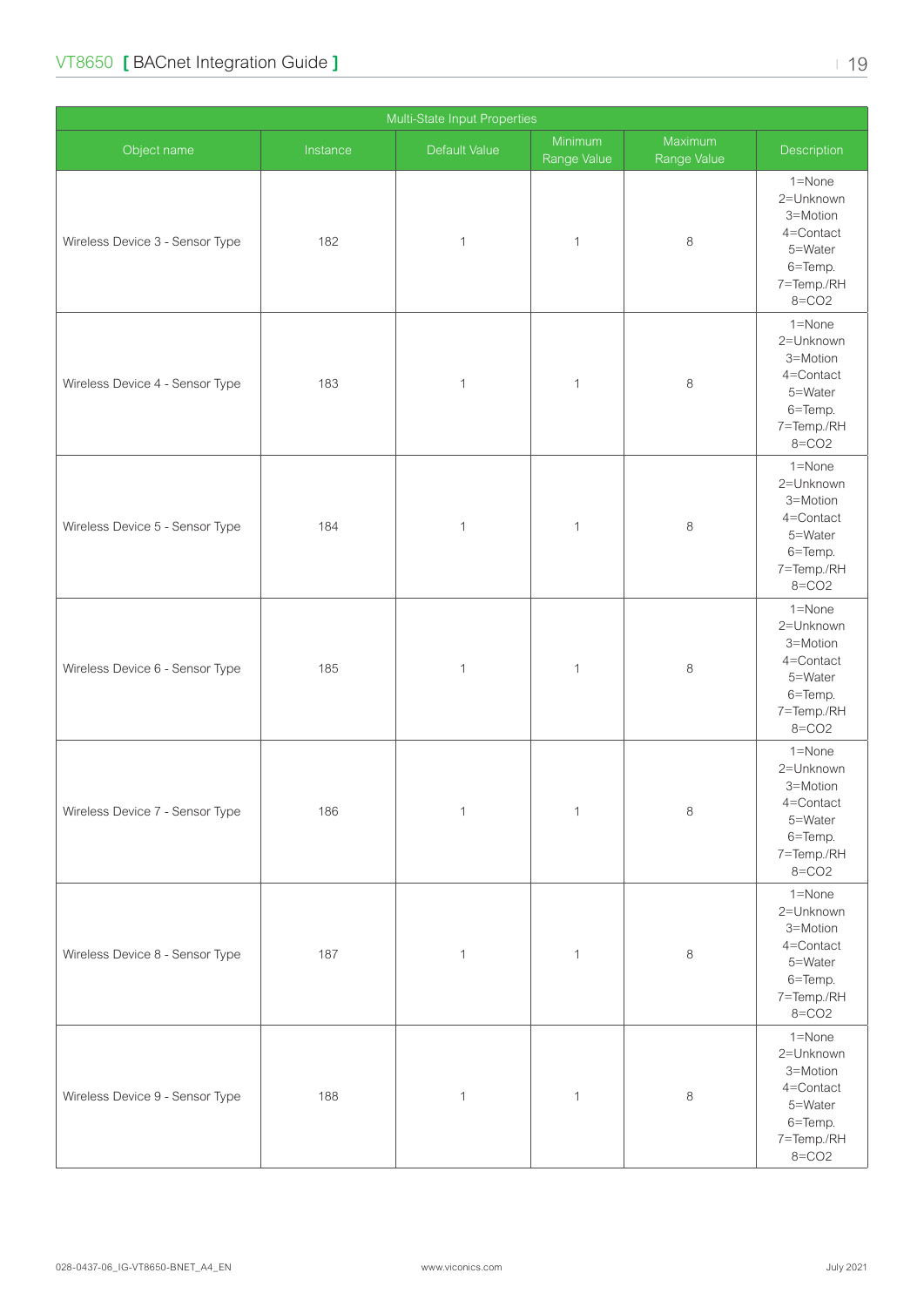| Multi-State Input Properties     |          |               |                        |                        |                                                                                                   |  |
|----------------------------------|----------|---------------|------------------------|------------------------|---------------------------------------------------------------------------------------------------|--|
| Object name                      | Instance | Default Value | Minimum<br>Range Value | Maximum<br>Range Value | Description                                                                                       |  |
| Wireless Device 10 - Sensor Type | 189      | $\mathbf{1}$  | $\mathbf{1}$           | 8                      | $1 =$ None<br>2=Unknown<br>3=Motion<br>4=Contact<br>5=Water<br>6=Temp.<br>7=Temp./RH<br>$8 = CO2$ |  |
| Wireless Device 11 - Sensor Type | 190      | $\mathbf{1}$  | $\mathbf{1}$           | 8                      | 1=None<br>2=Unknown<br>3=Motion<br>4=Contact<br>5=Water<br>6=Temp.<br>7=Temp./RH<br>$8 = CO2$     |  |
| Wireless Device 12 - Sensor Type | 191      | $\mathbf{1}$  | $\mathbf{1}$           | $\,8\,$                | $1 =$ None<br>2=Unknown<br>3=Motion<br>4=Contact<br>5=Water<br>6=Temp.<br>7=Temp./RH<br>$8 = CO2$ |  |
| Wireless Device 13 - Sensor Type | 192      | $\mathbf{1}$  | $\mathbf{1}$           | 8                      | 1=None<br>2=Unknown<br>3=Motion<br>4=Contact<br>5=Water<br>6=Temp.<br>7=Temp./RH<br>$8 = CO2$     |  |
| Wireless Device 14 - Sensor Type | 193      | $\mathbf{1}$  | $\mathbf{1}$           | $\,8\,$                | $1 =$ None<br>2=Unknown<br>3=Motion<br>4=Contact<br>5=Water<br>6=Temp.<br>7=Temp./RH<br>$8 = CO2$ |  |
| Wireless Device 15 - Sensor Type | 194      | $\mathbf{1}$  | $\mathbf{1}$           | $\,8\,$                | 1=None<br>2=Unknown<br>3=Motion<br>4=Contact<br>5=Water<br>6=Temp.<br>7=Temp./RH<br>$8 = CO2$     |  |
| Wireless Device 16 - Sensor Type | 195      | $\mathbf{1}$  | $\mathbf{1}$           | $\,8\,$                | 1=None<br>2=Unknown<br>3=Motion<br>4=Contact<br>5=Water<br>6=Temp.<br>7=Temp./RH<br>$8 = CO2$     |  |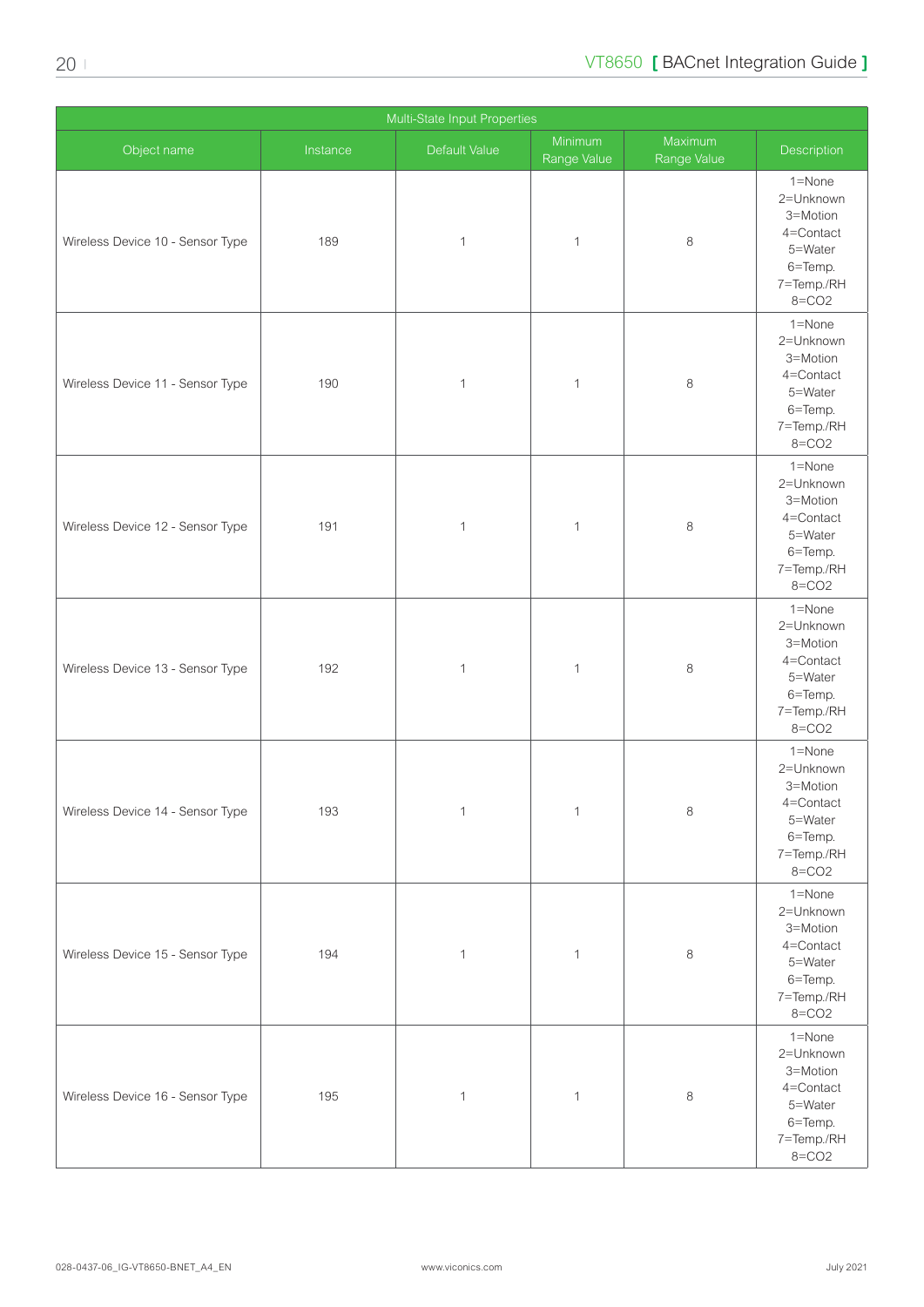| Multi-State Input Properties                       |          |               |                        |                          |                                                                                                                    |  |
|----------------------------------------------------|----------|---------------|------------------------|--------------------------|--------------------------------------------------------------------------------------------------------------------|--|
| Object name                                        | Instance | Default Value | Minimum<br>Range Value | Maximum<br>Range Value   | Description                                                                                                        |  |
| Wireless Device 17 - Sensor Type                   | 196      | $\mathbf{1}$  | $\mathbf{1}$           | $\,8\,$                  | 1=None<br>2=Unknown<br>3=Motion<br>4=Contact<br>5=Water<br>6=Temp.<br>7=Temp./RH<br>$8 = CO2$                      |  |
| Wireless Device 18 - Sensor Type                   | 197      | $\mathbf{1}$  | 1                      | $\,8\,$                  | 1=None<br>2=Unknown<br>3=Motion<br>4=Contact<br>5=Water<br>6=Temp.<br>7=Temp./RH<br>$8 = CO2$                      |  |
| Wireless Device 19 - Sensor Type                   | 198      | $\mathbf{1}$  | 1                      | $\,8\,$                  | 1=None<br>2=Unknown<br>3=Motion<br>4=Contact<br>5=Water<br>6=Temp.<br>7=Temp./RH<br>$8 = CO2$                      |  |
| Wireless Device 20 - Sensor Type                   | 199      | $\mathbf{1}$  | $\mathbf{1}$           | $\,8\,$                  | 1=None<br>2=Unknown<br>3=Motion<br>4=Contact<br>5=Water<br>6=Temp.<br>7=Temp./RH<br>$8 = CO2$                      |  |
| Wireless Device 1 - Status                         | 210      | 1             | 1                      | 7                        | $1 = \text{None}$<br>$2 = Closed$<br>$3 =$ Opened<br>$4 = No$ motion<br>$5 = Motion$<br>$6 =$ Normal<br>$7 =$ Leak |  |
| Wireless Device 1 - Battery                        | 211      | $\mathbf{1}$  | $\mathbf{1}$           | 3                        | $1 = \text{None}$<br>$2 = Normal$<br>$3 = Low$                                                                     |  |
| Wireless Device 1 -<br><b>Communication Status</b> | 212      | $\mathbf{1}$  | $\mathbf{1}$           | $\overline{4}$           | $1 = Not paired$<br>$2 =$ Online<br>$3 =$ Invalid<br>$4 =$ Offline                                                 |  |
| Wireless Device 2 - Status                         | 220      | $\mathbf{1}$  | $\mathbf{1}$           | $\overline{\mathcal{I}}$ | $1 = \text{None}$<br>$2 = Closed$<br>$3 =$ Opened<br>$4 = No$ motion<br>$5 = Motion$<br>$6 =$ Normal<br>$7 =$ Leak |  |
| Wireless Device 2 - Battery                        | 221      | $\mathbf{1}$  | $\mathbf{1}$           | 3                        | $1 = \text{None}$<br>$2 = Normal$<br>$3 = Low$                                                                     |  |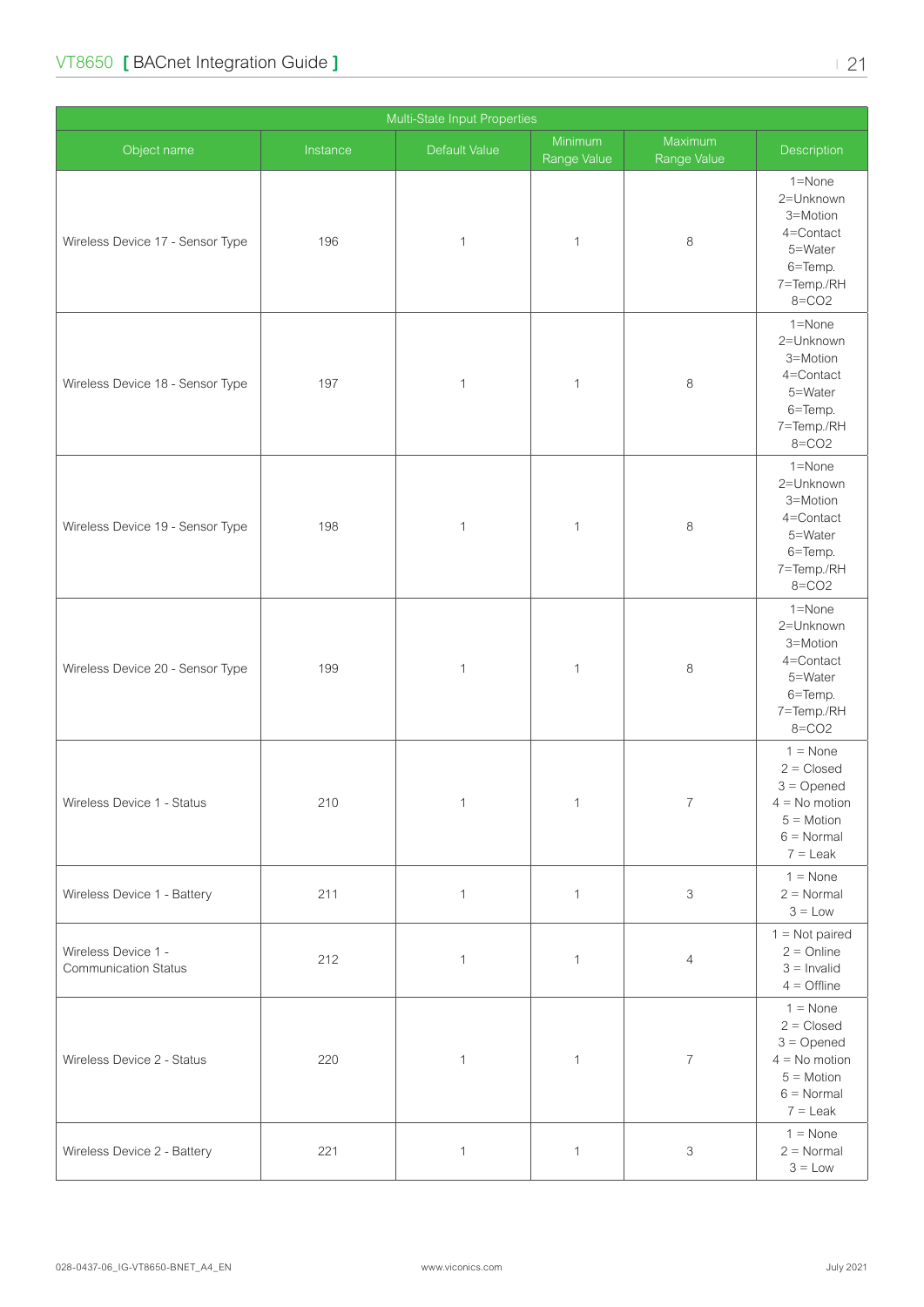|                                                    | Multi-State Input Properties |               |                        |                        |                                                                                                                           |  |  |
|----------------------------------------------------|------------------------------|---------------|------------------------|------------------------|---------------------------------------------------------------------------------------------------------------------------|--|--|
| Object name                                        | Instance                     | Default Value | Minimum<br>Range Value | Maximum<br>Range Value | Description                                                                                                               |  |  |
| Wireless Device 2 -<br><b>Communication Status</b> | 222                          | $\mathbf{1}$  | $\mathbf 1$            | $\overline{4}$         | $1 = Not paired$<br>$2 =$ Online<br>$3 =$ Invalid<br>$4 =$ Offline                                                        |  |  |
| Wireless Device 3 - Status                         | 230                          | $\mathbf 1$   | $\mathbf{1}$           | $\overline{7}$         | $1 = \text{None}$<br>$2 = Closed$<br>$3 =$ Opened<br>$4 = No$ motion<br>$5 = Motion$<br>$6 = \text{Normal}$<br>$7 =$ Leak |  |  |
| Wireless Device 3 - Battery                        | 231                          | 1             | $\mathbf{1}$           | 3                      | $1 = \text{None}$<br>$2 = Normal$<br>$3 = Low$                                                                            |  |  |
| Wireless Device 3 -<br><b>Communication Status</b> | 232                          | 1             | 1                      | $\overline{4}$         | $1 = Not paired$<br>$2 =$ Online<br>$3 =$ Invalid<br>$4 =$ Offline                                                        |  |  |
| Wireless Device 4 - Status                         | 240                          | $\mathbf 1$   | $\mathbf{1}$           | $\overline{7}$         | $1 = \text{None}$<br>$2 = Closed$<br>$3 =$ Opened<br>$4 = No$ motion<br>$5 = Motion$<br>$6 = \text{Normal}$<br>$7 =$ Leak |  |  |
| Wireless Device 4 - Battery                        | 241                          | $\mathbf{1}$  | 1                      | 3                      | $1 = \text{None}$<br>$2 = Normal$<br>$3 = Low$                                                                            |  |  |
| Wireless Device 4 -<br><b>Communication Status</b> | 242                          | 1             | $\mathbf{1}$           | 4                      | $1 = Not paired$<br>$2 =$ Online<br>$3 =$ Invalid<br>$4 =$ Offline                                                        |  |  |
| Wireless Device 5 - Status                         | 250                          | $\mathbf{1}$  | $\mathbf 1$            | $\overline{7}$         | $1 = \text{None}$<br>$2 = Closed$<br>$3 =$ Opened<br>$4 = No$ motion<br>$5 = Motion$<br>$6 =$ Normal<br>$7 =$ Leak        |  |  |
| Wireless Device 5 - Battery                        | 251                          | $\mathbf{1}$  | 1                      | 3                      | $1 = \text{None}$<br>$2 = Normal$<br>$3 = Low$                                                                            |  |  |
| Wireless Device 5 -<br><b>Communication Status</b> | 252                          | $\mathbf{1}$  | $\mathbf 1$            | 4                      | $1 = Not paired$<br>$2 =$ Online<br>$3 =$ Invalid<br>$4 =$ Offline                                                        |  |  |
| Wireless Device 6 - Status                         | 260                          | $\mathbf{1}$  | 1                      | $\overline{7}$         | $1 = \text{None}$<br>$2 = Closed$<br>$3 =$ Opened<br>$4 = No$ motion<br>$5 = Motion$<br>$6 = Normal$<br>$7 =$ Leak        |  |  |
| Wireless Device 6 - Battery                        | 261                          | $\mathbf{1}$  | 1                      | 3                      | $1 = \text{None}$<br>$2 = Normal$<br>$3 = Low$                                                                            |  |  |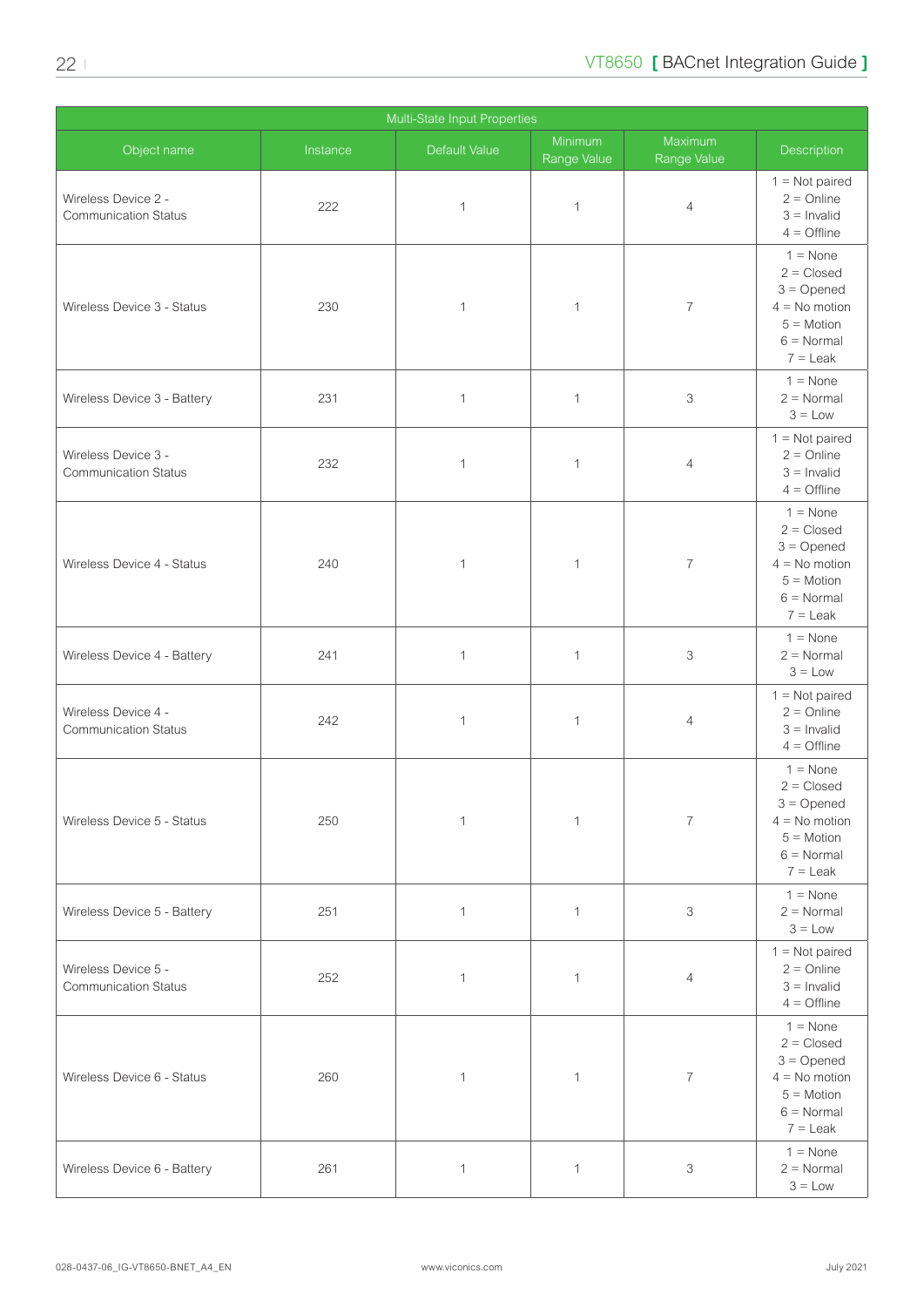| Multi-State Input Properties                       |          |               |                        |                           |                                                                                                                           |  |
|----------------------------------------------------|----------|---------------|------------------------|---------------------------|---------------------------------------------------------------------------------------------------------------------------|--|
| Object name                                        | Instance | Default Value | Minimum<br>Range Value | Maximum<br>Range Value    | Description                                                                                                               |  |
| Wireless Device 6 -<br><b>Communication Status</b> | 262      | $\mathbf{1}$  | 1                      | $\overline{4}$            | $1 = Not paired$<br>$2 =$ Online<br>$3 =$ Invalid<br>$4 =$ Offline                                                        |  |
| Wireless Device 7 - Status                         | 270      | $\mathbf{1}$  | 1                      | $\overline{7}$            | $1 = \text{None}$<br>$2 = Closed$<br>$3 =$ Opened<br>$4 = No$ motion<br>$5 = Motion$<br>$6 = \text{Normal}$<br>$7 =$ Leak |  |
| Wireless Device 7 - Battery                        | 271      | $\mathbf{1}$  | $\mathbf{1}$           | 3                         | $1 = \text{None}$<br>$2 = Normal$<br>$3 = Low$                                                                            |  |
| Wireless Device 7 -<br><b>Communication Status</b> | 272      | 1             | 1                      | $\overline{4}$            | $1 = Not paired$<br>$2 =$ Online<br>$3 =$ Invalid<br>$4 =$ Offline                                                        |  |
| Wireless Device 8 - Status                         | 280      | $\mathbf{1}$  | $\mathbf{1}$           | $\overline{7}$            | $1 = \text{None}$<br>$2 = Closed$<br>$3 =$ Opened<br>$4 = No$ motion<br>$5 = Motion$<br>$6 = \text{Normal}$<br>$7 =$ Leak |  |
| Wireless Device 8 - Battery                        | 281      | $\mathbf{1}$  | $\mathbf{1}$           | 3                         | $1 = \text{None}$<br>$2 = Normal$<br>$3 = Low$                                                                            |  |
| Wireless Device 8 -<br><b>Communication Status</b> | 282      | $\mathbf 1$   | $\mathbf 1$            | 4                         | $1 = Not paired$<br>$2 =$ Online<br>$3 =$ Invalid<br>$4 =$ Offline                                                        |  |
| Wireless Device 9 - Status                         | 290      | $\mathbf{1}$  | 1                      | $\overline{7}$            | $1 = \text{None}$<br>$2 = Closed$<br>$3 =$ Opened<br>$4 = No$ motion<br>$5 = Motion$<br>$6 = \text{Normal}$<br>$7 =$ Leak |  |
| Wireless Device 9 - Battery                        | 291      | $\mathbf{1}$  | $\mathbf{1}$           | 3                         | $1 = \text{None}$<br>$2 = Normal$<br>$3 = Low$                                                                            |  |
| Wireless Device 9 -<br><b>Communication Status</b> | 292      | $\mathbf{1}$  | $\mathbf{1}$           | $\overline{4}$            | $1 = Not paired$<br>$2 =$ Online<br>$3 =$ Invalid<br>$4 =$ Offline                                                        |  |
| Wireless Device 10 - Status                        | 300      | $\mathbf{1}$  | $\mathbf{1}$           | $\overline{7}$            | $1 = \text{None}$<br>$2 = Closed$<br>$3 =$ Opened<br>$4 = No$ motion<br>$5 = Motion$<br>$6 =$ Normal<br>$7 =$ Leak        |  |
| Wireless Device 10 - Battery                       | 301      | $\mathbf{1}$  | $\mathbf{1}$           | $\ensuremath{\mathsf{3}}$ | $1 = \text{None}$<br>$2 = Normal$<br>$3 = Low$                                                                            |  |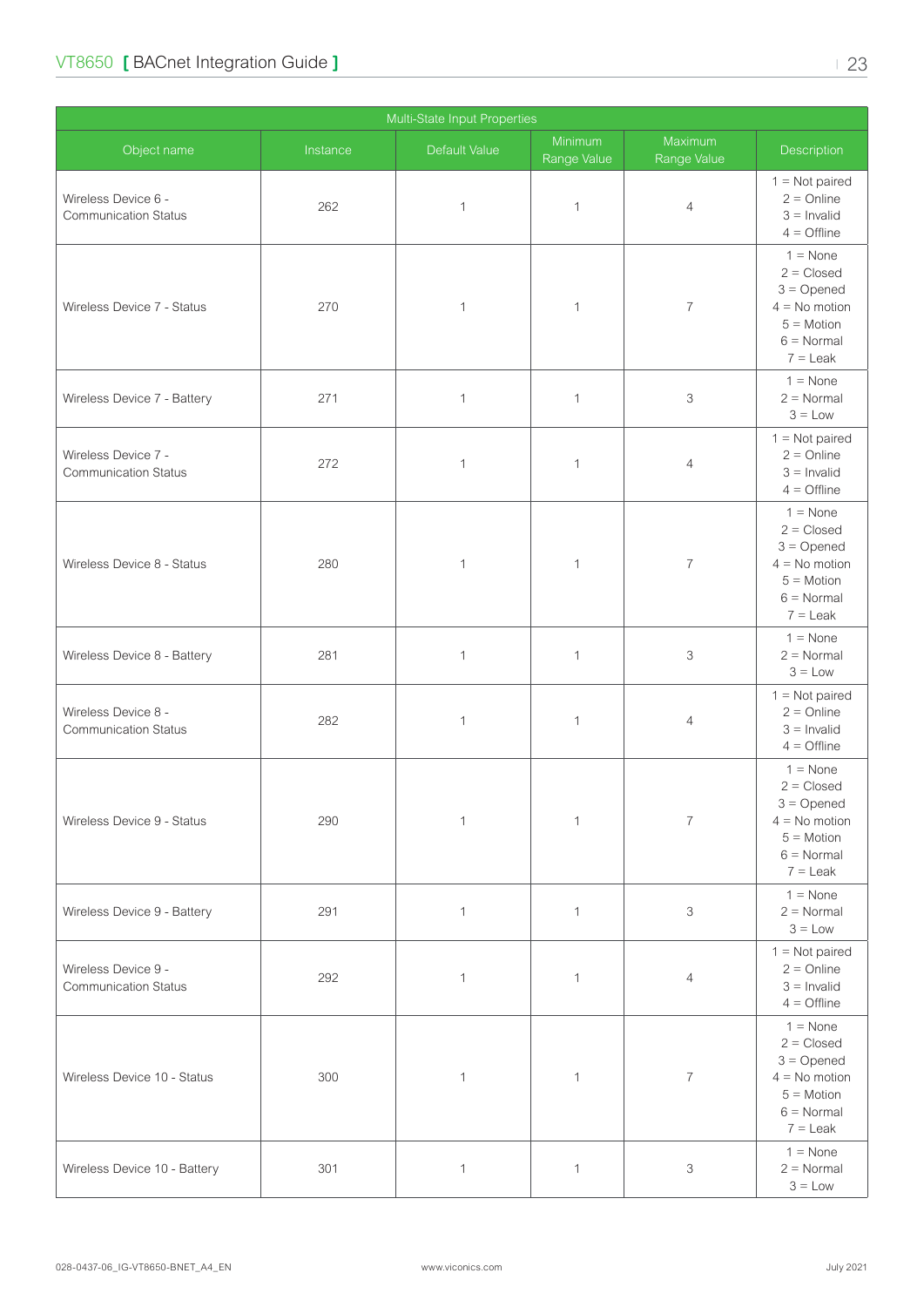| Multi-State Input Properties                        |          |               |                        |                           |                                                                                                                                                                                                                                                                                    |
|-----------------------------------------------------|----------|---------------|------------------------|---------------------------|------------------------------------------------------------------------------------------------------------------------------------------------------------------------------------------------------------------------------------------------------------------------------------|
| Object name                                         | Instance | Default Value | Minimum<br>Range Value | Maximum<br>Range Value    | Description                                                                                                                                                                                                                                                                        |
| Wireless Device 10 -<br><b>Communication Status</b> | 302      | $\mathbf 1$   | $\mathbf 1$            | $\sqrt{4}$                | $1 = Not paired$<br>$2 =$ Online<br>$3 =$ Invalid<br>$4 =$ Offline                                                                                                                                                                                                                 |
| Effective Temperature Sensor                        | 309      | $\mathbf{1}$  | $\mathbf{1}$           | 23                        | 1=Wired<br>2=Internal<br>3=WL IO<br>$4=WL$ 1<br>$5=WL$ 2<br>$6=WL$ 3<br>$7=WL$ 4<br>$8=WL$ 5<br>$9=WL$ 6<br>10=WL 7<br>$11=WL8$<br>12=WL 9<br>13=WL 10<br>14=WL 11<br>15=WL 12<br>16=WL 13<br>17=WL 14<br>18=WL 15<br>19=WL 16<br>20=WL 17<br>$21 = WL 18$<br>22=WL 19<br>23=WL 20 |
| Wireless Device 11 - Status                         | 310      | $\mathbf 1$   | $\mathbf 1$            | $\overline{\mathcal{I}}$  | $1 =$ None<br>2=Closed<br>3=Opened<br>4=No motion<br>5=Motion<br>6=Normal<br>7=Leak                                                                                                                                                                                                |
| Wireless Device 11 - Battery                        | 311      | $\mathbf{1}$  | $\mathbf{1}$           | $\ensuremath{\mathsf{3}}$ | $1 =$ None<br>2=Normal<br>$3 = Low$                                                                                                                                                                                                                                                |
| Wireless Device 11 -<br><b>Communication Status</b> | 312      | $\mathbf 1$   | $\mathbf{1}$           | $\overline{4}$            | 1=Not paired<br>2=Online<br>3=Invalid<br>4=Offline                                                                                                                                                                                                                                 |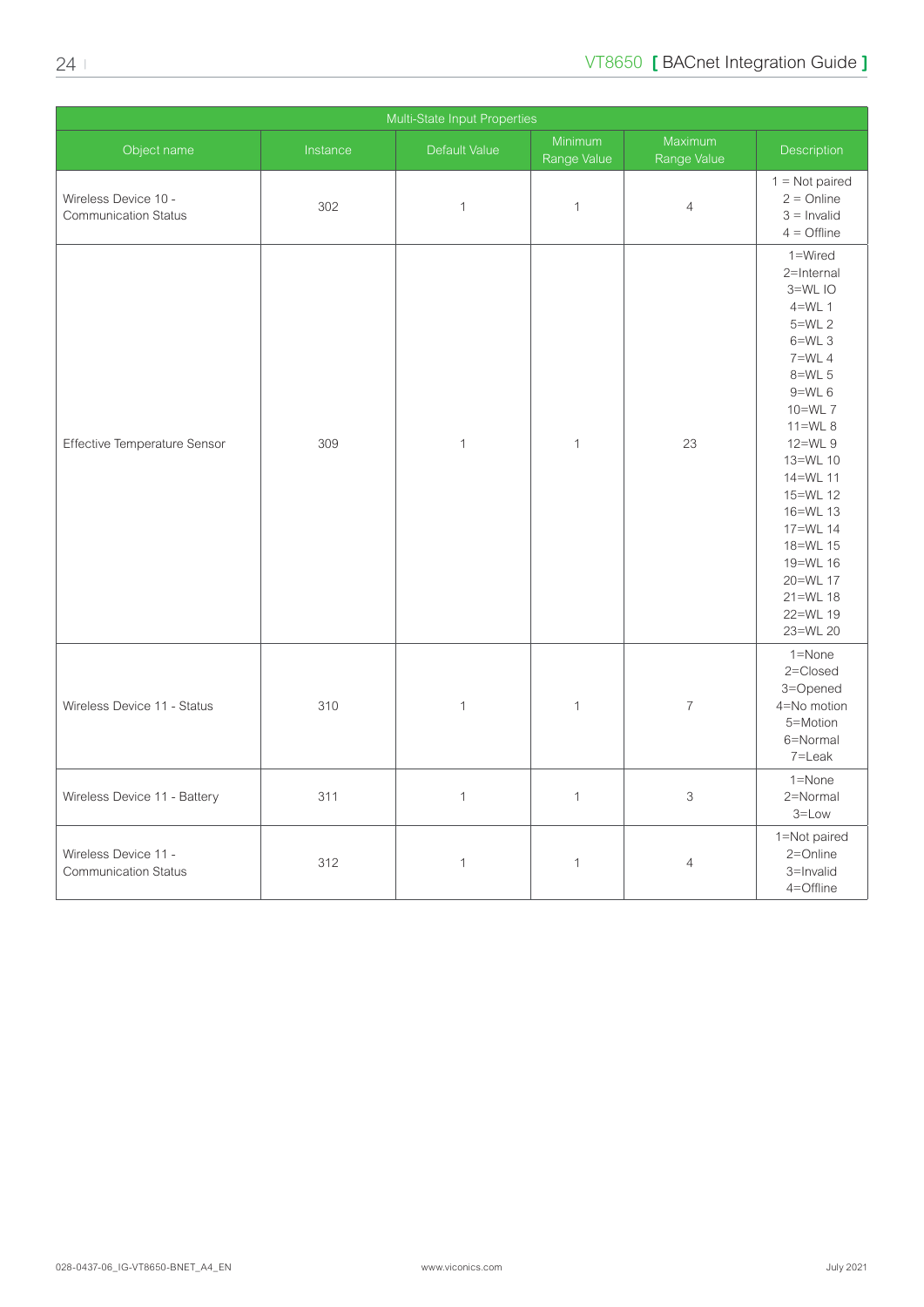|                                           | Multi-State Input Properties |               |                        |                        |                                                                                                                                                                                                                                                                 |  |  |
|-------------------------------------------|------------------------------|---------------|------------------------|------------------------|-----------------------------------------------------------------------------------------------------------------------------------------------------------------------------------------------------------------------------------------------------------------|--|--|
| Object name                               | Instance                     | Default Value | Minimum<br>Range Value | Maximum<br>Range Value | Description                                                                                                                                                                                                                                                     |  |  |
| <b>Effective Relative Humidity Sensor</b> | 313                          | $\mathbf{1}$  | $\mathbf{1}$           | 22                     | 1=None<br>2=Internal<br>$3=WL$ 1<br>$4=WL$ 2<br>$5=WL$ 3<br>$6=WL$ 4<br>7=WL 5<br>8=WL 6<br>$9=WL$ 7<br>10=WL 8<br>$11=WL9$<br>12=WL 10<br>13=WL 11<br>14=WL 12<br>15=WL 13<br>16=WL 14<br>17=WL 15<br>18=WL 16<br>19=WL 17<br>20=WL 18<br>21=WL 19<br>22=WL 20 |  |  |
| Effective System Mode                     | 314                          | $\mathbf{1}$  | $\mathbf{1}$           | $\sqrt{2}$             | $1 = \text{Cool}$<br>$2 =$ Heat                                                                                                                                                                                                                                 |  |  |
| Wi-Fi Module Status                       | 315                          | $\mathbf{1}$  | 1                      | $\overline{7}$         | $1 =$ Offline<br>$2 =$ Initializing<br>$3 =$ Ready<br>$4 =$ Booting<br>$5 =$ Resetting<br>$6 =$ Fail<br>$7 = Testing$                                                                                                                                           |  |  |
| Wi-Fi Status                              | 316                          | $\mathbf{1}$  | $\mathbf{1}$           | $\overline{7}$         | $1 =$ Idle<br>$2 =$ Associate<br>$3 =$ Config.<br>$4 =$ Ready<br>$5 =$ Online<br>$6 =$ Disconn.<br>$7 =$ Failure                                                                                                                                                |  |  |
| <b>BACnet IP Status</b>                   | 317                          | $\mathbf{1}$  | $\mathbf{1}$           | $\overline{c}$         | $1 = Disabled$<br>$2 =$ Enabled                                                                                                                                                                                                                                 |  |  |
| <b>SMTP Server Status</b>                 | 318                          | $\mathbf{1}$  | $\mathbf{1}$           | $\overline{4}$         | $1 =$ Unkown<br>$2 = Disabled$<br>$3 =$ Offline<br>$4 =$ Online                                                                                                                                                                                                 |  |  |
| Facility Expert Enabled                   | 319                          | $\mathbf{1}$  | $\mathbf{1}$           | $\overline{c}$         | 1=Disabled<br>2=Enabled                                                                                                                                                                                                                                         |  |  |
| Wireless Device 12 - Status               | 320                          | $\mathbf{1}$  | $\mathbf{1}$           | $\overline{7}$         | 1=None<br>2=Closed<br>3=Opened<br>4=No motion<br>5=Motion<br>6=Normal<br>7=Leak                                                                                                                                                                                 |  |  |
| Wireless Device 12 - Battery              | 321                          | $\mathbf{1}$  | 1                      | 3                      | 1=None<br>2=Normal<br>$3 = Low$                                                                                                                                                                                                                                 |  |  |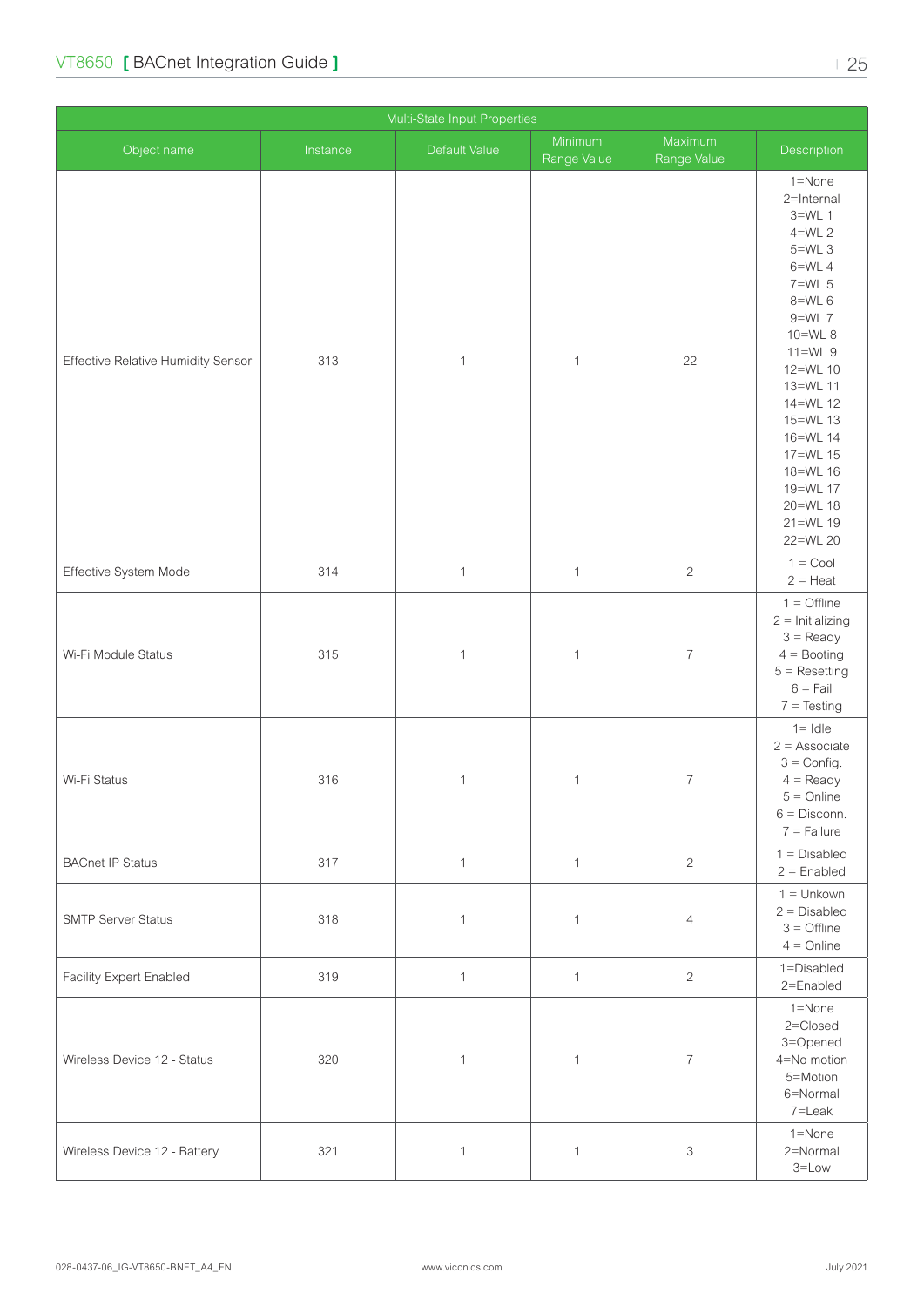| Multi-State Input Properties                        |          |               |                        |                           |                                                                                                                                                                                                                                                                                              |  |
|-----------------------------------------------------|----------|---------------|------------------------|---------------------------|----------------------------------------------------------------------------------------------------------------------------------------------------------------------------------------------------------------------------------------------------------------------------------------------|--|
| Object name                                         | Instance | Default Value | Minimum<br>Range Value | Maximum<br>Range Value    | Description                                                                                                                                                                                                                                                                                  |  |
| Wireless Device 12 -<br><b>Communication Status</b> | 322      | $\mathbf{1}$  | $\mathbf{1}$           | $\overline{4}$            | 1=Not paired<br>2=Online<br>3=Invalid<br>4=Offline                                                                                                                                                                                                                                           |  |
| <b>Facility Expert Status</b>                       | 323      | $\mathbf{1}$  | $\mathbf{1}$           | $\,6$                     | 1=Disabled<br>2=Offline<br>3=Connect.<br>4=Online<br>5=Failure<br>6=Unknown                                                                                                                                                                                                                  |  |
| CO2 Effective Source                                | 324      | $\mathbf{1}$  | $\mathbf{1}$           | 24                        | $1 =$ None<br>2=Internal<br>3=Error<br>4=Wired<br>$5=WL$ 1<br>$6=WL$ 2<br>$7=WL$ 3<br>8=WL 4<br>$9=WL$ 5<br>10=WL 6<br>$11=WL$ $7$<br>12=WL 8<br>13=WL 9<br>14=WL 10<br>15=WL 11<br>16=WL 12<br>17=WL 13<br>18=WL 14<br>19=WL 15<br>20=WL 16<br>21=WL 17<br>22=WL 18<br>23=WL 19<br>24=WL 20 |  |
| Time source                                         | 325      | $\mathbf{1}$  | $\mathbf{1}$           | $\mathbf 5$               | 1=None<br>$2 =$ Local<br>3=BACnet<br>$4 = NTP$<br>5=Cloud                                                                                                                                                                                                                                    |  |
| Fan Speed Status                                    | 326      | $\mathbf{1}$  | $\mathbf{1}$           | $\overline{4}$            | $1 = \text{Off}$<br>$2 = Low$<br>$3 = \text{Median}$<br>$4 = High$                                                                                                                                                                                                                           |  |
| Wireless Device 13 - Status                         | 330      | $\mathbf{1}$  | $\mathbf{1}$           | $\overline{7}$            | 1=None<br>2=Closed<br>3=Opened<br>4=No motion<br>5=Motion<br>6=Normal<br>7=Leak                                                                                                                                                                                                              |  |
| Wireless Device 13 - Battery                        | 331      | $\mathbf{1}$  | $\mathbf{1}$           | $\ensuremath{\mathsf{3}}$ | $1 =$ None<br>2=Normal<br>$3 = Low$                                                                                                                                                                                                                                                          |  |
| Wireless Device 13 -<br>Communication Status        | 332      | $\mathbf 1$   | $\mathbf{1}$           | $\overline{4}$            | 1=Not paired<br>2=Online<br>3=Invalid<br>4=Offline                                                                                                                                                                                                                                           |  |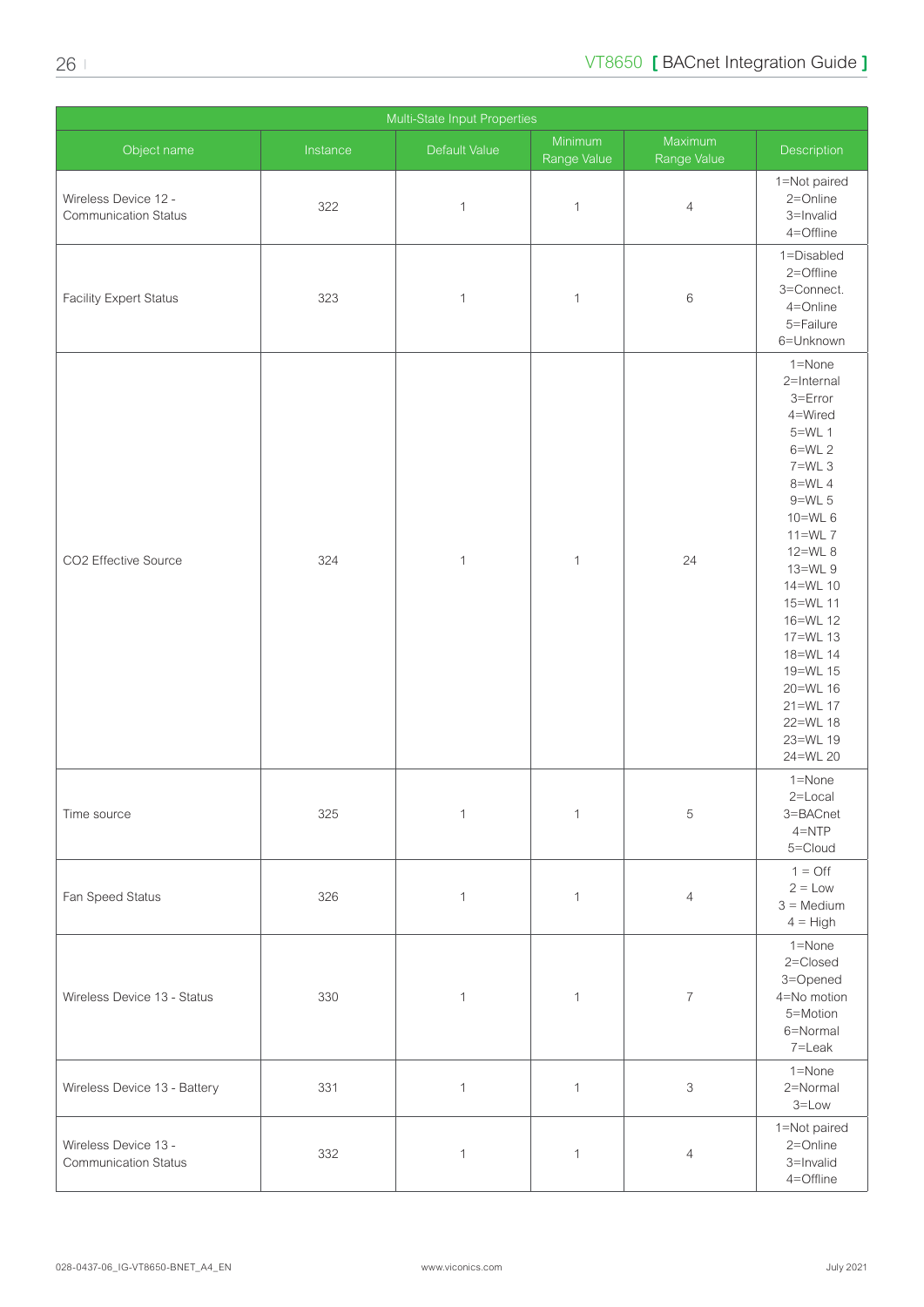| Multi-State Input Properties                        |          |               |                        |                          |                                                                                     |  |  |
|-----------------------------------------------------|----------|---------------|------------------------|--------------------------|-------------------------------------------------------------------------------------|--|--|
| Object name                                         | Instance | Default Value | Minimum<br>Range Value | Maximum<br>Range Value   | Description                                                                         |  |  |
| Wireless Device 14 - Status                         | 340      | $\mathbf{1}$  | $\mathbf 1$            | $\overline{\mathcal{I}}$ | $1 =$ None<br>2=Closed<br>3=Opened<br>4=No motion<br>5=Motion<br>6=Normal<br>7=Leak |  |  |
| Wireless Device 14 - Battery                        | 341      | $\mathbf{1}$  | $\mathbf{1}$           | 3                        | 1=None<br>2=Normal<br>$3 = Low$                                                     |  |  |
| Wireless Device 14 -<br><b>Communication Status</b> | 342      | $\mathbf 1$   | 1                      | $\overline{4}$           | 1=Not paired<br>2=Online<br>3=Invalid<br>4=Offline                                  |  |  |
| Wireless Device 15 - Status                         | 350      | $\mathbf 1$   | $\mathbf{1}$           | $\overline{7}$           | 1=None<br>2=Closed<br>3=Opened<br>4=No motion<br>5=Motion<br>6=Normal<br>7=Leak     |  |  |
| Wireless Device 15 - Battery                        | 351      | $\mathbf 1$   | $\mathbf 1$            | 3                        | 1=None<br>2=Normal<br>$3 = Low$                                                     |  |  |
| Wireless Device 15 -<br><b>Communication Status</b> | 352      | $\mathbf 1$   | 1                      | $\overline{4}$           | 1=Not paired<br>2=Online<br>3=Invalid<br>4=Offline                                  |  |  |
| Wireless Device 16 - Status                         | 360      | $\mathbf 1$   | 1                      | $\overline{7}$           | $1 =$ None<br>2=Closed<br>3=Opened<br>4=No motion<br>5=Motion<br>6=Normal<br>7=Leak |  |  |
| Wireless Device 16 - Battery                        | 361      | $\mathbf{1}$  | $\mathbf{1}$           | 3                        | 1=None<br>2=Normal<br>$3 = Low$                                                     |  |  |
| Wireless Device 16 -<br><b>Communication Status</b> | 362      | $\mathbf{1}$  | 1                      | $\overline{4}$           | 1=Not paired<br>2=Online<br>3=Invalid<br>4=Offline                                  |  |  |
| Wireless Device 17 - Status                         | 370      | $\mathbf{1}$  | $\mathbf{1}$           | $\overline{7}$           | $1 =$ None<br>2=Closed<br>3=Opened<br>4=No motion<br>5=Motion<br>6=Normal<br>7=Leak |  |  |
| Wireless Device 17 - Battery                        | 371      | $\mathbf{1}$  | $\mathbf{1}$           | 3                        | $1 =$ None<br>2=Normal<br>$3 = Low$                                                 |  |  |
| Wireless Device 17 -<br><b>Communication Status</b> | 372      | $\mathbf{1}$  | $\mathbf{1}$           | $\overline{4}$           | 1=Not paired<br>2=Online<br>3=Invalid<br>4=Offline                                  |  |  |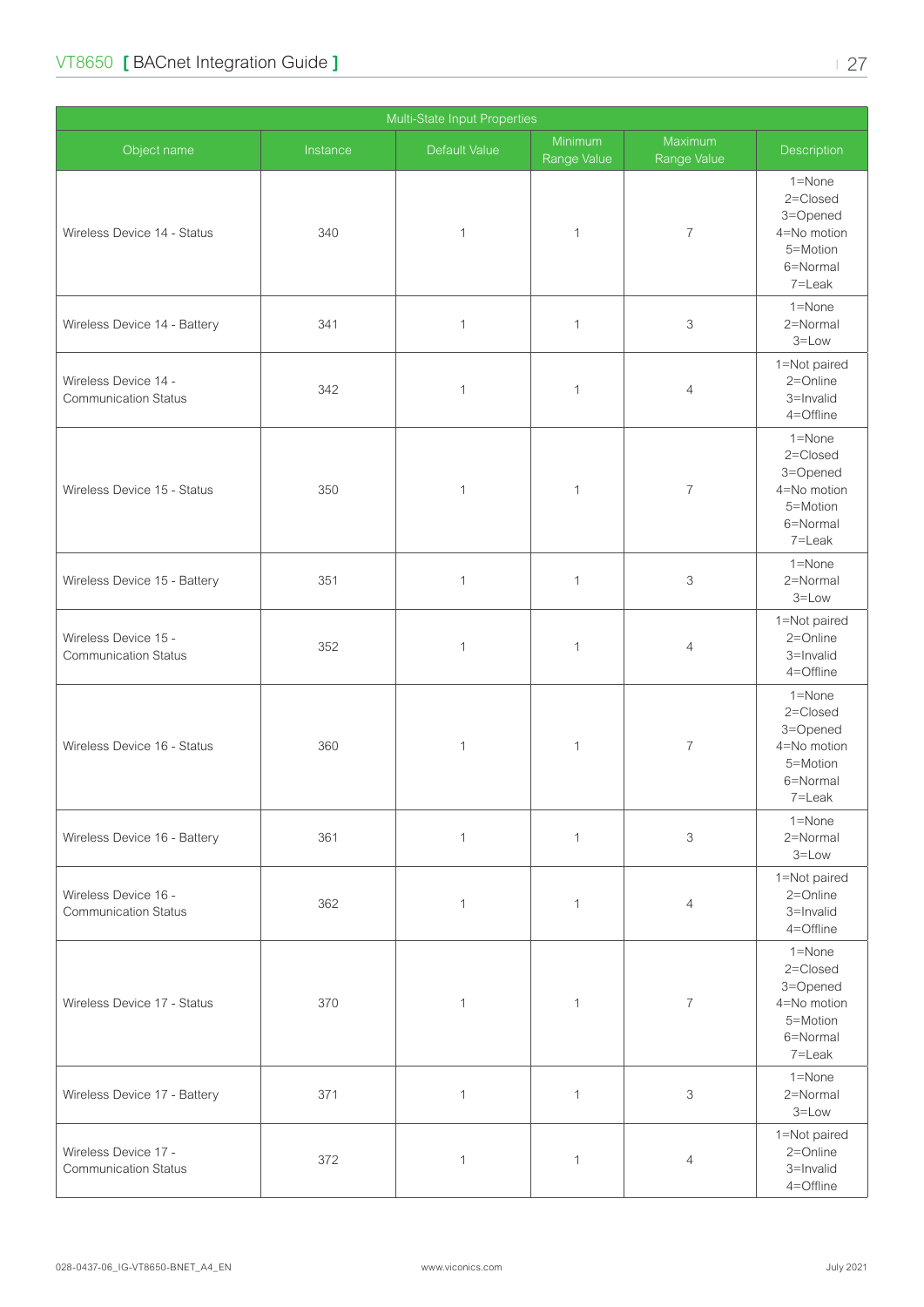| Multi-State Input Properties                        |          |               |                        |                           |                                                                                     |  |  |
|-----------------------------------------------------|----------|---------------|------------------------|---------------------------|-------------------------------------------------------------------------------------|--|--|
| Object name                                         | Instance | Default Value | Minimum<br>Range Value | Maximum<br>Range Value    | Description                                                                         |  |  |
| Wireless Device 18 - Status                         | 380      | $\mathbf{1}$  | $\mathbf{1}$           | $\overline{7}$            | $1 =$ None<br>2=Closed<br>3=Opened<br>4=No motion<br>5=Motion<br>6=Normal<br>7=Leak |  |  |
| Wireless Device 18 - Battery                        | 381      | $\mathbf 1$   | $\mathbf{1}$           | 3                         | 1=None<br>2=Normal<br>$3 = Low$                                                     |  |  |
| Wireless Device 18 -<br><b>Communication Status</b> | 382      | $\mathbf{1}$  | 1                      | $\overline{4}$            | 1=Not paired<br>2=Online<br>3=Invalid<br>4=Offline                                  |  |  |
| Wireless Device 19 - Status                         | 390      | $\mathbf{1}$  | 1                      | $\overline{7}$            | $1 =$ None<br>2=Closed<br>3=Opened<br>4=No motion<br>5=Motion<br>6=Normal<br>7=Leak |  |  |
| Wireless Device 19 - Battery                        | 391      | $\mathbf{1}$  | $\mathbf{1}$           | 3                         | 1=None<br>2=Normal<br>$3 = Low$                                                     |  |  |
| Wireless Device 19 -<br><b>Communication Status</b> | 392      | $\mathbf{1}$  | 1                      | $\overline{4}$            | 1=Not paired<br>$2 =$ Online<br>3=Invalid<br>4=Offline                              |  |  |
| Wireless Device 20 - Status                         | 400      | $\mathbf{1}$  | 1                      | $\overline{7}$            | 1=None<br>2=Closed<br>3=Opened<br>4=No motion<br>5=Motion<br>6=Normal<br>7=Leak     |  |  |
| Wireless Device 20 - Battery                        | 401      | $\mathbf{1}$  | $\mathbf{1}$           | $\ensuremath{\mathsf{3}}$ | 1=None<br>2=Normal<br>$3 = Low$                                                     |  |  |
| Wireless Device 20 -<br><b>Communication Status</b> | 402      | $\mathbf 1$   | $\mathbf{1}$           | $\overline{4}$            | 1=Not paired<br>2=Online<br>3=Invalid<br>4=Offline                                  |  |  |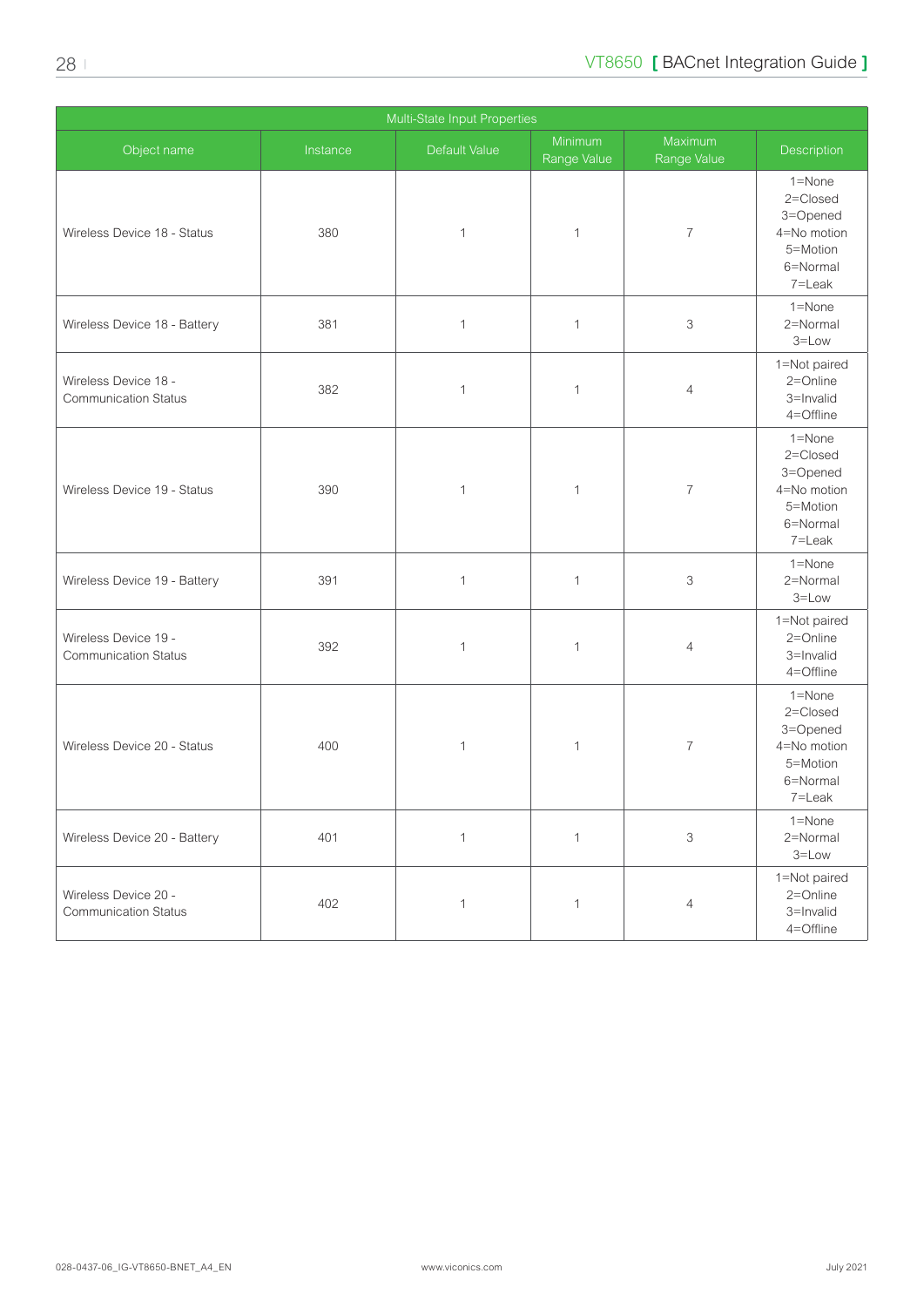#### <span id="page-28-0"></span>Multi-State Value Properties

| Multi-State Value Properties  |                           |               |                        |                           |                                                                                                                                                                                                                                                                                                                                                                                                                      |  |  |
|-------------------------------|---------------------------|---------------|------------------------|---------------------------|----------------------------------------------------------------------------------------------------------------------------------------------------------------------------------------------------------------------------------------------------------------------------------------------------------------------------------------------------------------------------------------------------------------------|--|--|
| Object name                   | Instance                  | Default Value | Minimum<br>Range Value | Maximum<br>Range Value    | Description                                                                                                                                                                                                                                                                                                                                                                                                          |  |  |
| Long Message Background Color | $\mathbf{1}$              | $\mathbf{1}$  | $\mathbf{1}$           | 11                        | 1=White<br>2=Green<br>3=Blue<br>$4 =$ Grey<br>5=Dark grey<br>$6 = Pink$<br>7=Purple<br>8=Red<br>9=Orange<br>10=Black<br>11=Default                                                                                                                                                                                                                                                                                   |  |  |
| HMI Color                     | $\overline{c}$            | $\mathbf{1}$  | $\mathbf{1}$           | 10                        | 1=White<br>2=Green<br>3=Blue<br>$4 =$ Grey<br>5=Dark grey<br>$6 = Pink$<br>7=Purple<br>8=Red<br>9=Orange<br>10=Black                                                                                                                                                                                                                                                                                                 |  |  |
| Main Display                  | $\ensuremath{\mathsf{3}}$ | $\mathbf{1}$  | $\mathbf{1}$           | $\mathbf{2}$              | $1 = Temperature$<br>$2 =$ Setpoint                                                                                                                                                                                                                                                                                                                                                                                  |  |  |
| Display Language              | $\overline{4}$            | $\mathbf{1}$  | $\mathbf{1}$           | 23                        | $1 =$ English<br>$2 =$ French<br>$3 =$ Spanish<br>$4 =$ Chinese<br>$5 =$ Russian<br>$6 =$ Arabic<br>$7 =$ Bulgarian<br>$8 = C$ zech<br>$9 =$ Danish<br>$10 = Dutch$<br>$11 =$ Finnish<br>$12 = German$<br>$13 =$ Hungarian<br>$14 = Indonesian$<br>$15 =$ Italian<br>$16 =$ Norwegian<br>$17 =$ Polish<br>$18 =$ Portuguese<br>$19 =$ Slovak<br>$20 =$ Swedish<br>$21 =$ Turkish<br>$22 =$ Japanese<br>$23 =$ Hebrew |  |  |
| Time Format                   | $\,$ 5 $\,$               | $\mathbf{1}$  | $\mathbf{1}$           | $\overline{2}$            | $1 = AM-PM$<br>$2 = 24$ Hours                                                                                                                                                                                                                                                                                                                                                                                        |  |  |
| Network Units                 | $\,6\,$                   | $\mathbf{1}$  | $\mathbf{1}$           | $\overline{c}$            | $1 = S1$<br>$2 =$ Imperial                                                                                                                                                                                                                                                                                                                                                                                           |  |  |
| Network Language              | $\overline{7}$            | $\mathbf{1}$  | $\mathbf{1}$           | $\ensuremath{\mathsf{3}}$ | $1 =$ English<br>$2 =$ French<br>$3 =$ Spanish                                                                                                                                                                                                                                                                                                                                                                       |  |  |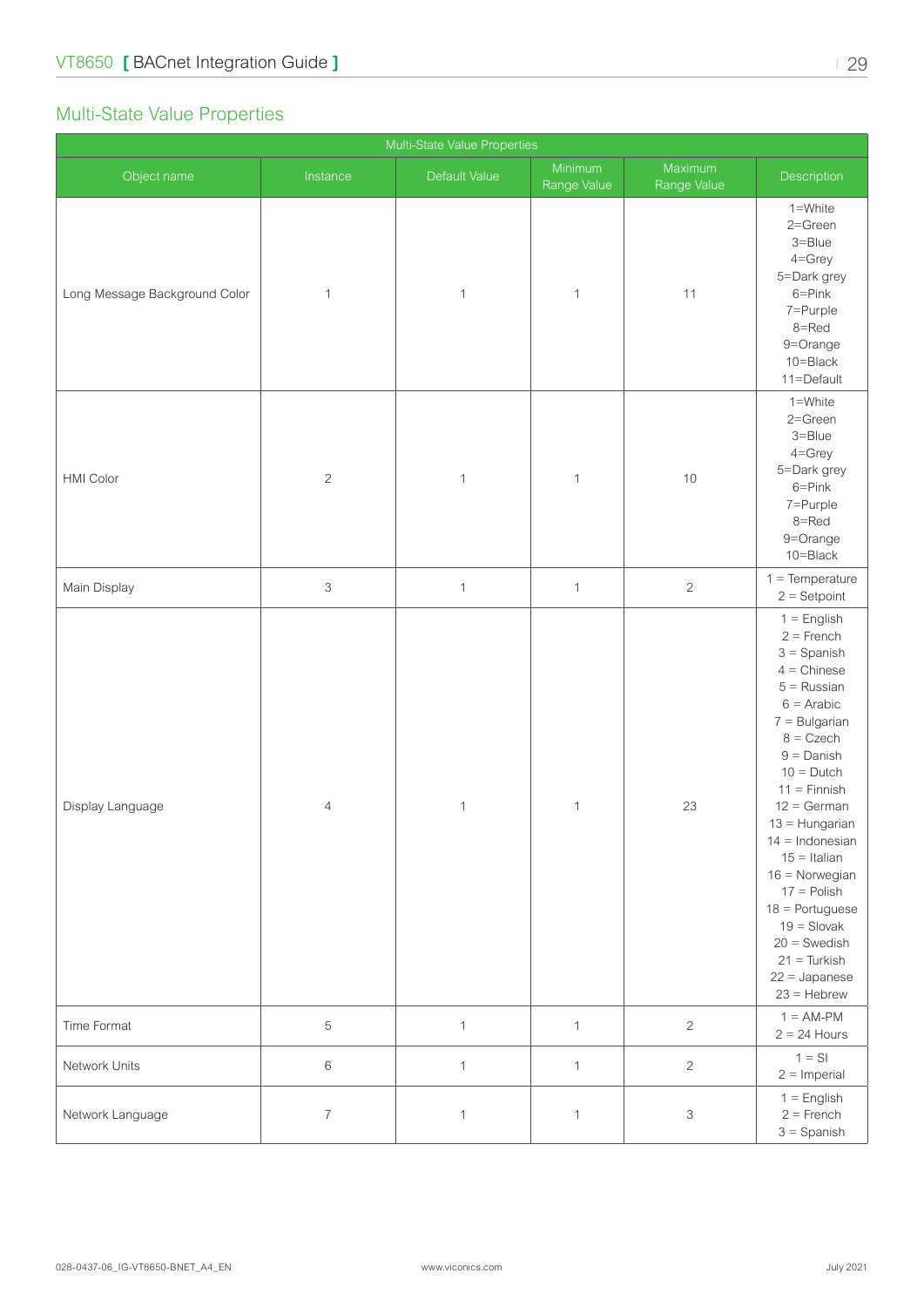| Multi-State Value Properties |          |                |                        |                        |                                                                                                            |  |  |
|------------------------------|----------|----------------|------------------------|------------------------|------------------------------------------------------------------------------------------------------------|--|--|
| Object name                  | Instance | Default Value  | Minimum<br>Range Value | Maximum<br>Range Value | Description                                                                                                |  |  |
| <b>BACnet Baud Rate</b>      | 8        | $\overline{7}$ | $\mathbf{1}$           | $\overline{7}$         | $1 = 9600$<br>$2 = 19200$<br>$3 = 38400$<br>$4 = 57600$<br>$5 = 76800$<br>$6 = 115200$<br>$7 =$ Auto       |  |  |
| Occupancy Command            | 10       | $\sqrt{2}$     | $\mathbf{1}$           | 3                      | $1 =$ Loc. occ<br>$2 = Occupied$<br>$3 =$ Unocc.                                                           |  |  |
| Standby Mode Configuration   | 11       | $\mathbf{1}$   | $\mathbf{1}$           | $\overline{c}$         | $1 =$ Absolute<br>$2 =$ Offset                                                                             |  |  |
| Fan Delay                    | 12       | $\sqrt{2}$     | $\mathbf{1}$           | $\overline{2}$         | $1 = \text{Off}$<br>$2 = On$                                                                               |  |  |
| Dehumidification Lockout     | 13       | $\mathbf{1}$   | $\mathbf{1}$           | $\overline{2}$         | $1 = Disabled$<br>$2 =$ Enabled                                                                            |  |  |
| System Mode                  | 16       | $\overline{4}$ | $\mathbf{1}$           | $\overline{4}$         | $1 = \text{Off}$<br>$2 =$ Auto<br>$3 =$ Cool<br>$4 =$ Heat                                                 |  |  |
| Fan Mode                     | 17       | $\sqrt{2}$     | $\mathbf{1}$           | 3                      | $1 = On$<br>$2 =$ Auto<br>$3 =$ Smart                                                                      |  |  |
| Use Standby Screen           | 32       | $\mathbf{1}$   | $\mathbf{1}$           | 4                      | $1 = No$<br>$2 = Yes$<br>$3 = Occ$ . only<br>$4 =$ Screen sav                                              |  |  |
| UI16 Configuration           | 46       | $\mathbf{1}$   | 1                      | $6\,$                  | $1 = \text{None}$<br>$2 =$ Rem NSB<br>$3 =$ Motion NO<br>$4 =$ Motion NC<br>$5 =$ Window<br>$6 =$ Fan lock |  |  |
| UI17 Configuration           | 47       | $\mathbf 1$    | $\mathbf{1}$           | $\mathbf 5$            | $1 = \text{None}$<br>$2 = Door$ dry<br>$3 =$ Override<br>$4 =$ Filter<br>$5 =$ Service                     |  |  |
| UI19 Configuration           | 49       | $\mathbf{1}$   | $\mathbf{1}$           | $\sqrt{2}$             | $1 = \text{None}$<br>$2 = CO2$                                                                             |  |  |
| Temperature Scale            | 51       | $\mathbf{1}$   | $\mathbf{1}$           | $\sqrt{2}$             | $1 = \circ C$<br>$2 = P$                                                                                   |  |  |
| Frost Protection             | 55       | $\mathbf{1}$   | $\mathbf{1}$           | $\sqrt{2}$             | $1 = \bigcirc$<br>$2 = On$                                                                                 |  |  |
| Setpoint Function            | 58       | $\overline{2}$ | $\mathbf{1}$           | $\sqrt{2}$             | $1 = Dual SP$<br>$2 =$ Attach SP                                                                           |  |  |
| Room Humidity Display        | 70       | $\mathbf{1}$   | $\mathbf{1}$           | $\overline{c}$         | $1 = Disabled$<br>$2 =$ Enabled                                                                            |  |  |
| Enable Smart Recovery        | $71$     | $\mathbf{1}$   | $\mathbf{1}$           | $\sqrt{2}$             | $1 = \text{Off}$<br>$2 = On$                                                                               |  |  |
| Economizer Configuration     | 72       | $\mathbf{1}$   | $\mathbf{1}$           | $\overline{2}$         | $1 = \text{Off}$<br>$2 = On$                                                                               |  |  |
| Schedule Menu                | 73       | $\overline{2}$ | 1                      | $\overline{4}$         | $1 = Disabled$<br>$2 =$ Enabled<br>$3 = Dis. no. clk.$<br>4 = En. no. clk.                                 |  |  |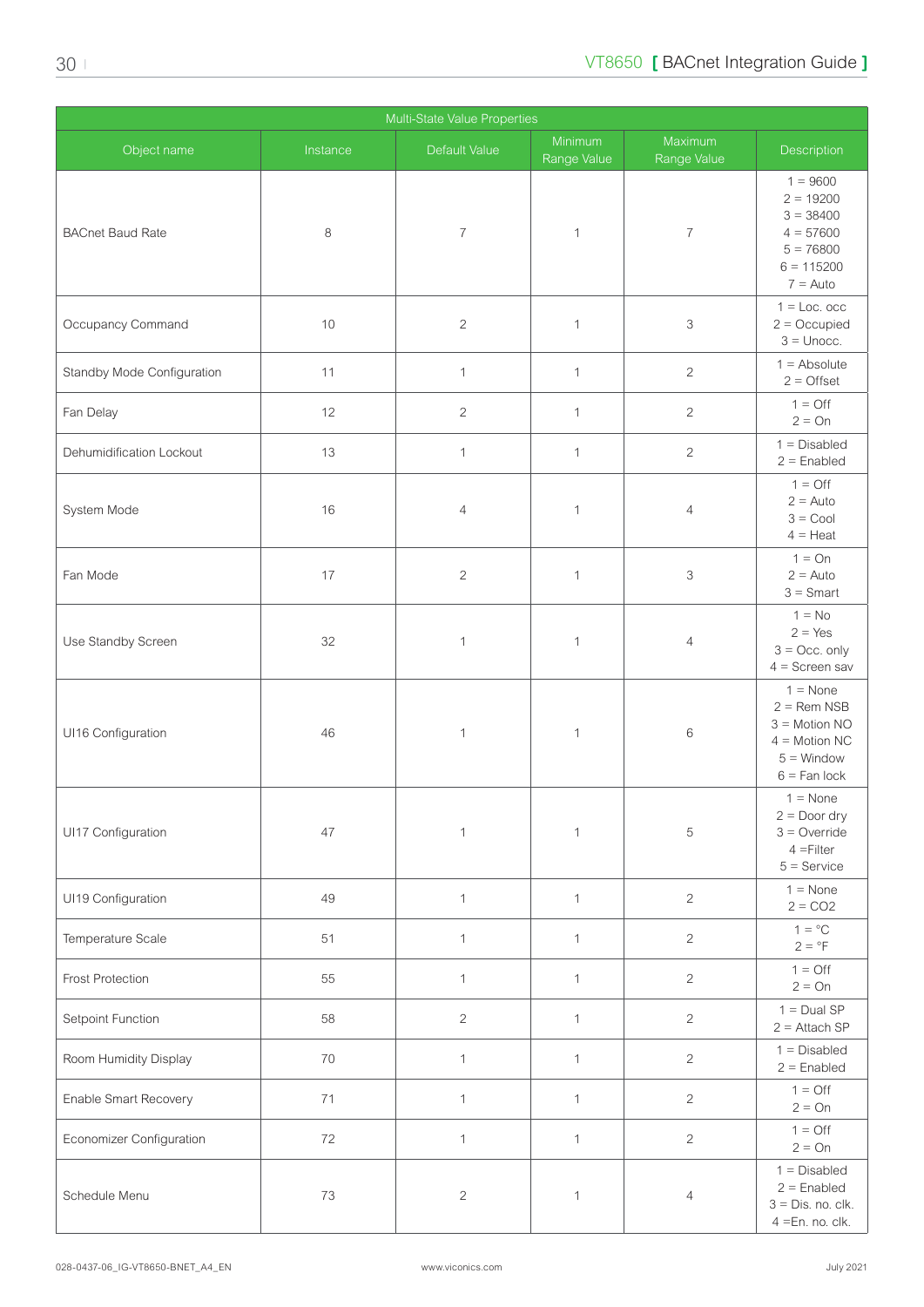#### VT8650 **[** BACnet Integration Guide **]** | 31

| Multi-State Value Properties                 |          |                |                        |                           |                                                                         |  |  |
|----------------------------------------------|----------|----------------|------------------------|---------------------------|-------------------------------------------------------------------------|--|--|
| Object name                                  | Instance | Default Value  | Minimum<br>Range Value | Maximum<br>Range Value    | Description                                                             |  |  |
| Mechanical Cooling Allowed                   | 79       | $\mathbf{1}$   | $\mathbf{1}$           | $\overline{2}$            | $1 = \bigcirc$<br>$2 = On$                                              |  |  |
| <b>BO1 Auxiliary Output</b><br>Configuration | 92       | $\mathbf{1}$   | $\mathbf{1}$           | $\overline{c}$            | $1 = NO$<br>$2 = NC$                                                    |  |  |
| Fan Control in Heating Mode                  | 95       | $\overline{2}$ | $\mathbf{1}$           | $\overline{c}$            | $1 = \bigcirc$<br>$2 = On$                                              |  |  |
| UO9 Configuration                            | 96       | $\overline{4}$ | $\mathbf{1}$           | $\overline{4}$            | $1 =$ Analog<br>$2 = \text{Binary}$<br>$3 =$ Relay RC<br>$4 =$ Relay RH |  |  |
| UO10 Configuration                           | 97       | $\mathbf{1}$   | $\mathbf{1}$           | $\ensuremath{\mathsf{3}}$ | $1 =$ Analog<br>$2 = \text{Binary}$<br>$3 =$ Relay RC                   |  |  |
| UO11 Configuration                           | 98       | $\mathbf{1}$   | $\mathbf{1}$           | $\sqrt{2}$                | $1 =$ Analog<br>$2 = \text{Binary}$                                     |  |  |
| UO12 Configuration                           | 99       | $\overline{2}$ | $\mathbf{1}$           | $\overline{c}$            | $1 =$ Analog<br>$2 = \text{Binary}$                                     |  |  |
| French                                       | 101      | 2              | $\mathbf{1}$           | $\overline{2}$            | $1 = Disabled$<br>$2 =$ Enabled                                         |  |  |
| Spanish                                      | 102      | 2              | $\mathbf{1}$           | $\overline{c}$            | $1 = Disabled$<br>$2 =$ Enabled                                         |  |  |
| Chinese                                      | 103      | 2              | $\mathbf{1}$           | 2                         | $1 = Disabled$<br>$2 =$ Enabled                                         |  |  |
| Russian                                      | 104      | $\overline{2}$ | $\mathbf{1}$           | $\overline{c}$            | $1 = Disabled$<br>$2 =$ Enabled                                         |  |  |
| Occupancy Source                             | 110      | $\mathbf{1}$   | $\mathbf{1}$           | $\overline{4}$            | $1 = Motion$<br>$2 = Schedule$<br>$3 =$ Mot. occ.<br>$4 =$ Mot. unoc.   |  |  |
| Mode Button                                  | 111      | $\mathbf{1}$   | $\mathbf{1}$           | $\overline{c}$            | $1 = Normal$<br>$2 =$ Off-Auto                                          |  |  |
| Control Status                               | 112      | $\mathbf{1}$   | 1                      | $\ensuremath{\mathsf{3}}$ | $1 = \text{Off}$<br>$2 = \text{Cool}$<br>$3 =$ Heat                     |  |  |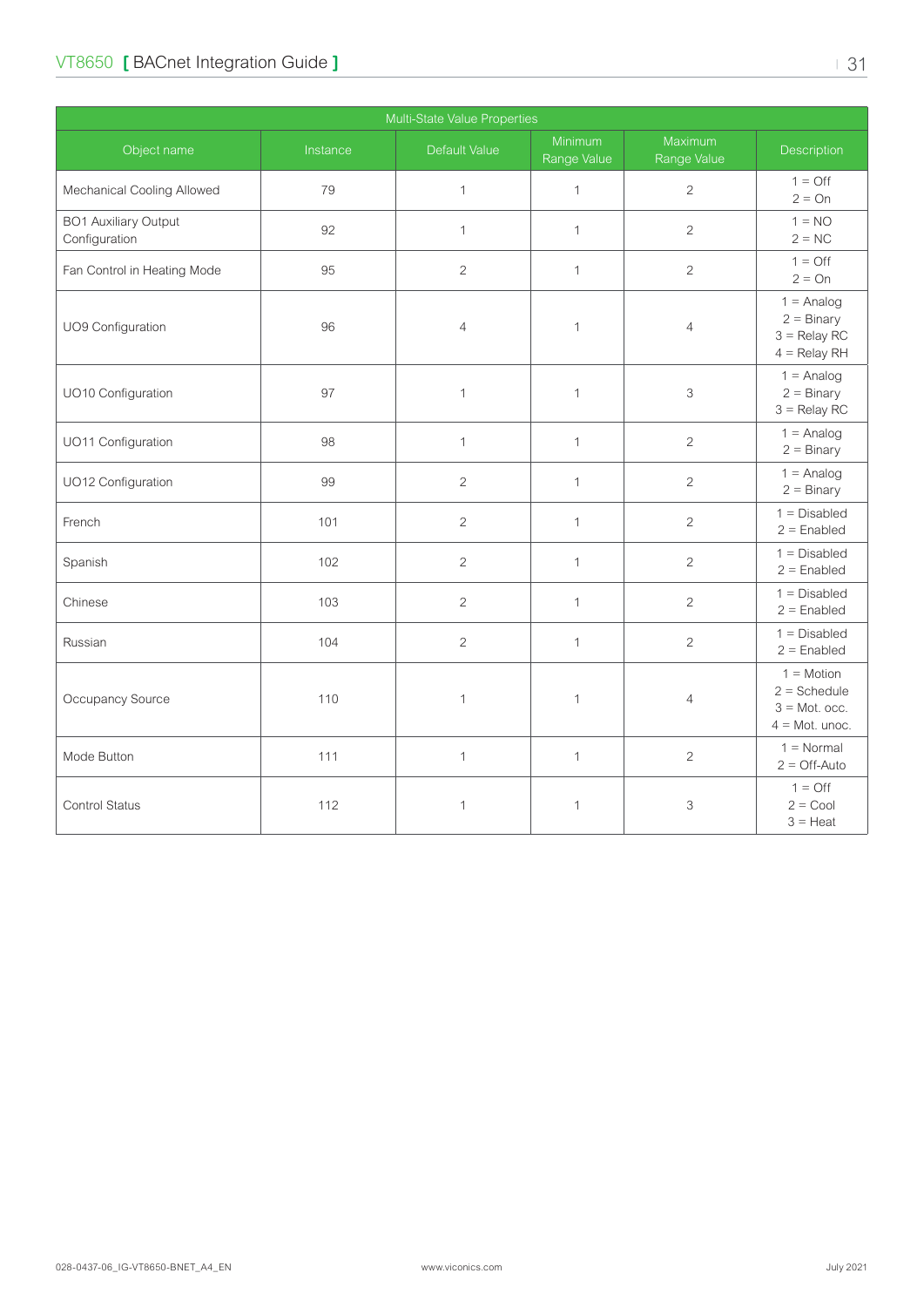| Multi-State Value Properties     |          |               |                        |                        |                                                                                                                                                                                                                                                                                                                                                                                                                                                   |  |  |
|----------------------------------|----------|---------------|------------------------|------------------------|---------------------------------------------------------------------------------------------------------------------------------------------------------------------------------------------------------------------------------------------------------------------------------------------------------------------------------------------------------------------------------------------------------------------------------------------------|--|--|
| Object name                      | Instance | Default Value | Minimum<br>Range Value | Maximum<br>Range Value | Description                                                                                                                                                                                                                                                                                                                                                                                                                                       |  |  |
| Custom button icon               | 114      | $\mathbf{1}$  | 1                      | 17                     | 1= Default Button<br>$2 = No$ Button<br>$3 =$ System Mode<br>Heat/Cool<br>$4 = System Mode$<br>On/Off<br>$5 =$ Fan mode<br>$6 =$ Override<br>Button<br>$7 =$ Units Button<br>$8 =$ Help Button<br>$9 =$ Language<br>Button<br>$10 =$ Schedule<br>Button<br>$11 =$ Lighting<br>Button<br>$12 = Blind Button$<br>$13 =$ Lamp<br>Button<br>$14 =$ Energy<br>Button<br>15 = Make Room<br>Button<br>$16 =$ Setting<br>Button<br>$17 = Timer$<br>Button |  |  |
| Custom button behavior           | 115      | $\mathbf{1}$  | $\mathbf{1}$           | 12                     | $1 = \text{Default}$<br>function<br>$2 = No$ function<br>$3 =$ System mode<br>function<br>$4 =$ Fan function<br>$5 =$ Override<br>function<br>$6 =$ Schedule<br>function<br>$7 =$ Units function<br>$8 =$ Help function<br>9= Language<br>function<br>$10 =$<br>Configuration<br>function<br>$11 =$ Custom<br>function<br>$12 =$ Standby<br>function                                                                                              |  |  |
| Comfort or economy mode          | 116      | $\mathbf{1}$  | $\mathbf{1}$           | $\overline{2}$         | $1 =$ Comfort<br>$2 = E_{\text{conomy}}$                                                                                                                                                                                                                                                                                                                                                                                                          |  |  |
| Reversing valve operation        | 117      | $\mathbf{1}$  | $\mathbf{1}$           | $\sqrt{2}$             | $1 = 0$<br>$2 = B$                                                                                                                                                                                                                                                                                                                                                                                                                                |  |  |
| Compressor - auxiliary interlock | 118      | $\mathbf{1}$  | $\mathbf{1}$           | $\sqrt{2}$             | $1 = \text{Off}$<br>$2 = On$                                                                                                                                                                                                                                                                                                                                                                                                                      |  |  |
| Application                      | 119      | $\mathbf{1}$  | $\mathbf{1}$           | $\overline{c}$         | $1 =$ Rooftop<br>$2 =$ Heatpump                                                                                                                                                                                                                                                                                                                                                                                                                   |  |  |
| Arabic                           | 120      | $\mathbf{1}$  | $\mathbf{1}$           | $\overline{c}$         | $1 = Disabled$<br>$2 =$ Enabled                                                                                                                                                                                                                                                                                                                                                                                                                   |  |  |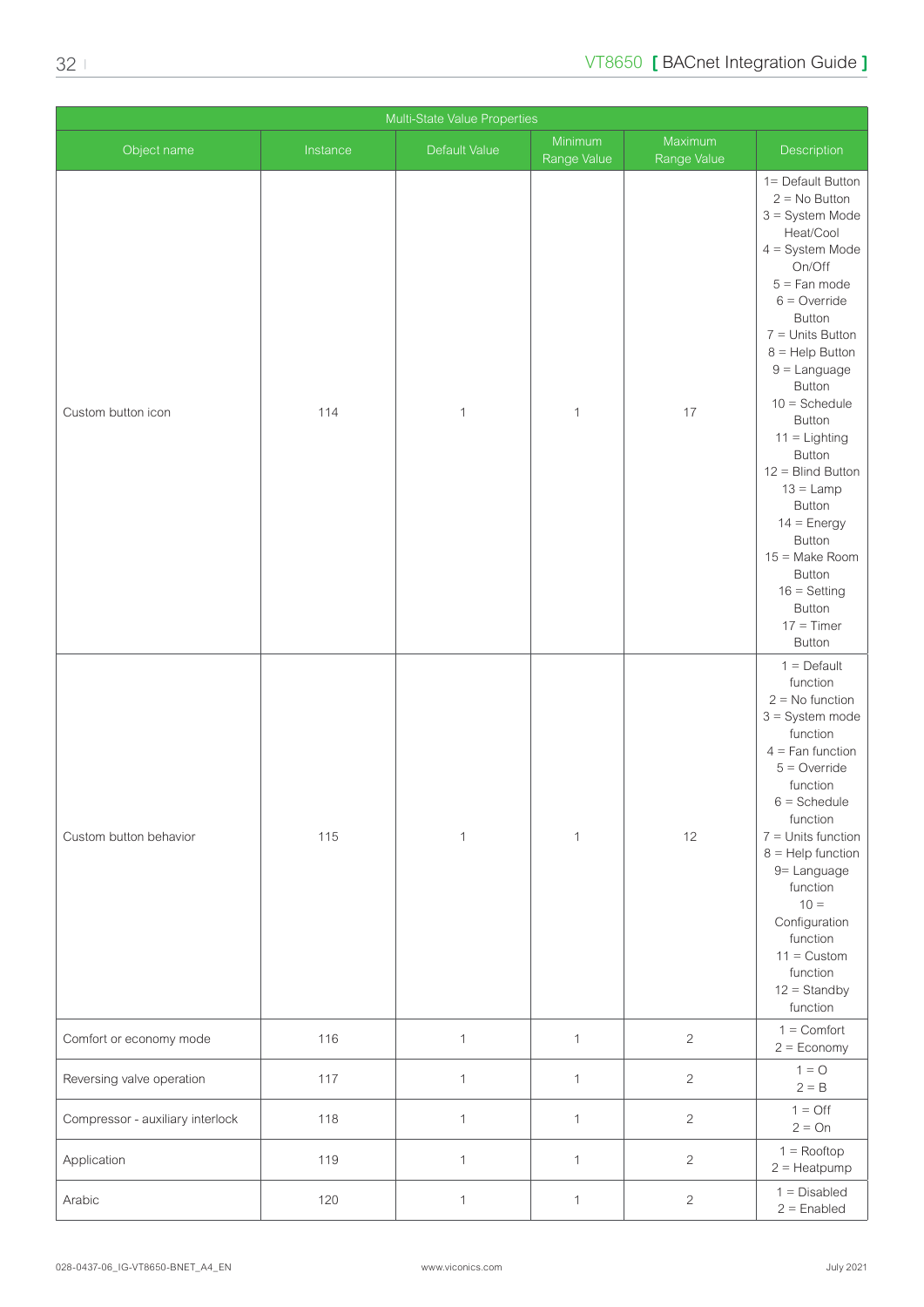| Multi-State Value Properties |          |                           |                        |                           |                                                             |  |  |
|------------------------------|----------|---------------------------|------------------------|---------------------------|-------------------------------------------------------------|--|--|
| Object name                  | Instance | Default Value             | Minimum<br>Range Value | Maximum<br>Range Value    | Description                                                 |  |  |
| Czech                        | 122      | $\mathbf{1}$              | $\mathbf 1$            | $\overline{c}$            | $1 = Disabled$<br>$2 =$ Enabled                             |  |  |
| Danish                       | 123      | $\mathbf{1}$              | $\mathbf{1}$           | $\overline{2}$            | $1 = Disabled$<br>$2 =$ Enabled                             |  |  |
| Dutch                        | 124      | $\mathbf{1}$              | $\mathbf{1}$           | $\mathbf{2}$              | $1 = Disabled$<br>$2 =$ Enabled                             |  |  |
| Finnish                      | 125      | $\mathbf{1}$              | $\mathbf{1}$           | $\overline{c}$            | $1 = Disabled$<br>$2 =$ Enabled                             |  |  |
| German                       | 126      | $\mathbf{1}$              | $\mathbf{1}$           | $\overline{c}$            | $1 = Disabled$<br>$2 =$ Enabled                             |  |  |
| Hungarian                    | 127      | $\mathbf{1}$              | $\mathbf{1}$           | $\overline{c}$            | $1 = Disabled$<br>$2 =$ Enabled                             |  |  |
| Indonesian                   | 128      | $\mathbf{1}$              | $\mathbf{1}$           | $\overline{c}$            | $1 = Disabled$<br>$2 =$ Enabled                             |  |  |
| Italian                      | 129      | $\mathbf{1}$              | $\mathbf{1}$           | $\mathbf{2}$              | $1 = Disabled$<br>$2 =$ Enabled                             |  |  |
| Norwegian                    | 130      | $\mathbf{1}$              | $\mathbf{1}$           | $\sqrt{2}$                | $1 = Disabled$<br>$2 =$ Enabled                             |  |  |
| Polish                       | 131      | $\mathbf{1}$              | $\mathbf{1}$           | $\overline{c}$            | $1 = Disabled$<br>$2 =$ Enabled                             |  |  |
| Portuguese                   | 132      | $\mathbf{1}$              | $\mathbf{1}$           | $\overline{2}$            | $1 = Disabled$<br>$2 =$ Enabled                             |  |  |
| Slovak                       | 133      | $\mathbf{1}$              | $\mathbf{1}$           | $\overline{2}$            | $1 = Disabled$<br>$2 =$ Enabled                             |  |  |
| Swedish                      | 134      | $\mathbf{1}$              | $\mathbf{1}$           | $\overline{2}$            | $1 = Disabled$<br>$2 =$ Enabled                             |  |  |
| Turkish                      | 135      | $\mathbf{1}$              | $\mathbf{1}$           | $\overline{c}$            | $1 = Disabled$<br>$2 =$ Enabled                             |  |  |
| Schedule Type                | 136      | $\mathbf{1}$              | 1                      | $\sqrt{2}$                | $1 = 7$ days<br>$2 = 5 + 2$ days<br>$3 = 5 + 1 + 1$<br>days |  |  |
| UI16 Input Type              | 138      | $\sqrt{2}$                | $\mathbf{1}$           | $\ensuremath{\mathsf{3}}$ | 1=Therm.<br>2=Binary<br>3=Voltage                           |  |  |
| UI17 Input Type              | 139      | $\sqrt{2}$                | $\mathbf{1}$           | $\,$ 3                    | $1 =$ Therm.<br>2=Binary<br>3=Voltage                       |  |  |
| UI19 Input Type              | 140      | $\ensuremath{\mathsf{3}}$ | $\mathbf{1}$           | $\,$ 3                    | $1 =$ Therm.<br>2=Binary<br>3=Voltage                       |  |  |
| UI20 Input Type              | 141      | $\mathbf{1}$              | $\mathbf{1}$           | $\,$ 3                    | $1 =$ Therm.<br>2=Binary<br>3=Voltage                       |  |  |
| UI22 Input Type              | 142      | $\mathbf{1}$              | $\mathbf{1}$           | $\,$ 3                    | $1 =$ Therm.<br>2=Binary<br>3=Voltage                       |  |  |
| UI23 Input Type              | 143      | $\mathbf{1}$              | $\mathbf{1}$           | $\,$ 3                    | $1 =$ Therm.<br>2=Binary<br>3=Voltage                       |  |  |
| UI24 Input Type              | 144      | 3                         | $\mathbf{1}$           | $\ensuremath{\mathsf{3}}$ | $1 =$ Therm.<br>2=Binary<br>3=Voltage                       |  |  |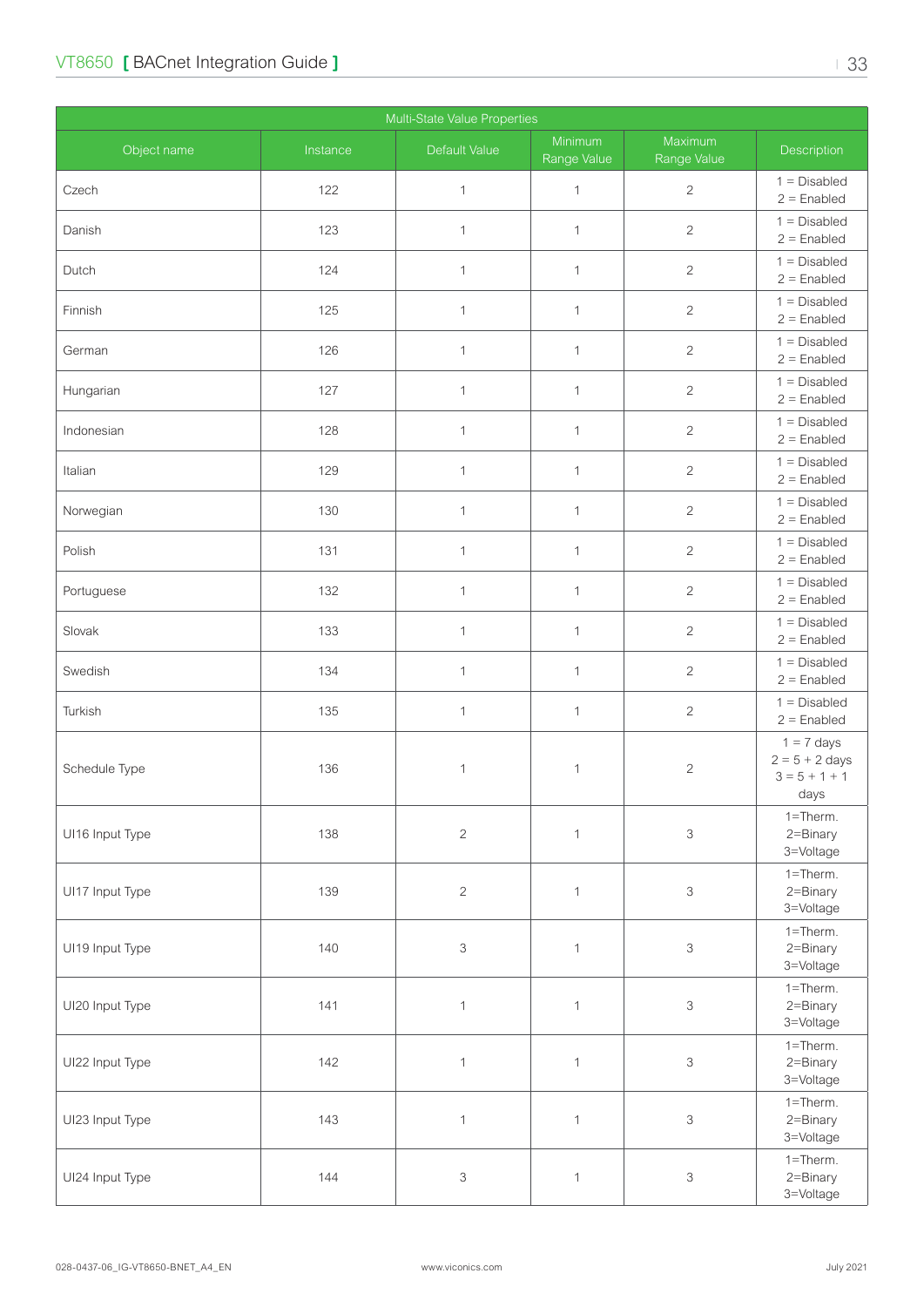| Multi-State Value Properties |          |                |                        |                        |                                                                                                                                                                                                                                                                                 |  |  |
|------------------------------|----------|----------------|------------------------|------------------------|---------------------------------------------------------------------------------------------------------------------------------------------------------------------------------------------------------------------------------------------------------------------------------|--|--|
| Object name                  | Instance | Default Value  | Minimum<br>Range Value | Maximum<br>Range Value | Description                                                                                                                                                                                                                                                                     |  |  |
| Room Temperature Sensor      | 145      | $\mathbf{1}$   | $\mathbf{1}$           | 23                     | 1=Wired<br>2=Internal<br>3=WLIO<br>$4=WL$ 1<br>5=WL 2<br>$6=WL$ 3<br>$7=WL$ 4<br>$8=WL$ 5<br>$9=WL$ 6<br>10=WL 7<br>$11=WL8$<br>12=WL 9<br>13=WL 10<br>14=WL 11<br>15=WL 12<br>16=WL 13<br>17=WL 14<br>18=WL 15<br>19=WL 16<br>20=WL 17<br>$21 = WL 18$<br>22=WL 19<br>23=WL 20 |  |  |
| CO2 Display                  | 146      | $\overline{c}$ | $\mathbf{1}$           | $\overline{c}$         | $1 = Disabled$<br>$2 =$ Enabled                                                                                                                                                                                                                                                 |  |  |
| CO2 Autocalibration          | 147      | $\overline{c}$ | $\mathbf{1}$           | $\overline{2}$         | $1 = Disabled$<br>$2 =$ Enabled                                                                                                                                                                                                                                                 |  |  |
| Lock Screen                  | 148      | $\mathbf{1}$   | $\mathbf{1}$           | $\overline{c}$         | $1 = No$<br>$2 = Yes$                                                                                                                                                                                                                                                           |  |  |
| Relative humidity sensor     | 149      | $\sqrt{2}$     | $\mathbf{1}$           | 22                     | 1=None<br>2=Internal<br>$3=WL$ 1<br>$4=WL$ 2<br>$5=WL$ 3<br>$6=WL$ 4<br>$7 = WL 5$<br>8=WL 6<br>$9 = WL$ 7<br>10=WL 8<br>$11=WL9$<br>12=WL 10<br>13=WL 11<br>14=WL 12<br>15=WL 13<br>16=WL 14<br>17=WL 15<br>18=WL 16<br>19=WL 17<br>20=WL 18<br>$21 = WL 19$<br>22=WL 20       |  |  |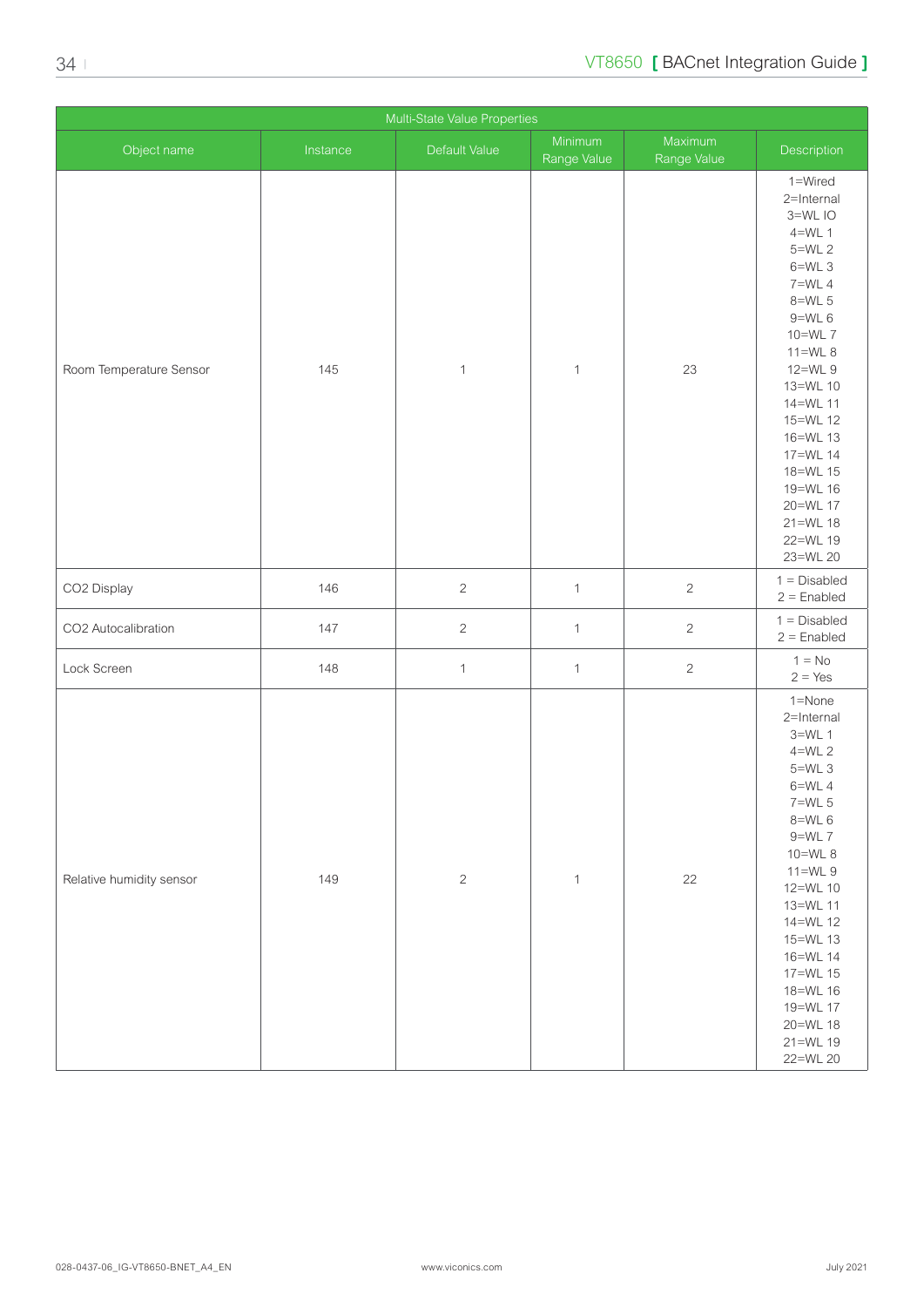| Multi-State Value Properties   |          |               |                        |                        |                                                                                                                                                                                                                                                                   |  |  |
|--------------------------------|----------|---------------|------------------------|------------------------|-------------------------------------------------------------------------------------------------------------------------------------------------------------------------------------------------------------------------------------------------------------------|--|--|
| Object name                    | Instance | Default Value | Minimum<br>Range Value | Maximum<br>Range Value | Description                                                                                                                                                                                                                                                       |  |  |
| CO2 source                     | 150      | $\sqrt{2}$    | $\mathbf{1}$           | 22                     | 1=None<br>2=Local<br>$3=WL$ 1<br>$4=WL$ 2<br>$5=WL$ 3<br>$6=WL$ 4<br>$7=WL$ 5<br>$8=$ WL 6<br>$9=WL$ 7<br>10=WL 8<br>$11=WL9$<br>12=WL 10<br>13=WL 11<br>14=WL 12<br>15=WL 13<br>16=WL 14<br>17=WL 15<br>18=WL 16<br>19=WL 17<br>20=WL 18<br>21=WL 19<br>22=WL 20 |  |  |
| Temperature Alarm Enabled      | 151      | $\mathbf{1}$  | $\mathbf{1}$           | $\overline{c}$         | $1 =$ Off<br>$2=On$                                                                                                                                                                                                                                               |  |  |
| <b>ADR Permission</b>          | 152      | $\mathbf{1}$  | $\mathbf{1}$           | $\mathbf{2}$           | $1 = \text{Off}$<br>$2=On$                                                                                                                                                                                                                                        |  |  |
| Japanese                       | 155      | $\mathbf{1}$  | $\mathbf{1}$           | $\overline{c}$         | 1= Disabled<br>2=Enabled                                                                                                                                                                                                                                          |  |  |
| Hebrew                         | 156      | $\mathbf{1}$  | $\mathbf{1}$           | $\sqrt{2}$             | $1 = Disabled$<br>2=Enabled                                                                                                                                                                                                                                       |  |  |
| Display the Fan Status icon    | 180      | $\sqrt{2}$    | $\mathbf{1}$           | $\mathbf{2}$           | 1=Disabled<br>2=Enabled                                                                                                                                                                                                                                           |  |  |
| Display the System Status icon | 181      | $\sqrt{2}$    | $\mathbf{1}$           | $\overline{c}$         | 1=Disabled<br>2=Enabled                                                                                                                                                                                                                                           |  |  |
| Display the Help button        | 182      | $\mathbf{2}$  | $\mathbf{1}$           | $\sqrt{2}$             | 1=Disabled<br>2=Enabled                                                                                                                                                                                                                                           |  |  |
| Wireless Device 1 - Function   | 210      | $\,6$         | $\mathbf{1}$           | $\hbox{9}$             | $1 = \text{None}$<br>$2 =$ Window<br>$3 = Door$<br>$4 = Motion$<br>$5 =$ Env. data<br>$6 =$ Remove<br>$7 = Water$<br>$8 = Refrig.$<br>$9 =$ Freezer                                                                                                               |  |  |
| Wireless Device 2 - Function   | 220      | $\,6$         | $\mathbf{1}$           | $\hbox{9}$             | $1 = \text{None}$<br>$2 =$ Window<br>$3 = Door$<br>$4 = Motion$<br>$5 =$ Env. data<br>$6 =$ Remove<br>$7 = Water$<br>$8 = Refrig.$<br>$9 =$ Freezer                                                                                                               |  |  |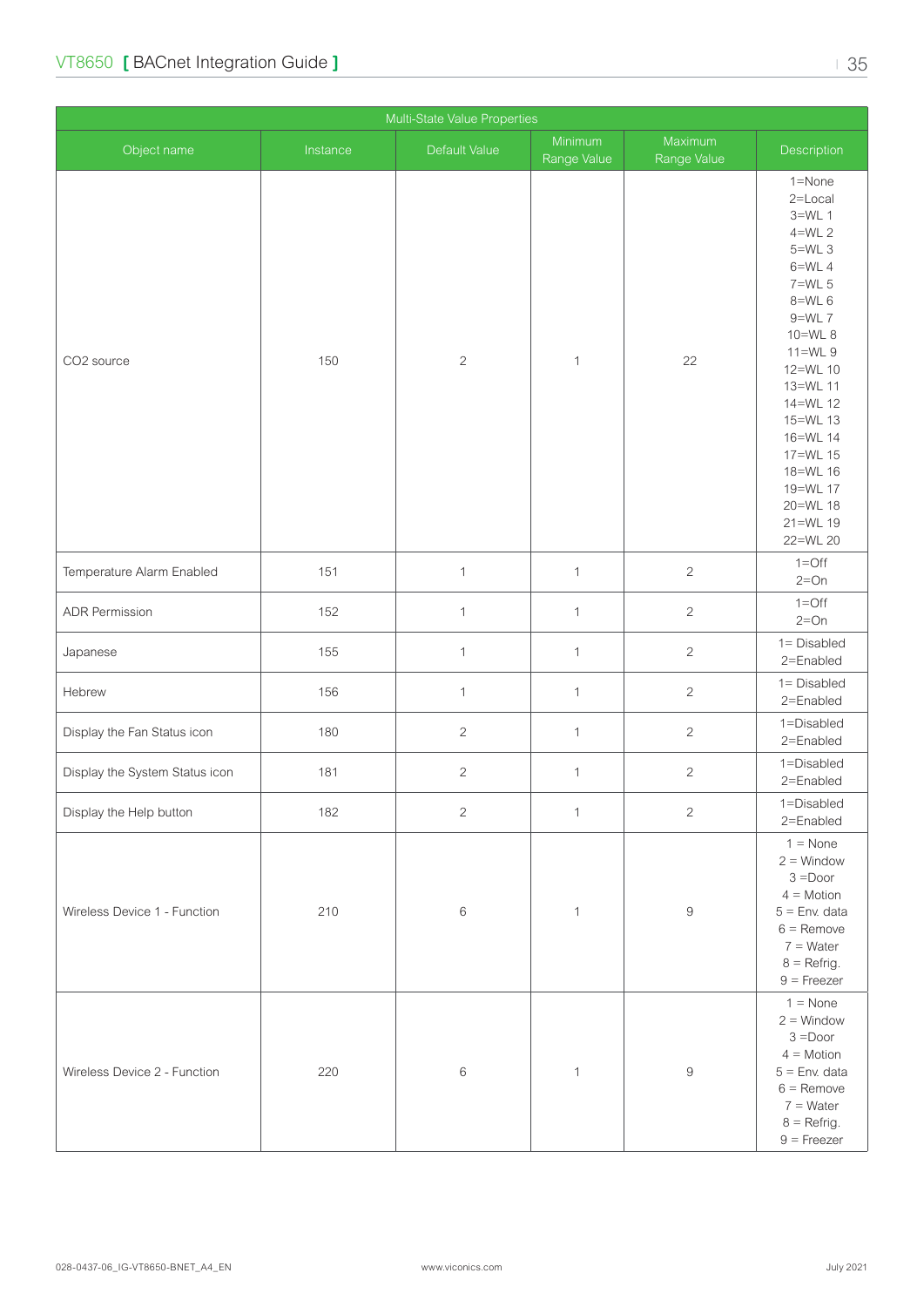| Multi-State Value Properties |          |               |                        |                        |                                                                                                                                                     |  |  |
|------------------------------|----------|---------------|------------------------|------------------------|-----------------------------------------------------------------------------------------------------------------------------------------------------|--|--|
| Object name                  | Instance | Default Value | Minimum<br>Range Value | Maximum<br>Range Value | Description                                                                                                                                         |  |  |
| Wireless Device 3 - Function | 230      | $\,6$         | $\mathbf{1}$           | $\hbox{9}$             | $1 = \text{None}$<br>$2 =$ Window<br>$3 = Door$<br>$4 = Motion$<br>$5 =$ Env. data<br>$6 =$ Remove<br>$7 = Water$<br>$8 =$ Refrig.<br>$9 =$ Freezer |  |  |
| Wireless Device 4 - Function | 240      | $\,6$         | $\mathbf{1}$           | $\hbox{9}$             | $1 = \text{None}$<br>$2 =$ Window<br>$3 = Door$<br>$4 = Motion$<br>$5 =$ Env. data<br>$6 =$ Remove<br>$7 = Water$<br>$8 =$ Refrig.<br>$9$ = Freezer |  |  |
| Wireless Device 5 - Function | 250      | $\,6$         | $\mathbf 1$            | $\hbox{9}$             | $1 = \text{None}$<br>$2 =$ Window<br>$3 = Door$<br>$4 = Motion$<br>$5 =$ Env. data<br>$6 =$ Remove<br>$7 = Water$<br>$8 =$ Refrig.<br>$9$ = Freezer |  |  |
| Wireless Device 6 - Function | 260      | $\,6$         | 1                      | $\hbox{9}$             | $1 = \text{None}$<br>$2 =$ Window<br>$3 = Door$<br>$4 = Motion$<br>$5 =$ Env. data<br>$6 =$ Remove<br>$7 = Water$<br>$8 =$ Refrig.<br>$9 =$ Freezer |  |  |
| Wireless Device 7 - Function | 270      | $\,6\,$       | $\mathbf{1}$           | 9                      | $1 = \text{None}$<br>$2 =$ Window<br>$3 = Door$<br>$4 = Motion$<br>$5 =$ Env. data<br>$6 =$ Remove<br>$7 = Water$<br>$8 =$ Refrig.<br>$9$ = Freezer |  |  |
| Wireless Device 8 - Function | 280      | $\,6\,$       | $\mathbf{1}$           | $\Theta$               | $1 = \text{None}$<br>$2 =$ Window<br>$3 = Door$<br>$4 = Motion$<br>$5 =$ Env. data<br>$6 =$ Remove<br>$7 = Water$<br>$8 =$ Refrig.<br>$9$ = Freezer |  |  |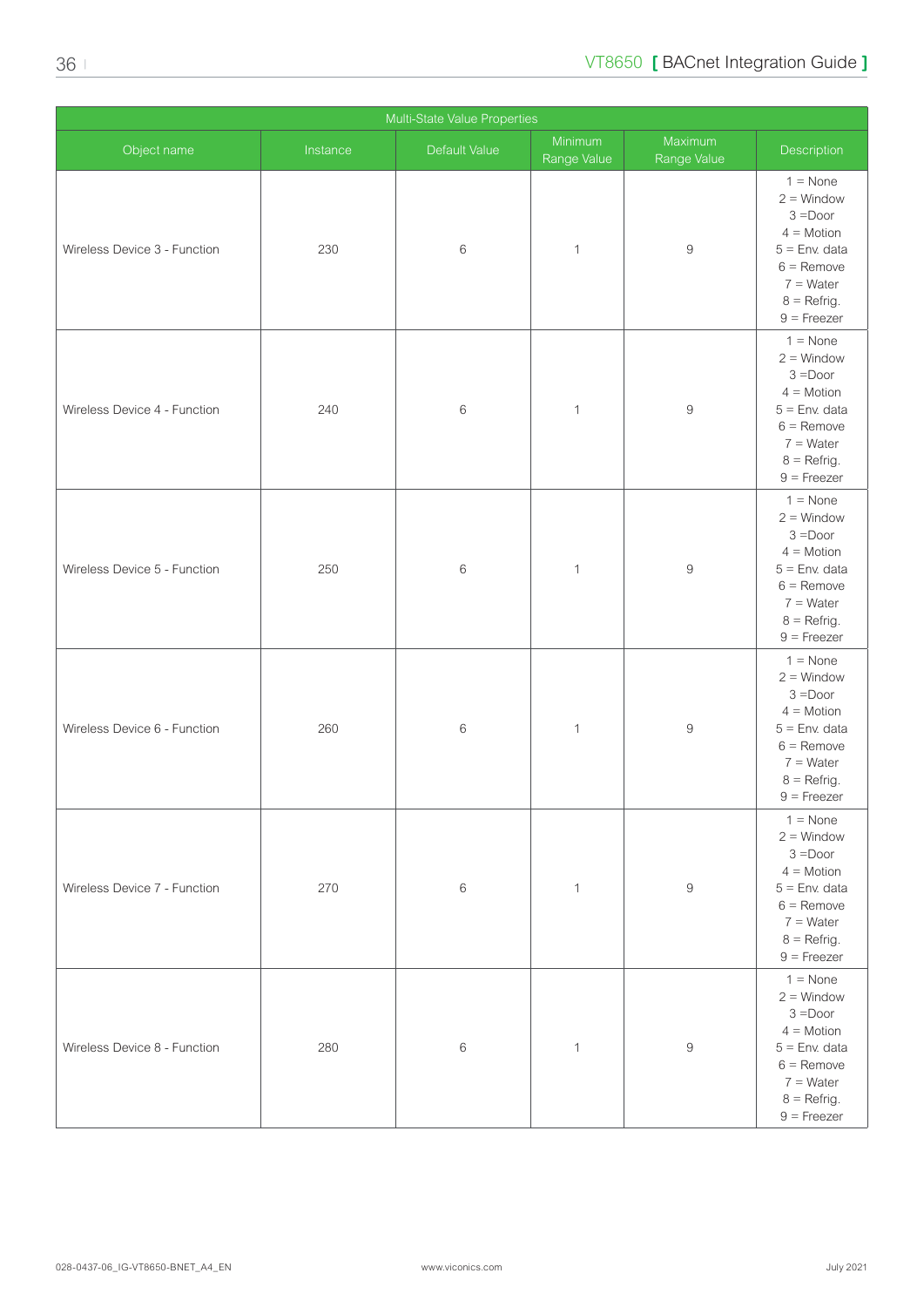| Object name                   | Instance | Default Value | Minimum<br>Range Value | Maximum<br>Range Value | Description                                                                                                                                         |
|-------------------------------|----------|---------------|------------------------|------------------------|-----------------------------------------------------------------------------------------------------------------------------------------------------|
| Wireless Device 9 - Function  | 290      | $\,6$         | $\mathbf{1}$           | $\hbox{9}$             | $1 = \text{None}$<br>$2 =$ Window<br>$3 = Door$<br>$4 = Motion$<br>$5 =$ Env. data<br>$6 =$ Remove<br>$7 = Water$<br>$8 =$ Refrig.<br>$9 =$ Freezer |
| Wireless Device 10 - Function | 300      | $\,6$         | $\mathbf{1}$           | $\boldsymbol{9}$       | $1 = \text{None}$<br>$2 =$ Window<br>$3 = Door$<br>$4 = Motion$<br>$5 =$ Env. data<br>$6 =$ Remove<br>$7 = Water$<br>$8 =$ Refrig.<br>$9$ = Freezer |
| Wireless Device 11 - Function | 310      | $\,$ 6 $\,$   | $\mathbf{1}$           | $\hbox{9}$             | $1 = \text{None}$<br>$2 =$ Window<br>$3 = Door$<br>$4 = Motion$<br>$5 =$ Env. data<br>$6 =$ Remove<br>$7 = Water$<br>$8 =$ Refrig.<br>$9$ = Freezer |
| Wireless Device 12 - Function | 320      | $\,6$         | $\mathbf{1}$           | $\hbox{9}$             | $1 = \text{None}$<br>$2 =$ Window<br>$3 = Door$<br>$4 = Motion$<br>$5 =$ Env. data<br>$6 =$ Remove<br>$7 = Water$<br>$8 =$ Refrig.<br>$9$ = Freezer |
| Wireless Device 13 - Function | 330      | $\,6$         | $\mathbf{1}$           | $\boldsymbol{9}$       | $1 = \text{None}$<br>$2 =$ Window<br>$3 = Door$<br>$4 = Motion$<br>$5 =$ Env. data<br>$6 =$ Remove<br>$7 = Water$<br>$8 = Refrig.$<br>$9$ = Freezer |
| Wireless Device 14 - Function | 340      | 6             | 1                      | $\boldsymbol{9}$       | $1 = \text{None}$<br>$2 =$ Window<br>$3 = Door$<br>$4 = Motion$<br>$5 =$ Env. data<br>$6 =$ Remove<br>$7 = Water$<br>$8 = Refrig.$<br>$9$ = Freezer |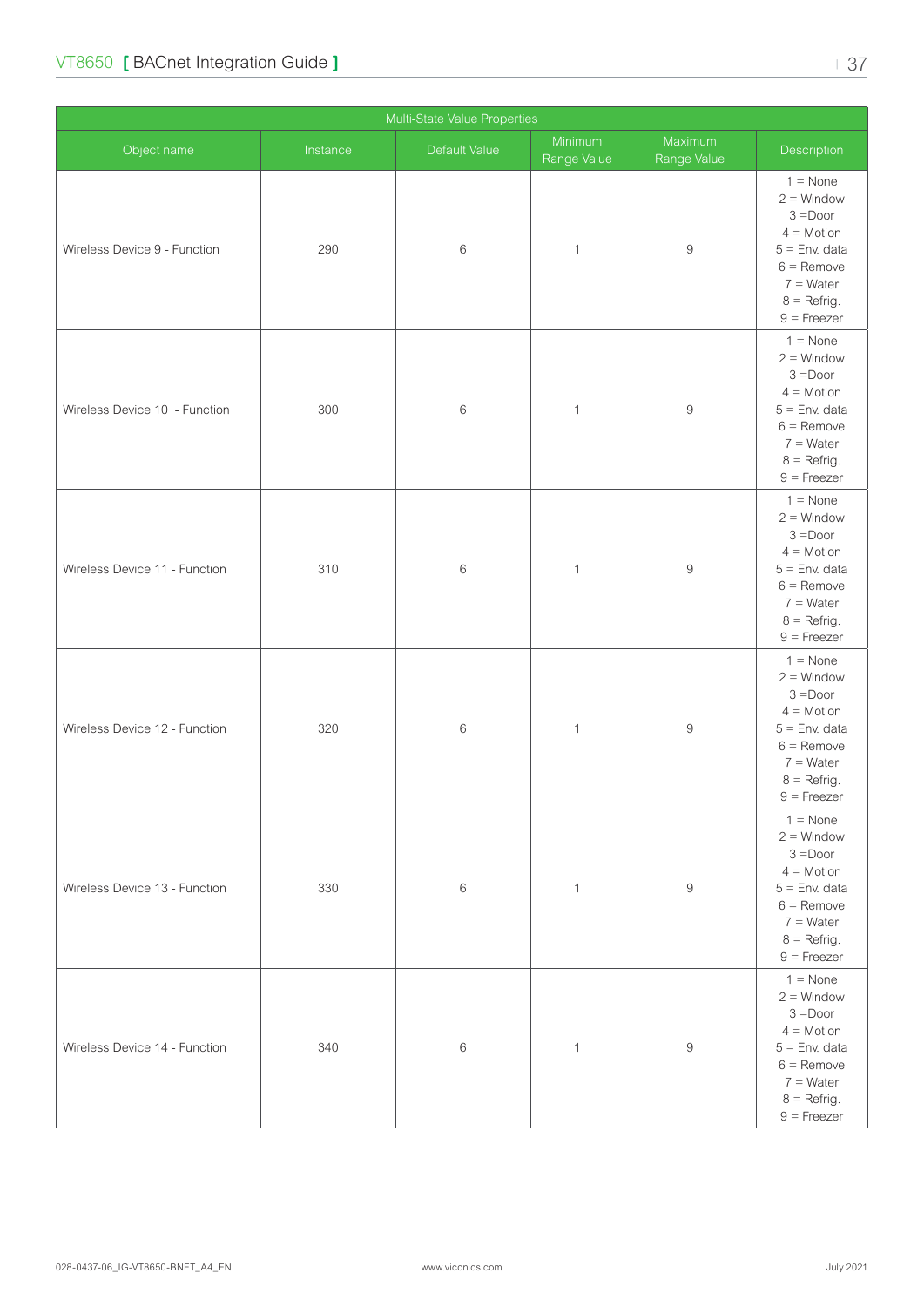| Multi-State Value Properties  |          |               |                        |                        |                                                                                                                                                     |  |  |
|-------------------------------|----------|---------------|------------------------|------------------------|-----------------------------------------------------------------------------------------------------------------------------------------------------|--|--|
| Object name                   | Instance | Default Value | Minimum<br>Range Value | Maximum<br>Range Value | Description                                                                                                                                         |  |  |
| Wireless Device 15 - Function | 350      | $\,6$         | $\mathbf{1}$           | $\boldsymbol{9}$       | $1 = \text{None}$<br>$2 =$ Window<br>$3 = Door$<br>$4 = Motion$<br>$5 =$ Env. data<br>$6 =$ Remove<br>$7 = Water$<br>$8 =$ Refrig.<br>$9$ = Freezer |  |  |
| Wireless Device 16 - Function | 360      | $\,6$         | $\mathbf{1}$           | $\boldsymbol{9}$       | $1 = \text{None}$<br>$2 =$ Window<br>$3 = Door$<br>$4 = Motion$<br>$5 =$ Env. data<br>$6 =$ Remove<br>$7 = Water$<br>$8 =$ Refrig.<br>$9 =$ Freezer |  |  |
| Wireless Device 17 - Function | 370      | $\,6\,$       | $\mathbf{1}$           | $\boldsymbol{9}$       | $1 = \text{None}$<br>$2 =$ Window<br>$3 = Door$<br>$4 = Motion$<br>$5 =$ Env. data<br>$6 =$ Remove<br>$7 = Water$<br>$8 =$ Refrig.<br>$9$ = Freezer |  |  |
| Wireless Device 18 - Function | 380      | $\,6$         | $\mathbf{1}$           | $\hbox{9}$             | $1 = \text{None}$<br>$2 =$ Window<br>$3 = Door$<br>$4 = Motion$<br>$5 =$ Env. data<br>$6 =$ Remove<br>$7 = Water$<br>$8 =$ Refrig.<br>$9 =$ Freezer |  |  |
| Wireless Device 19 - Function | 390      | 6             | 1                      | 9                      | $1 = \text{None}$<br>$2 =$ Window<br>$3 = Door$<br>$4 = Motion$<br>$5 =$ Env. data<br>$6 =$ Remove<br>$7 = Water$<br>$8 =$ Refrig.<br>$9 =$ Freezer |  |  |
| Wireless Device 20 - Function | 400      | $\,6$         | $\mathbf{1}$           | $\hbox{9}$             | $1 = \text{None}$<br>$2 =$ Window<br>$3 = Door$<br>$4 = Motion$<br>$5 =$ Env. data<br>$6 =$ Remove<br>$7 = Water$<br>$8 =$ Refrig.<br>$9 =$ Freezer |  |  |

**NOTE for BACnet Priorities:**

• 1-3: Written in eeprom memory, the value cannot be changed at the thermostat and will remain after a power-cycle. To release it, do a "Restore Factory default" or from BACnet at same priority level.

Usage: System configuration parameters that should not be changed.

• 4-16: Written in ram memory, the values are lost after a power-cycle. Usage: Initialization of LUA4RC scripts. (Do not use priorities 4-16 from a BMS.)

• 17: Relinquish default, the values can be changed at the thermostat and will remain in the thermostat after a power-cycle. Usage: Temperature setpoints, fan-mode, system-mode, etc. 028-0437-06\_IG-VT8650-BNET\_A4\_EN www.viconics.com July 2021